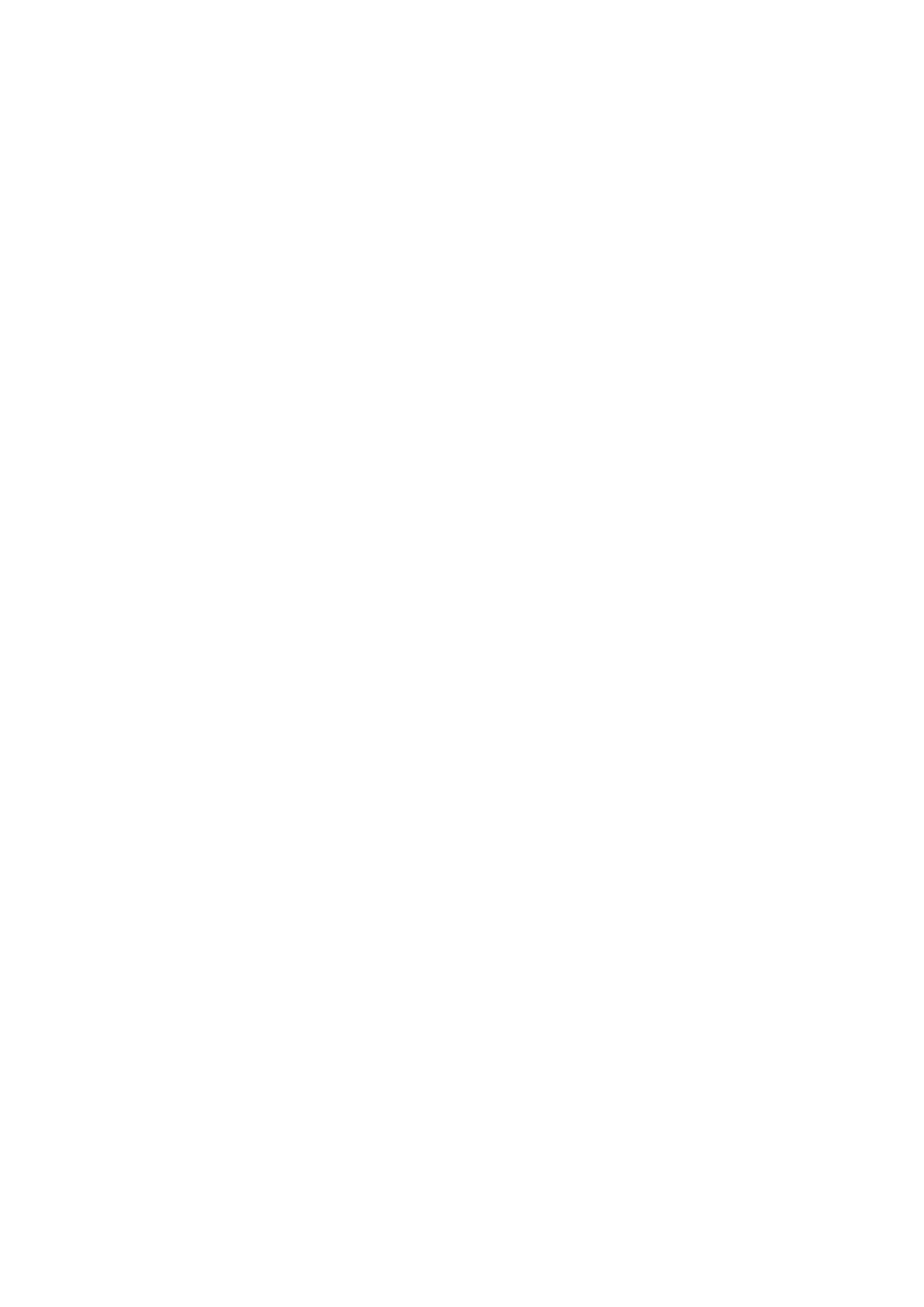### **STATUS AND PROGRESS OF HUMAN DEVELOPMENT AND IMPLICATIONS FOR ACHIEVING ZANZIBAR DEVELOPMENT VISION 2020**

By Dr. Flora Kessy and Ms. Mashavu Omar

### **THDR 2014: Background Paper No. 10 ESRF Discussion Paper 55**



Published by:<br>**The Economic and Social Research Foundation (ESRF)** 51 Uporoto Street (Off Ali Hassan Mwinyi Road), Ursino Estate · P.O. Box 31226, Dar es Salaam, Tanzania. Tel: (+255) 22 2760260, 2760751/52, Mobile: (+255) 754 280133 · Fax: (+255) 22 2760062, Email: esrf@esrf.or.tz • Website: www.esrftz.org



Supported by: **United Nations Development Programme**  $(UNDP)$ 6th Floor, International House

Shaaban Robert St./Garden Avenue Dar es Salaam, Tanzania Tel: (+255) 22 2112576 · Mobile: (+255) 786 965555

#### **ISBN: 978-9987-610-89-1**

@ 2014 Economic and Social Research Foundation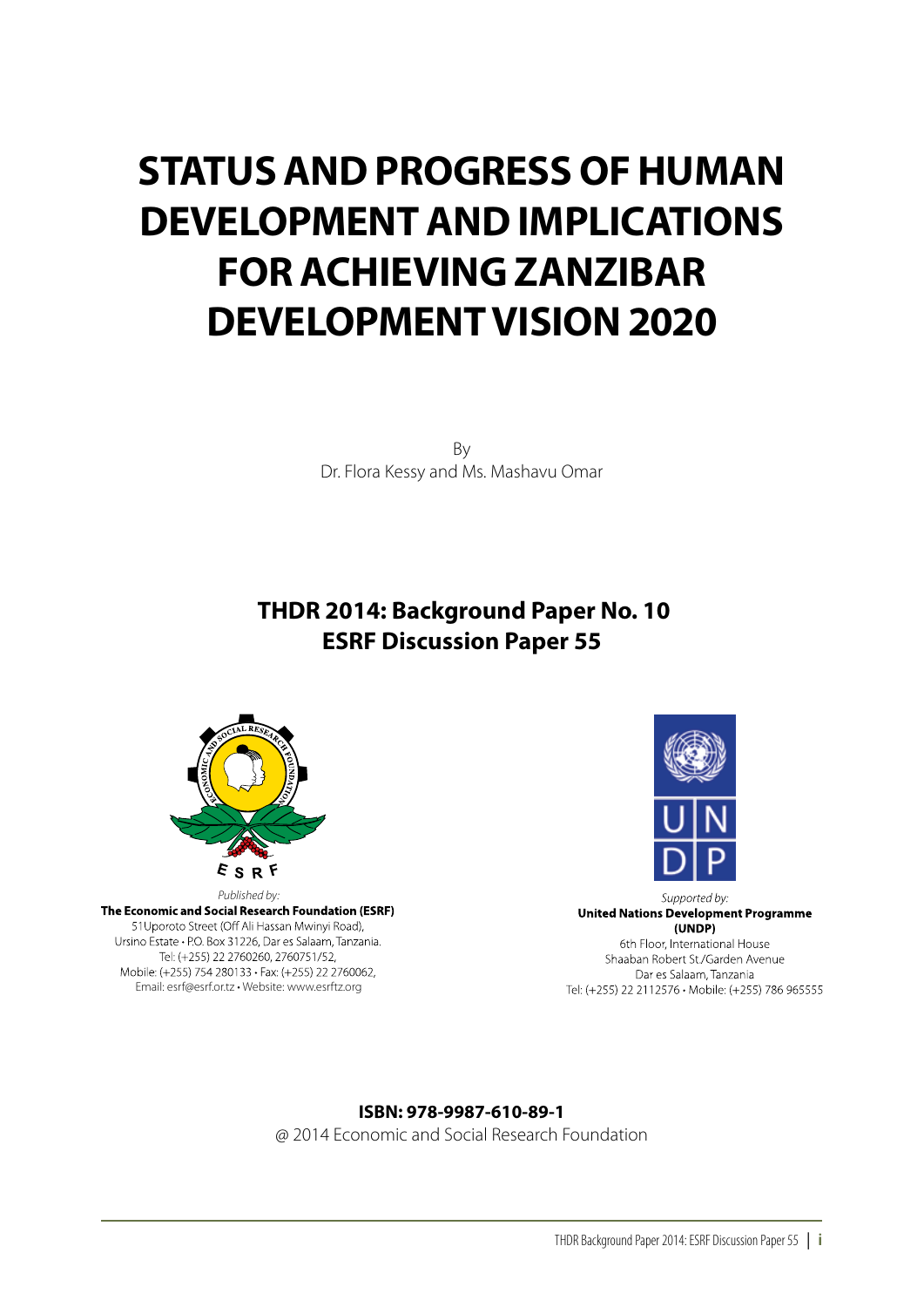# **Table of Contents**

| 1. | 1.1<br>1.2<br>1.3<br>1.4                 |  |
|----|------------------------------------------|--|
| 2. | 2.1<br>2.1.3<br>2.2<br>2.3<br>2.4<br>2.5 |  |
| 3. |                                          |  |
| 4. |                                          |  |
| 5. |                                          |  |
|    |                                          |  |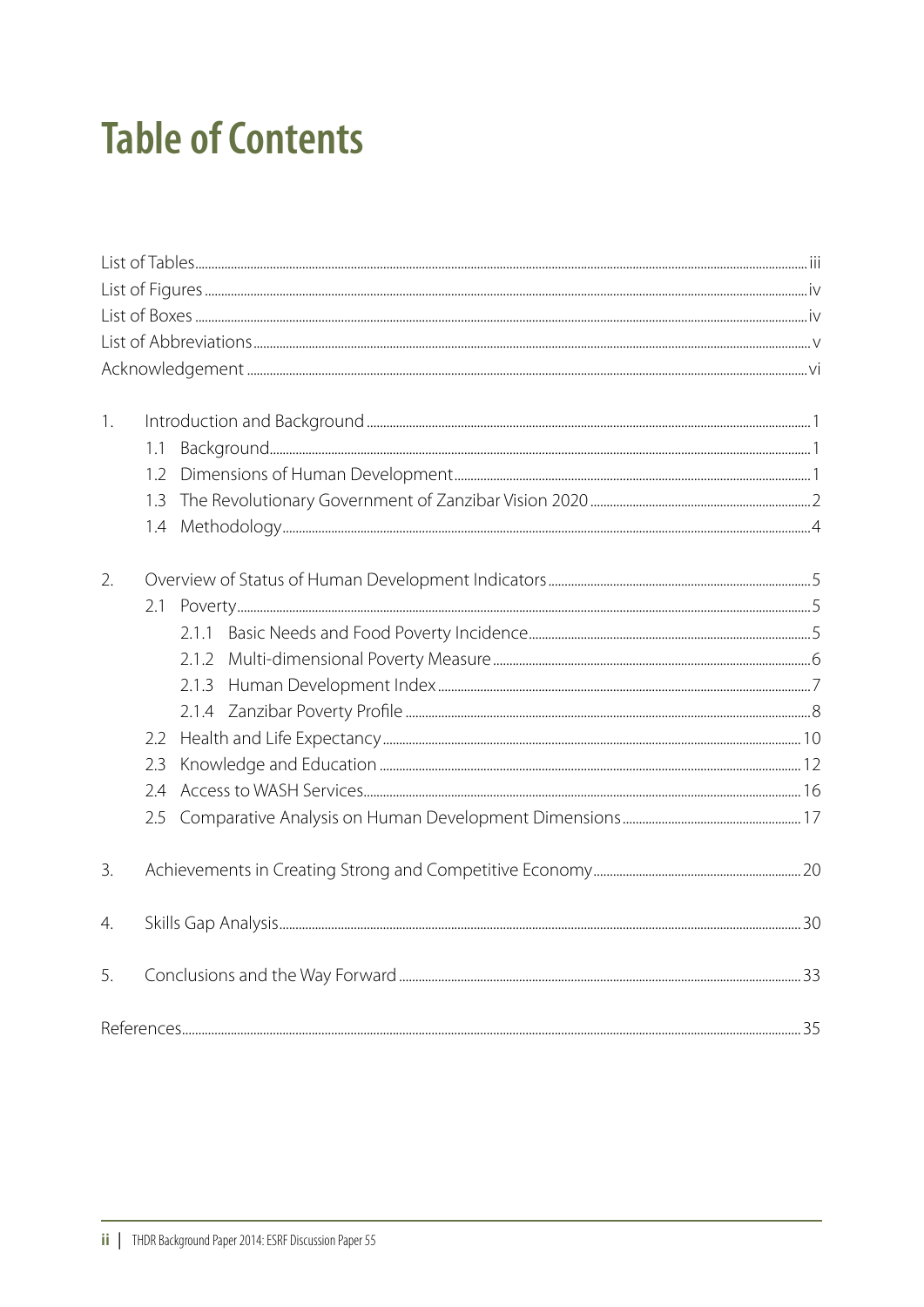## **List of Tables**

| Table 1:  |                                                                              |  |
|-----------|------------------------------------------------------------------------------|--|
| Table 2:  | Distribution of Consumption Expenditure (28 days) by Quintile and Area (%) 6 |  |
| Table 3:  |                                                                              |  |
| Table 4:  |                                                                              |  |
| Table 5:  |                                                                              |  |
| Table 6:  |                                                                              |  |
| Table 7:  |                                                                              |  |
| Table 8:  |                                                                              |  |
| Table 9:  |                                                                              |  |
| Table 10: |                                                                              |  |
| Table 11: | Transition Rates from Form 2 to Form 3 by District                           |  |
|           |                                                                              |  |
| Table 12: |                                                                              |  |
| Table 13: |                                                                              |  |
| Table 14: |                                                                              |  |
| Table 15: |                                                                              |  |
| Table 16: |                                                                              |  |
| Table 17: | Quality of Livelihoods in Zanzibar Compared with                             |  |
|           |                                                                              |  |
| Table 18: |                                                                              |  |
| Table 19: | Average Per Capita Expenditures (28 Days) by District (in 2009/10 Prices) 23 |  |
| Table 20: |                                                                              |  |
| Table 21: |                                                                              |  |
| Table 22: |                                                                              |  |
| Table 23: | Percentage of Population Whose Main Economic Activity is Tourism, 2010  26   |  |
| Table 24: |                                                                              |  |
| Table 25: |                                                                              |  |
| Table 26: |                                                                              |  |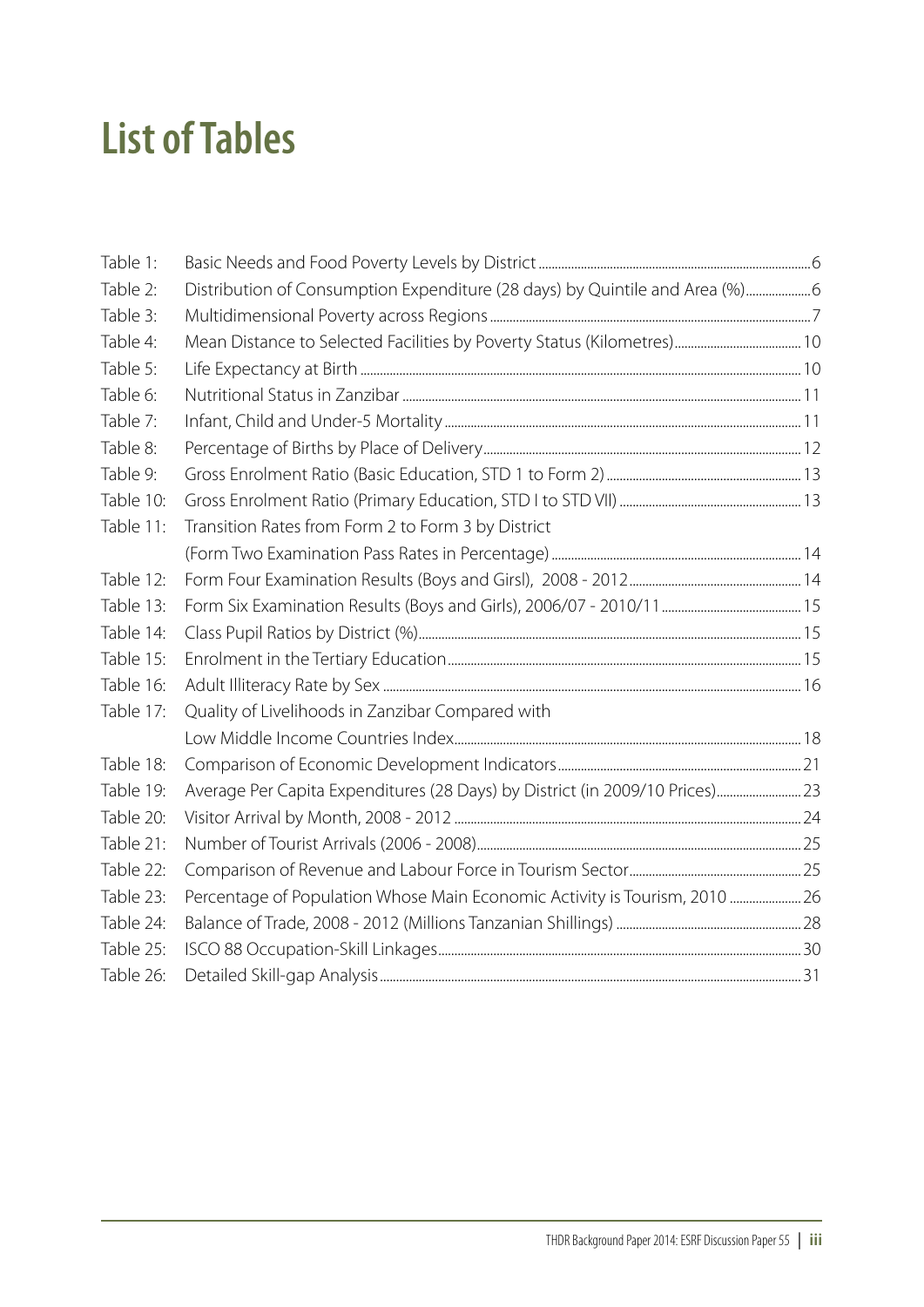# **List of Figures**

### **List of Boxes**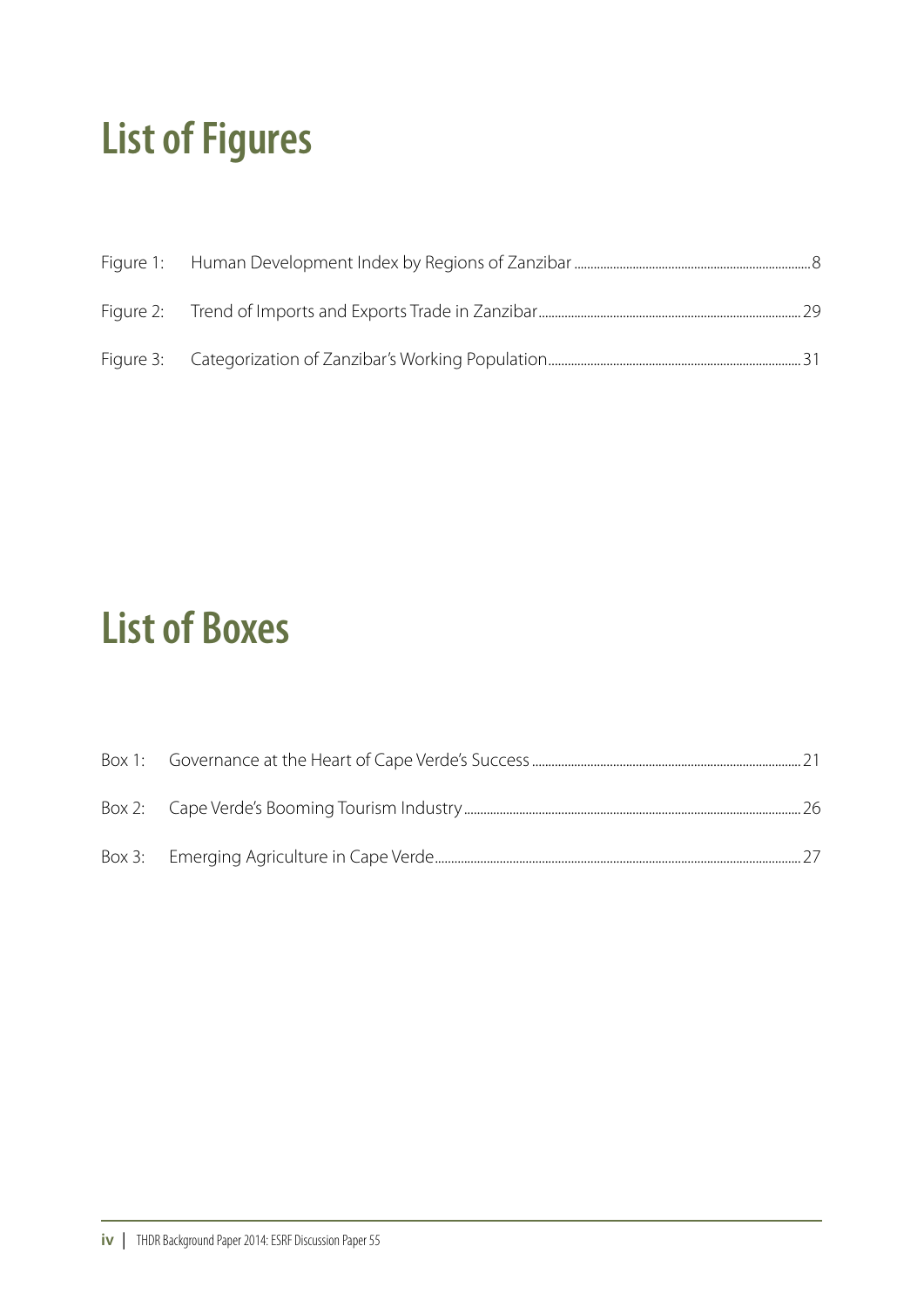# **List of Abbreviations**

| <b>AfDB</b>  | African Development Bank                             |
|--------------|------------------------------------------------------|
| <b>CPAN</b>  | Chronic Poverty Advisory Network                     |
| EAC          | East African Community                               |
| EPZ          | <b>Export Processing Zones</b>                       |
| GDP          | <b>Gross Domestic Products</b>                       |
| <b>HDI</b>   | Human Development Index                              |
| <b>ILFS</b>  | Integrated Labour Force Survey                       |
| <b>ISCO</b>  | International Standard Classification of Occupations |
| <b>LDC</b>   | Least Developed Country                              |
| <b>LMICs</b> | Low Middle Income Countries                          |
| <b>MDAs</b>  | Ministries, Departments and Agencies                 |
| <b>MIC</b>   | Middle-Income Country                                |
| MoEVT        | Ministry of Education and Vocational Training        |
| <b>MSMEs</b> | Micro, Small and Medium Enterprises                  |
| <b>NBS</b>   | National Bureau of Statistics                        |
| <b>OCGS</b>  | Office of Chief Government Statistician              |
| PPP          | Public Private Partnership                           |
| RGoZ         | Revolutionary Government of Zanzibar                 |
| SADC         | Southern Africa Development Cooperation              |
| <b>SMEs</b>  | Small and Medium Enterprises                         |
| <b>UNDP</b>  | United Nations Development Program                   |
| <b>WASH</b>  | Water, Sanitation and Hygiene                        |
| ZDV          | Zanzibar Development Vision                          |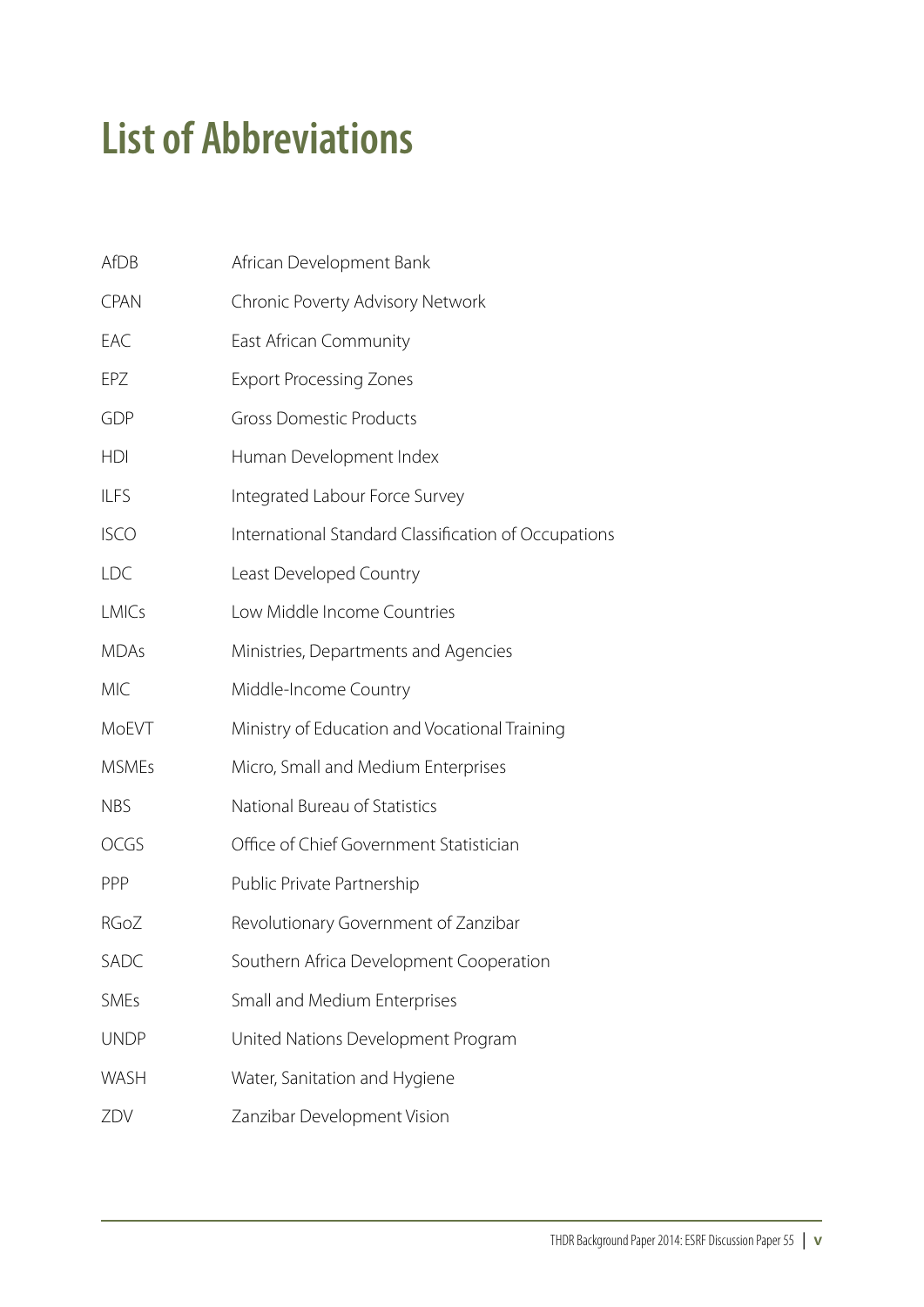## **Acknowledgement**

his paper is published as part of the background papers for Tanzania Human Development<br>Report (THDR) 2014: *Economic Transformation for Human Development in Tanzania*<br>coordinated by the Economic and Social Research Foundat his paper is published as part of the background papers for Tanzania Human Development Report (THDR) 2014: *Economic Transformation for Human Development in Tanzania*  coordinated by the Economic and Social Research Foundation (ESRF). The authors would giving the opportunity to carry out the work. Special thanks are due to Dr. Tausi Kida, the Director of Programmes at ESRF and Project Manager for THDR for technical and coordination support provided throughout the process of preparation of the report. We would like to record our gratitude to members of THDR core team in charge of preparation of THDR 2014 for invaluable comments and guidance; these are: Prof. Marc Wuyts (ISS), Mr. Rodgers Dhliwayo (UNDP), Mr. Amon Manyama (UNDP), Dr Jehovaness Aikaeli (DoE UDSM), Dr. Kenneth Mdadila (DoE UDSM), Mr. Ahmed Markbel (NBS). Mr. Sango Simba (NBS), Mr. Deogratias Mutalemwa (ESRF) and Ms. Monica Githaiga (UNESCO). We appreciate comments received from members of THDR Working Group and from different workshops held as part of the peer review process of the background papers for THDR 2014. In particular, we thank Prof. Amon Mbelle and Dr. Tausi Kida for reviewing earlier versions of this paper. Last but not least, the authors would like to specially recognize the support extended by Mr. Danford Sango and Mr. Yasser Manu of ESRF at their capacity as members of THDR secretariat.

Finally, ESRF would like to thank UNDP for financial support provided for executing the project.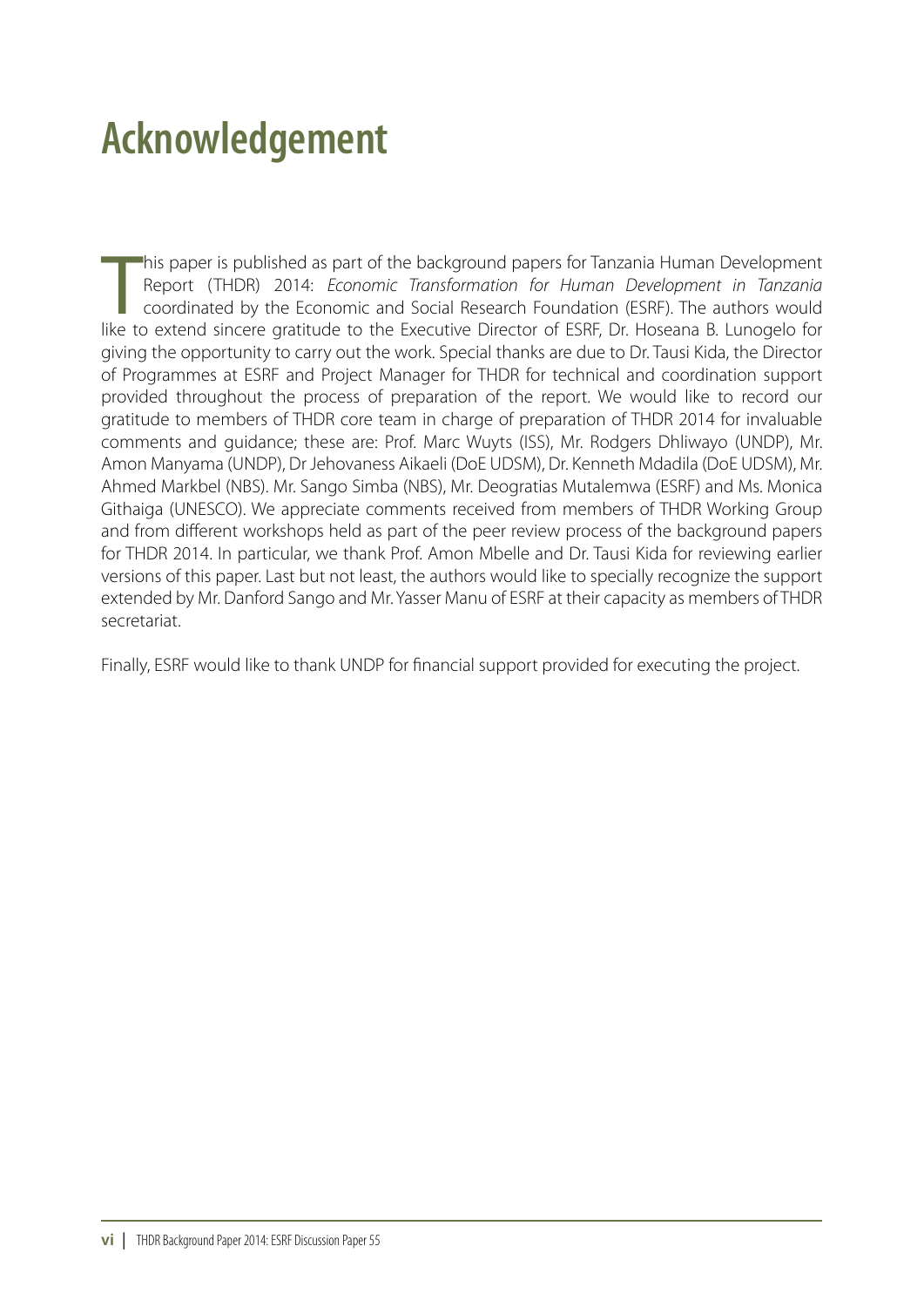## **I. Introduction**

#### **1.1 Background**

anzibar is an autonomous part of the United Republic of Tanzania and thus its global ranking<br>in terms of Human Development Index (HDI) is reflected by the position occupied by the<br>United Republic of Tanzania. Tanzania is a in terms of Human Development Index (HDI) is reflected by the position occupied by the United Republic of Tanzania. Tanzania is a Low Human Development Country. In the 2013 Human Development Report, Tanzania was ranked 152 out of 186 countries. Tanzania scored HDI of 0.476, which is the same as the average HDI for Sub-Saharan Africa (0.475).<sup>1</sup> It is clear from these figures that Tanzania, and thus Zanzibar, has a long way to go in improving its human development dimensions.

Zanzibar aspires to transform the economy and improve the well-being of its people to middle income country status by 2020 as stipulated in the Revolutionary Government of Zanzibar Vision 2020.<sup>2</sup> Zanzibar Strategy for Growth and Reduction of Poverty (MKUZA II) is the strategy adopted for stimulating economic growth, reducing poverty and thus improving human development.<sup>3</sup> Indeed, the fundamental value that guided the 1964 Revolution was the quest to improve the lives of the people of Zanzibar.

In order to evaluate whether efforts to reduce poverty and improve human development are delivering, it is important to describe the existing situation, compare it with past and use it to evaluate the future. Unfortunately, there is no comprehensive data set for constructing continuous trends on human development in Zanzibar. The existing data can only offer limited opportunity to draw historical trends. However, the data that exist can be used to update the baseline data presented in Zanzibar Human Development Report 2009 and project future progress.<sup>4</sup>

The objective of this Chapter is to present the human development situation in Zanzibar using a number of dimensions of human development. Spatial and gender disaggregation of these dimensions have been presented to the extent the data permit so as to inform policy on any marked geographical and gender related disparities that require policy attention. This report further situates Zanzibar in the context of model Low Middle Income Countries (LMICs) and draws some conclusions on what should be done for the nation to be able to attain middle income status by 2020.

#### **1.2 Dimensions of Human Development**

Human Development approach draws considerably from the work by Amartya Sen who showed that focus on income only has not been sufficient in monitoring development of the well-being of the people. For example, there are cases where a country or territory enjoys substantial per capita income while the people suffer very high mortality rates. An exclusive focus on income would not alert policy makers on the need to deal with the problem of high mortality rate. Further, a country

*<sup>1</sup> UNDP (2013a)*

*<sup>2</sup> Revolutionary Government of Zanzibar [RGoZ] (2000) 3 RGoZ (2010)*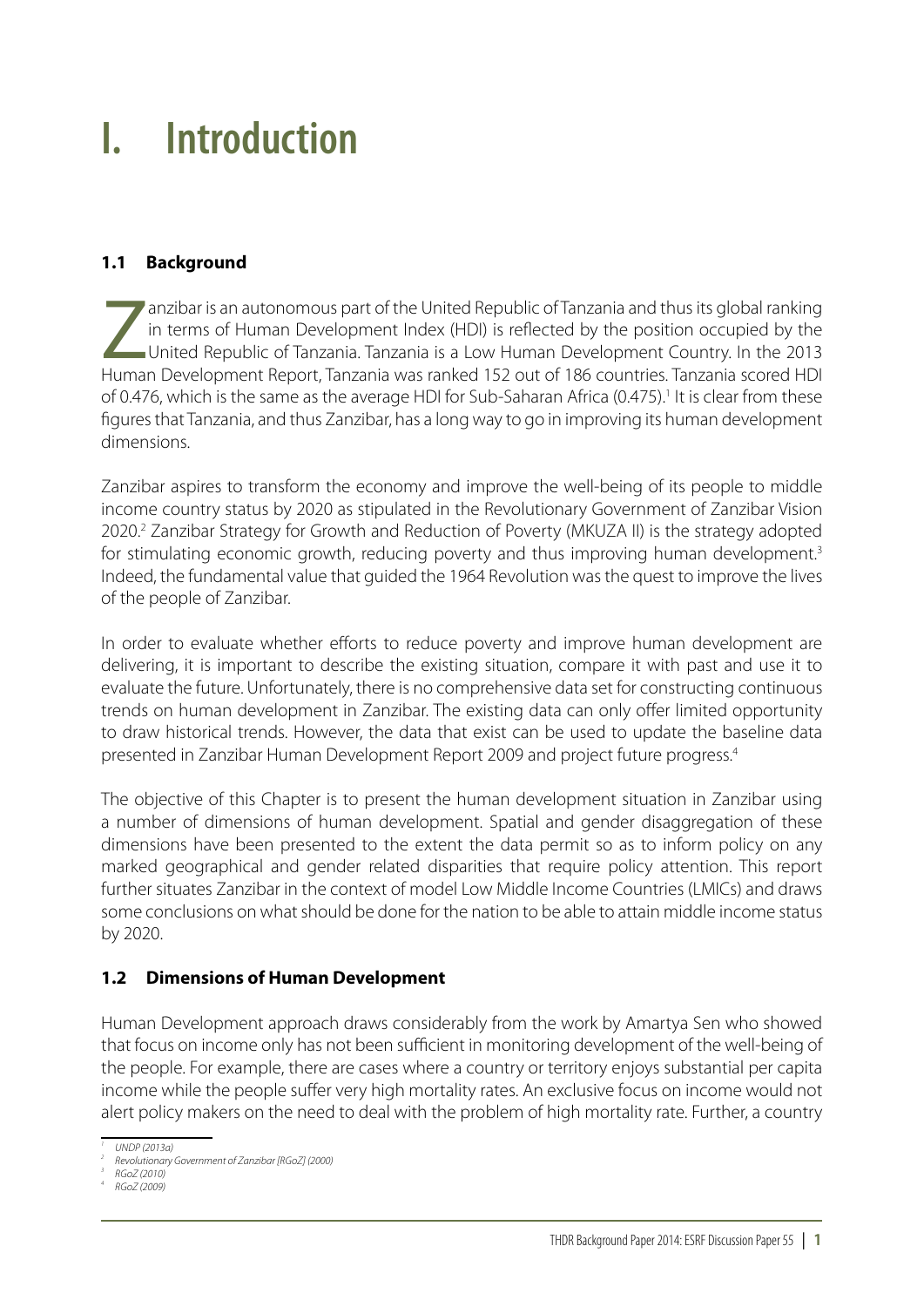or a territory may enjoy high per capita income while majority of the citizens enjoy no freedom or human rights.

Human Development approach combines various dimensions of human well-being in evaluating progress. The underlying philosophy of human development approach is that human beings make progress only through attaining numerous functionings and capabilities that they have reasons to value.<sup>5</sup> Income is important in human development approach but its importance is only because it is an instrument for attaining something else that human beings value, such as good nutrition, low morbidity and long life. Money is not of intrinsic importance; it is only of instrumental importance. Money is mainly included in the human development approach because it creates capability to attain a number of functionings, and because of its close, *albeit* imperfect, correlation with other valuable dimensions of human development.<sup>6</sup>

The following are major human development dimensions discussed in various reports:

- **1. Longevity of life:** Over-all, life expectancy is an important indicator of human development. Child and infant mortality rates are two of the most important indicators of whether progress is made in human development.
- **2.** Knowledge: It is assumed that there is an intrinsic and universal quest to pursue knowledge. A person who manages to acquire more knowledge than others is considered to be better off than others. Knowledge is important for its own sake as well as for the sake of empowering a person to attain various other goals, including higher earning and better enjoyment of life. There are various measures of knowledge that can be used in assessing progress in terms of human development. These include literacy rates, enrolment ratios and performance (e.g. examination pass rates, transition rates, retention rates) at various levels of education system and access to education.
- **3.** Health: This is another common dimension of human development that is extensively employed both by the global UNDP Human Development Report and by various national and territorial Human Development Reports. Ill ealth has an obvious effect of reducing wellbeing of a person. Health is also valuable for its instrumental value; a person with good health tends to be more productive than a person with ill health. Good health therefore increases income of an individual as well as of a nation (in countries with low unemployment rates). Reduction in morbidity and mortality is therefore an overriding objective. Life expectancy at birth gives some general indication of how healthy a population is. Other indicators include infant and child mortality, maternal mortality, and nutrition measures such as wasting and stunting of children. Access to health care is also an important indicator of health and various indicators can be used to capture access to health facilities. These include number of doctors per person, distance to the nearest health facility, skilled health attendance at birth etc.

#### **1.3 The Revolutionary Government of Zanzibar Vision 2020**

The Revolutionary Government of Zanzibar Vision 2020 is a long term development vision that aspires to eradicate absolute poverty in the society, through enhancing income and access to basic social needs including food, better shelter/housing, adequate and decent clothing, improving democracy and social security. Empowerment of Zanzibaris through creation of opportunities for

*<sup>5</sup> Anand and Sen(1994)*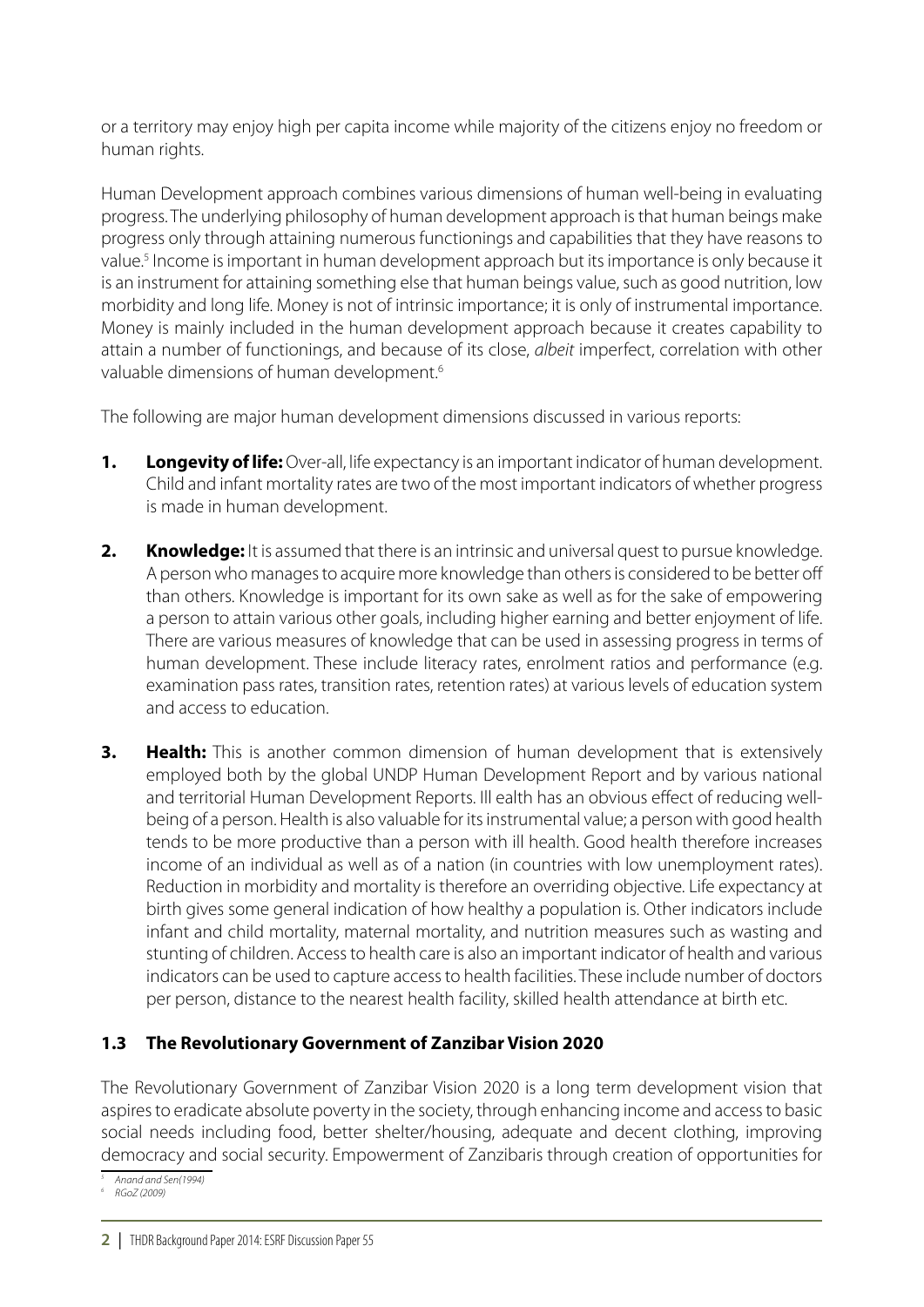the people to eradicate absolute poverty through developing their full potentials in increasing production and household income are among the approaches envisaged to realize the Vision goals.

The Vision provides a guiding policy framework for sound macro-economic interventions aimed at enhancing economic growth through support to productive sectors like tourism, transformation of the economy from a predominantly rural-based subsistence agricultural to a diversified and semiindustrialized economy with a modern rural sector, enhancing the involvement of private sector and people's (including women) participation in the productive socio-economic activities, and enhancing the quality of and accessibility to economic infrastructure to cope with the demands of growth.

Also, the Vision provides a necessary guiding framework for sound social economic interventions aimed at reduction or eradication of poverty through a well developed and effectively utilized human resources; improving the standards of social services such as education, health and water; improving social protection including ensuring opportunities for orphans, the disabled and women; guidance on customs and traditions of Zanzibar; and creating an enabling environment for ensuring sustenance of peace, political stability and religious tolerance.

In terms of measurable indicators, through implementation of the Vision strategies, Zanzibar aspires by the year 2020 to attain:

- (i) Sustainable economic growth averaging 9-10 percent per annum from the level of 4.5 percent in the year 2000, with intermediary targets of growth of 5-6 percent between year 2000 to 2005, rising to between 7-8 percent by 2010 and to between 9 and 10 percent by 2020.
- (ii) High level of employment in the modern sector (50 percent to be employed in tourism and economic free zones, 20 percent in agriculture and 30 percent in all other sectors; income per capita rising from US\$200 to that of middle income countries, and thus abject poverty eradicated).
- (iii) Diversified economy that is semi-industrialized with the combined contribution of tourism, trade, manufacturing and construction to Gross Domestic Product reaching over 60 percent.
- (iv) High quality of life that is socially desirable, economically viable and environmentally sustainable with life expectancy increased from 48 to 65 years, and infant mortality rates having fallen from 101 to 20 per 1000 by 2010.
- (v) Basic universal education by raising primary school enrolment rate from 84.2 percent (in 1997) to 100 percent by year 2005. The transition rate to the second cycle of secondary education reaching 100 percent by the last year of the Vision and thus eradicate illiteracy,<sup>7</sup> and
- (vi) Access to safe water increased to 100 percent of the population by 2020.

As noted above, there are numerous indicators that can be used in measuring human development.

*The education system in Zanzibar is such that basic education covers nine years (Std I to Form II), then those who pass the National Examinations at Form II are allowed to proceed to Form III.*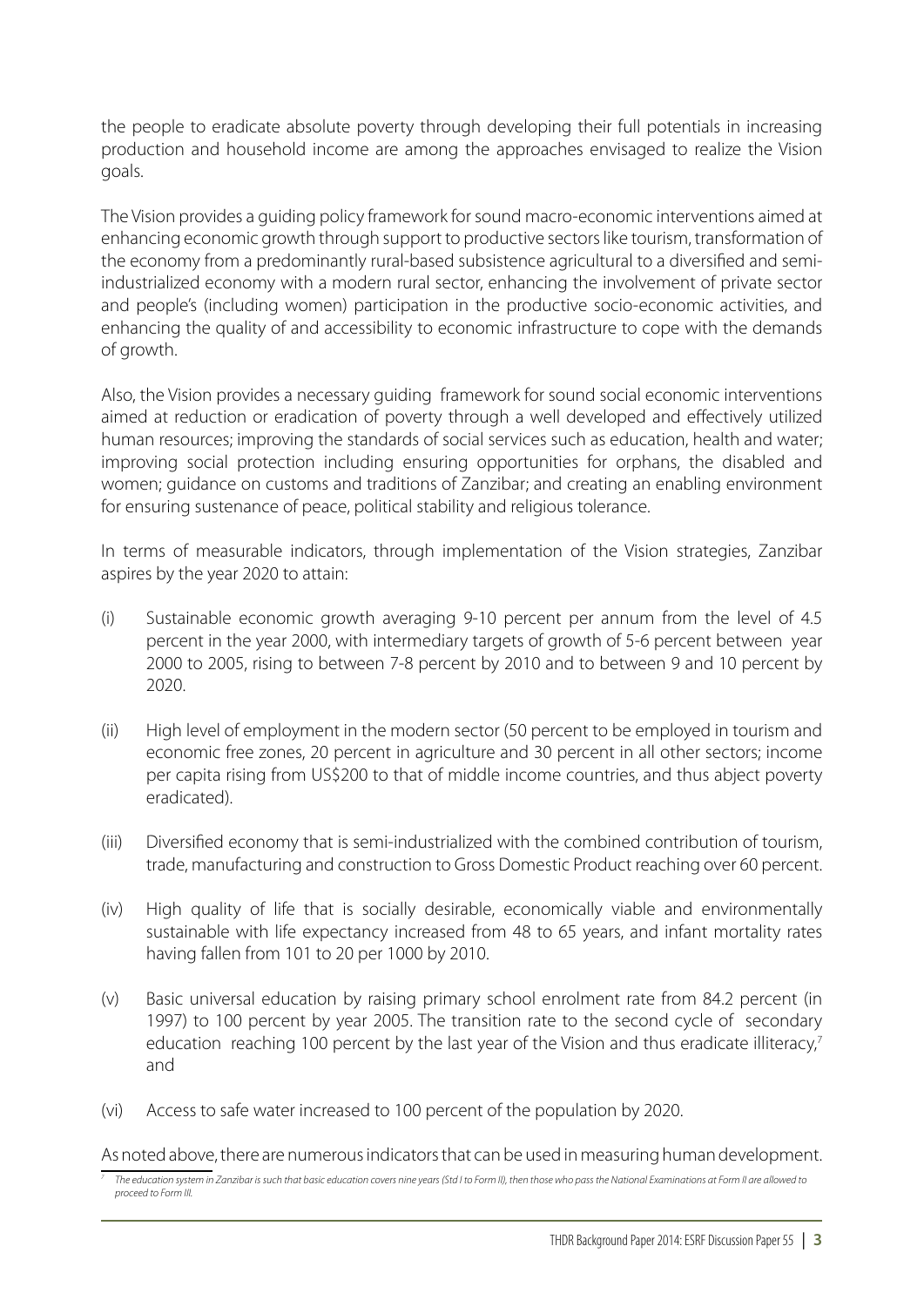The indicators in Vision 2020 reflect most of these indicators. Thus, assessment of the performance of the indicators from the dimensions mentioned above and as reflected in Zanzibar Vision 2020 forms the basis of this Chapter.

### **1.4 Methodology**

The data presented in this report are mainly from secondary official sources such as Office of the Chief Government Statistician (OCGS) in Zanzibar. As would be noted in this report, most of the macroeconomic and microeconomic data (except the labour force indicators) are up to year 2010. As deemed appropriate, data were also sourced from various Ministries, Departments and Agencies (MDAs) in particular on performance of education sector and gender- related indicators, and international literature for comparison purposes.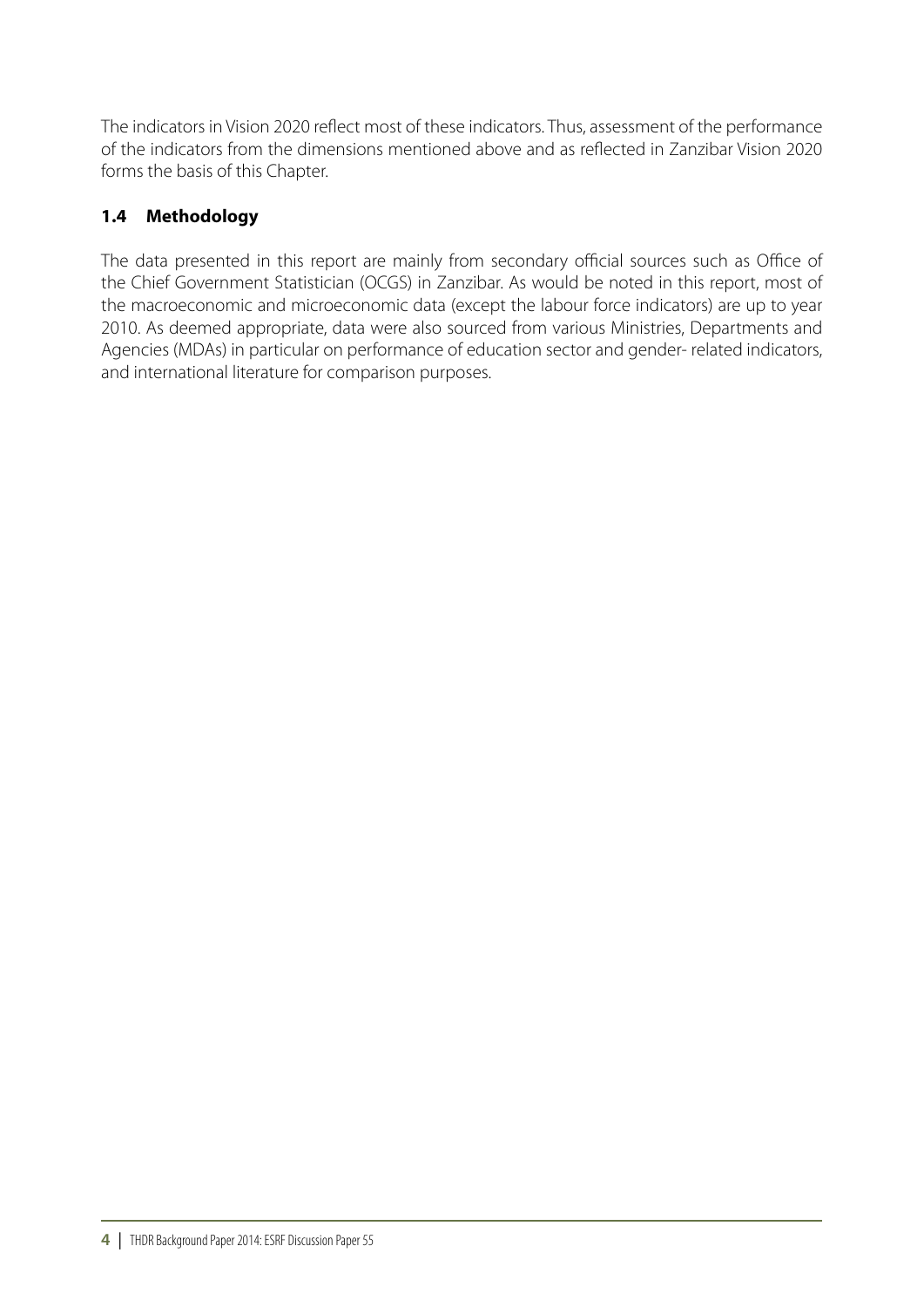## **2. Overview of Status of Human Development Indicators**

### **2.1 Poverty**

#### *2.1.1 Basic Needs and Food Poverty Incidence*

Poverty is still pervasive in Zanzibar. Basic needs poverty rate declined from 49 percent in 2005, to 44.4 percent in 2010,<sup>8</sup> while food poverty declined only marginally from 13.2 percent reported in 2004/5 to 13 percent 2005, to 44.4 percent in 2010, $^8$  while food poverty declined only marginally from 13.2 percent reported in 2004/5 to 13 percent during same period) (Table 1).<sup>9</sup> Food poverty measures the inability to afford basic dietary requirements (recommended calorie intake) while basic needs poverty takes into account additional resources expended on non-food items such as shelter and clothing. The insignificant decline in food poverty is partly due to increases in cost of food items a phenomenon also observed globally towards the end of 2000s. Zanzibar being a net food importer such phenomenal increase in food price could result to substantial loss in welfare. The marginal decline in food poverty is reflected in the increase in food share in total expenditure (increase from 55 percent in 2004/05 to 57 percent in 2009/10.)<sup>10</sup>

Poverty in Zanzibar is largely characterised by higher poverty incidence in rural than in urban areas: About 51 percent of people in the rural areas live below the basic needs poverty line as compared with about 36 percent in urban areas. Similarly, 16.8 percent of people live below the food poverty line in the rural areas as compared with about half of that (8 percent) in the urban areas.

There is large disparity in poverty levels across districts as shown in Table 1. In 2009/10, the proportions of the poor ranged between 28.3 percent in Mjini district to 74.59 percent in Micheweni (a range of 46.34 percentage points). During 2004/05, the lowest incidence was 37.6 percent in Mjini and largest was 74.3 percent in Micheweni (a range of 36.6 percentage points). The increase in the range indicates divergence. As such, while basic needs poverty increased marginally in Micheweni, it increased substantially in Mkoani from 42 percent in 2004/05 to 52 percent in 2009/10. Micheweni district in Pemba came out as the poorest district in both surveys. The percentage of people living below the basic needs poverty line in Micheweni is 74.6 percent a remarkably high figure compared to the national average of 44.4 percent and Mjini district which has least proportion of poor (28.2 percent head count) [Table 1].

*<sup>10</sup> Ibid*

*<sup>8</sup>* This figure represents the percentage of population that have difficulties in attaining basic needs of food, shelter, and clothing. The same measure of poverty is used in *Tanzania Mainland but different poverty lines have been used. While the basic needs poverty line in Zanzibar was set at TZS 41,027 per capita/per 28 days using the 2009/10 Household Budget figures, the basic needs poverty line for Tanzania Mainland was set at TZS 13,998 using the 2007 Household Budget Survey data. 9 RGoZ (2012a)*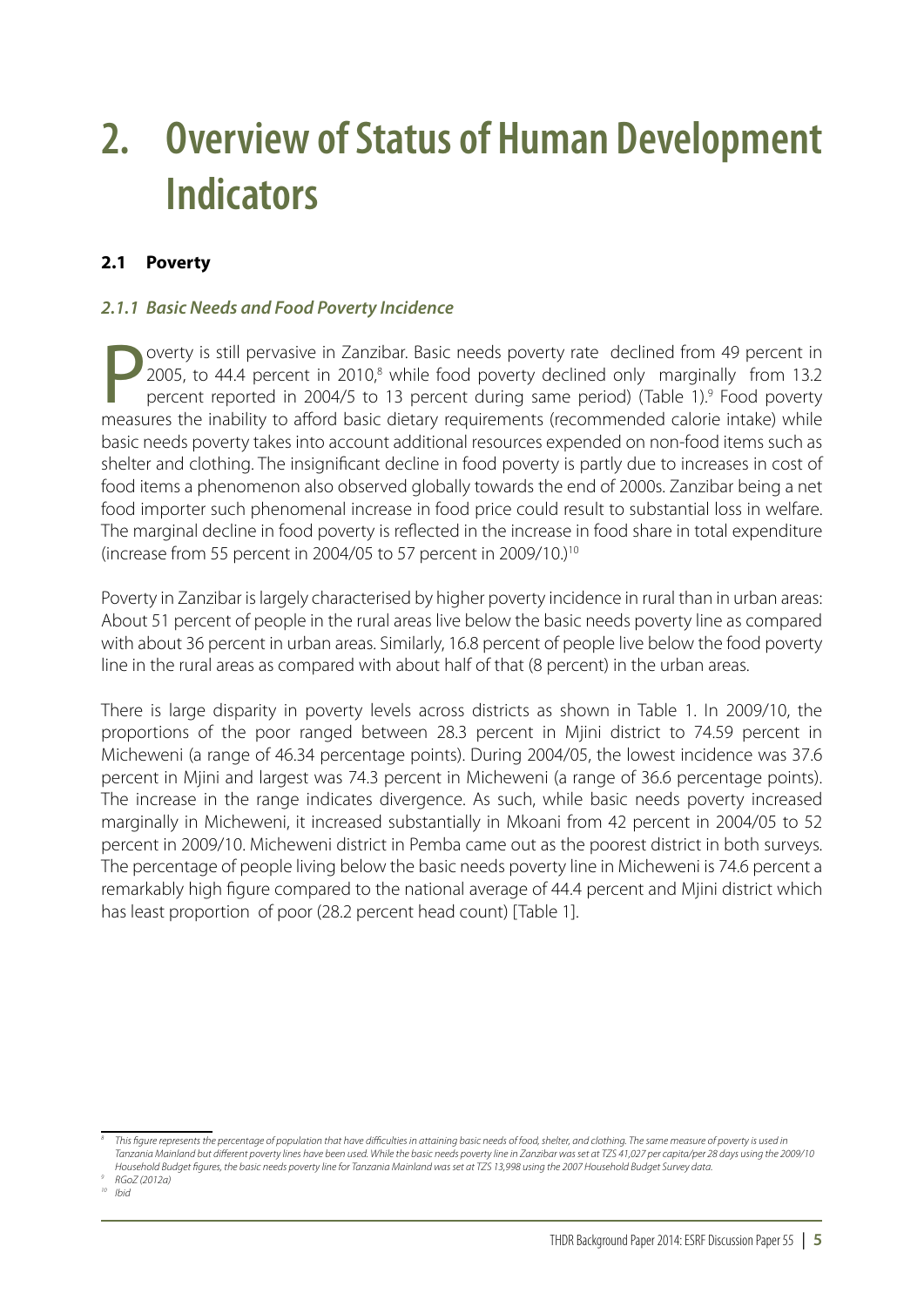|                 | <b>Basic needs poverty (%)</b> |      | Food poverty (%) |         |  |  |
|-----------------|--------------------------------|------|------------------|---------|--|--|
| <b>District</b> | 2004/05<br>2009/10             |      | 2004/05          | 2009/10 |  |  |
| Kaskazini A     | 53.3                           | 48.4 | 12.2             | 7.2     |  |  |
| Kaskazini B     | 48.3                           | 42.2 | 12.1             | 8.8     |  |  |
| Kati            | 45.7                           | 39.9 | 8.3              | 8.5     |  |  |
| Kusini          | 53.8                           | 30.5 | 9.7              | 3.9     |  |  |
| Magharibi       | 38.6                           | 31.2 | 9.5              | 7.3     |  |  |
| Mjini           | 37.6                           | 28.2 | 7.8              | 4.2     |  |  |
| Wete            | 70.8                           | 61.8 | 23.8             | 25.7    |  |  |
| Micheweni       | 74.2                           | 74.6 | 33.3             | 27.7    |  |  |
| Chakechake      | 56.8                           | 52.0 | 15.9             | 19.1    |  |  |
| Mkoani          | 42.1                           | 52.3 | 7.3              | 21.5    |  |  |
| Urban           | 40.5                           | 35.9 | 8.9              | 8.1     |  |  |
| Rural           | 54.6                           | 50.7 | 15.9             | 16.8    |  |  |
| <b>Zanzibar</b> | 49.1                           | 44.4 | 13.2             | 13.0    |  |  |

#### **Table 1: Basic Needs and Food Poverty Levels by District**

Source: RGoZ (2012a).

Share of total consumption can be used as a measure of inequality. It is apparent from Table 2 that 20 percent of the population consumed 8.9 percent of the total consumption in 2010. This is a decline from 9.3 percent in 2004/05and it implies increase in inequality. The same pattern of increase in inequality is evident in both rural and urban areas.

| Quintile              |              | 2004/05      |              | 2009/10      |              |              |  |
|-----------------------|--------------|--------------|--------------|--------------|--------------|--------------|--|
|                       | <b>Rural</b> | <b>Urban</b> | <b>Total</b> | <b>Rural</b> | <b>Urban</b> | <b>Total</b> |  |
| Q1-Poorest            | 9.8          | 8.9          | 9.3          | 9.4          | 8.8          | 8.9          |  |
| Q <sub>2</sub>        | 13.9         | 12.9         | 13.3         | 13.4         | 12.3         | 12.7         |  |
| Q <sub>3</sub>        | 17.3         | 16.5         | 16.8         | 17.1         | 16.3         | 16.5         |  |
| Q4                    | 22           | 22           | 21.9         | 22.2         | 21.8         | 21.8         |  |
| Q5 - Richest          | 37           | 39.6         | 38.8         | 38           | 40.8         | 40.1         |  |
| <b>Total</b>          | 100          | 100          | 100          | 100          | 100          | 100          |  |
| <b>TShs (million)</b> | 22,614       | 18,852       | 41,466       | 27,800       | 28,011       | 55,812       |  |

**Table 2: Distribution of Consumption Expenditure (28 days) by Quintile and Area (%)**

Source: RGoZ (2012a).

#### *2.1.2 Multi-dimensional Poverty Measure*

In Zanzibar, poverty is more persistent based on the Multidimensional Poverty Index (MPI). MPI is a three dimensional assessment that represents 10 basic indicators in human development (education, health and standard of living). The 10 indicators in this measurement include: health (nutrition and child mortality); education (years of schooling and school attendance); living standards (type of cooking fuel, sanitation, cooking water source, access to electricity, type of floor and ownership of assets). Table 3 shows MPIs across regions. Using this indicator, 32.6 percent of people in Kaskazini Pemba face severe poverty while only 3.9 percent of the population in Kusini Unguja is in severe poverty.<sup>11</sup>

*<sup>11</sup> Oxford Poverty and Human Development Initiative (2013); see www.ophi.org.uk*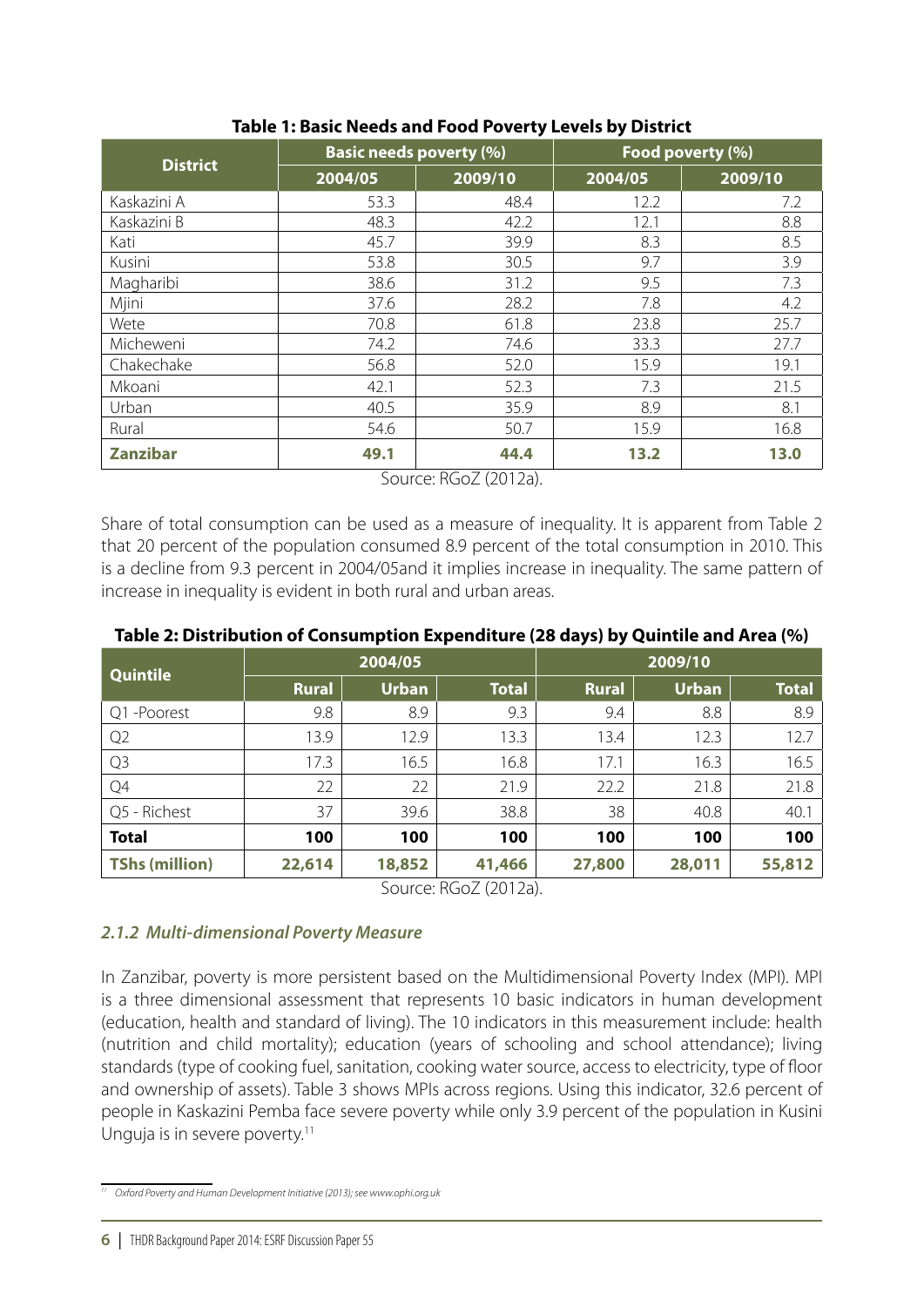| <b>Region</b>    | <b>MPI</b> | Incidence of<br>poverty(%) | % of population<br>vulnerable to<br>poverty | % of population<br>in severe poverty |  |
|------------------|------------|----------------------------|---------------------------------------------|--------------------------------------|--|
| Mjini Magharibi  | 0.144      | 34.5                       | 28.8                                        | 6.6                                  |  |
| Kusini Unguja    | 0.082      | 19.6                       | 34.8                                        | 3.9                                  |  |
| Kaskazini Unguja | 0.281      | 57.6                       | 24.2                                        | 26.3                                 |  |
| Kusini Pemba     | 0.277      | 57.5                       | 25.8                                        | 25.2                                 |  |
| Kaskazini Pemba  | 0.321      | 61.9                       | 23.1                                        | 32.6                                 |  |

#### **Table 3: Multidimensional Poverty across Regions**

Source: Oxford Poverty and Human Development Initiative (2013).

The contribution of each indicator to overall MPI is not available for Zanzibar and by region. However, for Mainland Tanzania the contribution of each indicator to multidimensional poverty is as follows: assets (6 percent), years of schooling (6 percent), school attendance (13 percent), child mortality (15 percent), nutrition (11 percent), electricity (11 percent), sanitation (10 percent), drinking water (8 percent), floor (9 percent), and cooking fuel (11 percent). The larger the percent, the higher the weighted contribution of the indicator to overall poverty.<sup>12</sup>Using these indicators, 65.6 percent of Tanzanians are multi-dimensionally poor and 33.4 percent of the population face severe poverty.<sup>13</sup>

#### *2.1.3 Human Development Index*

The UNDP Human Development Index (HDI) measures the average achievements in three basic dimensions of Human Development<sup>14</sup>:

- A long and healthy life, measured by life expectancy at birth.
- **Knowledge**, measured by mean years of schooling for adults aged 25 years and expected years of schooling for children of school entering age<sup>15</sup>.
- · **A decent standard of living**, as measured by Gross Domestic Product (GDP) per capita.

Figure 1 shows the Human Development Index (HDI) by regions for 2004/05 and 2009/10. Each region registered progress in terms of HDI. There is notable variations in the levels of human development across regions and this variation persist from 2004/05 to 2009/10. It is noted that Mjini Magharibi has the highest HDI in 2010. The lowest HDI is that of Kaskazini Pemba. It is also evident that ordering of regions has not changed since 2005.

 $\overline{12}$  *Ihid* 

<sup>&</sup>lt;sup>13</sup> The team at the University of Dar es Salaam that is producing the statistical annex for TDHR 2014 should calculate the contribution of each indicator for Zanzibar and by *regions in Zanzibar if data permit. 14 UNDP (2013b)*

<sup>&</sup>lt;sup>15</sup> Until 2010, the used measure for education in the HDI was "adult literacy rate (with two-thirds weighting) and the combined primary, secondary, and tertiary gross enrolment *ratio (with one-third weighting)."*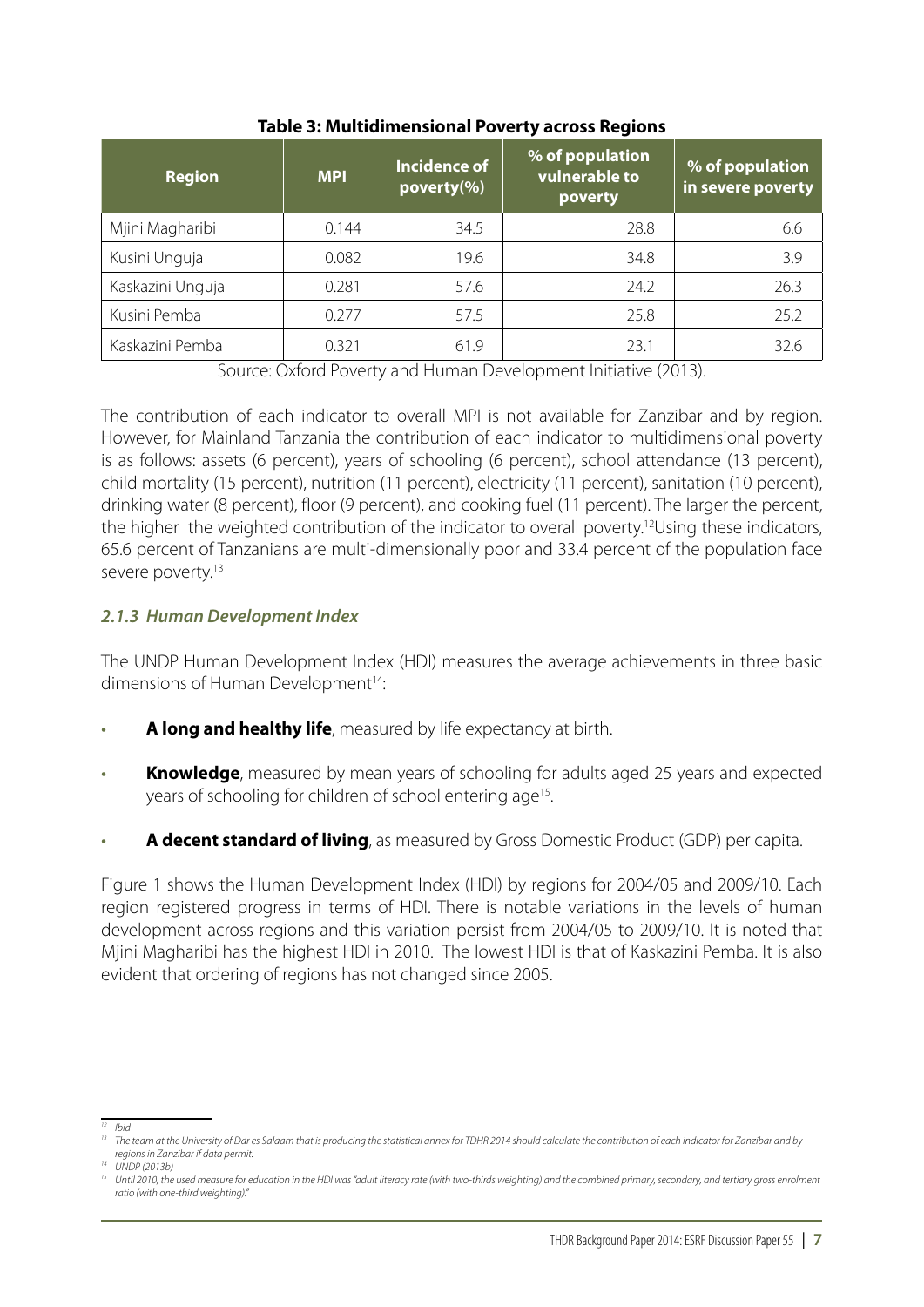

**Figure 1: Human Development Index by Regions of Zanzibar**

Source: RGoZ (2012a).

#### *2.1.4 Zanzibar Poverty Profile*

Poverty profile presents association of poverty with several important characteristics without necessarily implying causal relationship. Thus, poverty can be examined in relation to various household characteristics such as household size, dependency ratio and gender of the head of the household. Other important aspects such as sources of income, main economic activities, education of the head of the household and mean distance to important facilities can also be related to poverty status of households. 16

Information from Household Budget Surveys shows that as household size increases, the incidence of poverty also increases. This trend holds for both 2004/05 and 2009/10 years and also for both rural and urban areas. For example, households whose size is between four and six suffer less poverty than households whose size is above six. Households whose size is below four suffer less poverty than the rest of households. It is important however to note that it is not the size of the household that determines the level of poverty but poverty itself may actually determine the size of the household. This happens when children are seen as assets, where child mortality is high and thus poor people opt to have more children just to guarantee that some would survive to adulthood, and when children are seen as old age security due to lack of assets and pension. Further, the poor are generally less educated, and therefore females in this group are less likely to be employed in the formal sector. Because of this, the opportunity cost of bearing a child is lower for the poor household than it is for the rich households. All these suggest that poverty itself may be the cause for bigger household size, rather than the other way round.

Another dimension of demography that is associated with poverty is dependency ratio, which is the total number of the dependents over the number of persons who are not dependent in the household. Generally poverty increases with the dependency ratio, meaning that as the *<sup>16</sup> RGoZ (2012a)*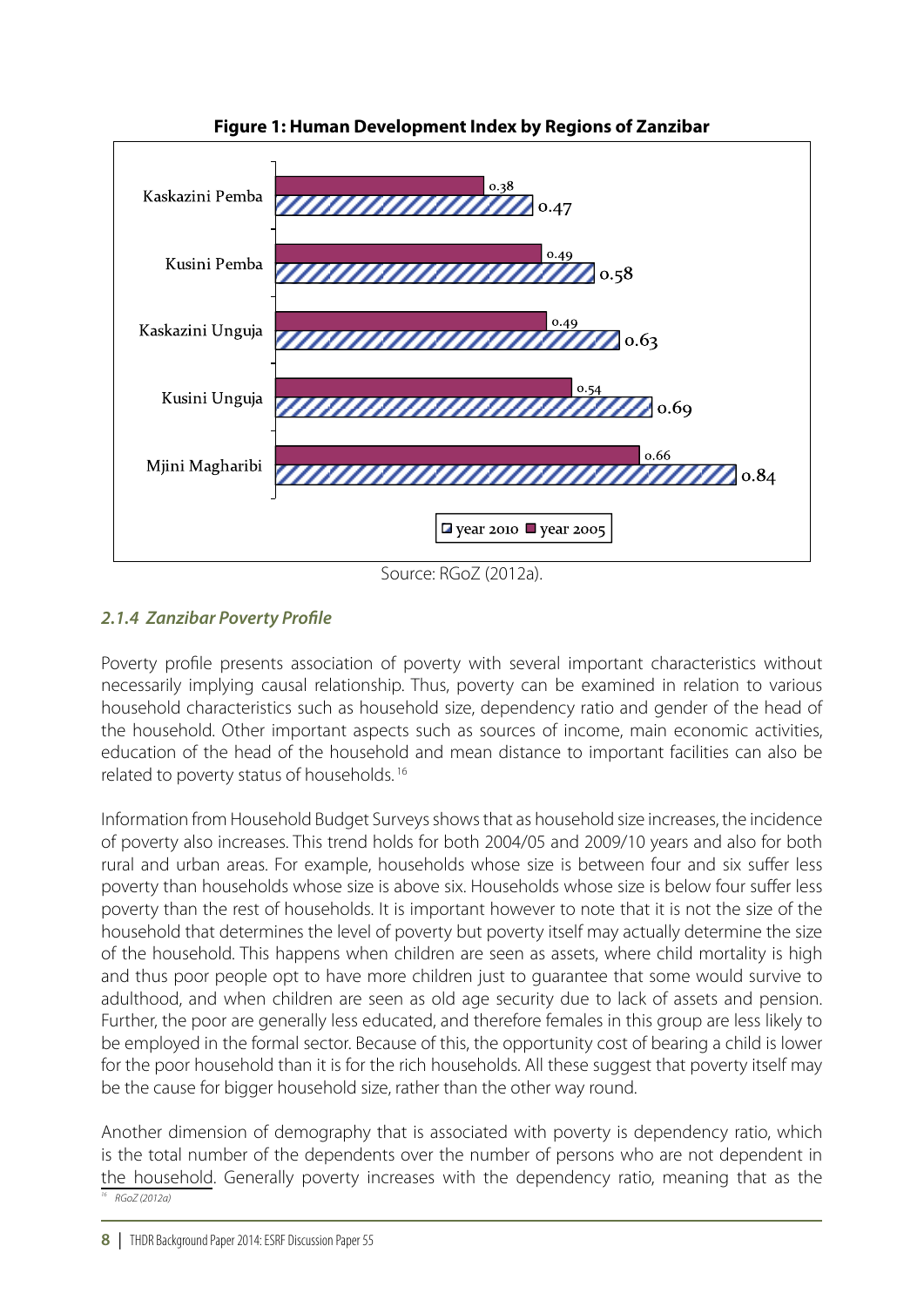dependent ratio in the household increases incidence of poverty also increases. The positive relationship between poverty incidence and dependency ratio gives an important dimension of the relationship between poverty and household size. Large households are more likely to have higher dependency ratio than a small households.

In 2004/05 female-headed households suffered higher poverty incidence than the male-headed households. This ranking is however reversed in 2009/10, when male-headed households had higher incidence of poverty than female-headed households. This reverse of fortune needs to be analyzed in-depth. For example, it is important to ascertain whether the difference in poverty incidence by the gender of the household's head is statistically significant or is simply due to sampling variability.

Consistently, for the whole of Zanzibar incidence of poverty is highest among farmers. This is closely followed by fishing and then self employed. In 2009/10, the un-paid workers suffer the highest incidence of poverty, followed by the households without any economic activities, farmers and then the fishers. In 2009/10 fishermen suffered the highest incidence of poverty in the urban areas. Households whose main source of income is wage or salary had the lowest incidence of poverty. This shows that employment creation is one of the effective ways of alleviating poverty in Zanzibar.

There is a general trend for poverty incidence to decline as education level of the head of the household increases. The very poor are also located very far away from the important social services (Table 4). For example, very poor households were found to be far from hospital and schools than the households that are moderately poor. Households that were moderately poor were in turn located far from such key facilities as compared to the households that were non-poor. However, access simply signals the capability, but it does not necessarily reflect the achievement, or functioning. For instance, being closer to a school makes it easier to attend school but does not necessarily mean that the household would send children to school. Access is very important because it enables members of households to enjoy the facility should they wish to. Utilization of such facility is even more important because it improves the achievement of the members of the households. The percentage of children aged from 7 to 16 from the very poor households who go to school increased from 71 in 2004/05 to 74 in 2009/10. In general, attendance to school for children aged 7 to 16 increased from 80.4 percent to 83.9 percent.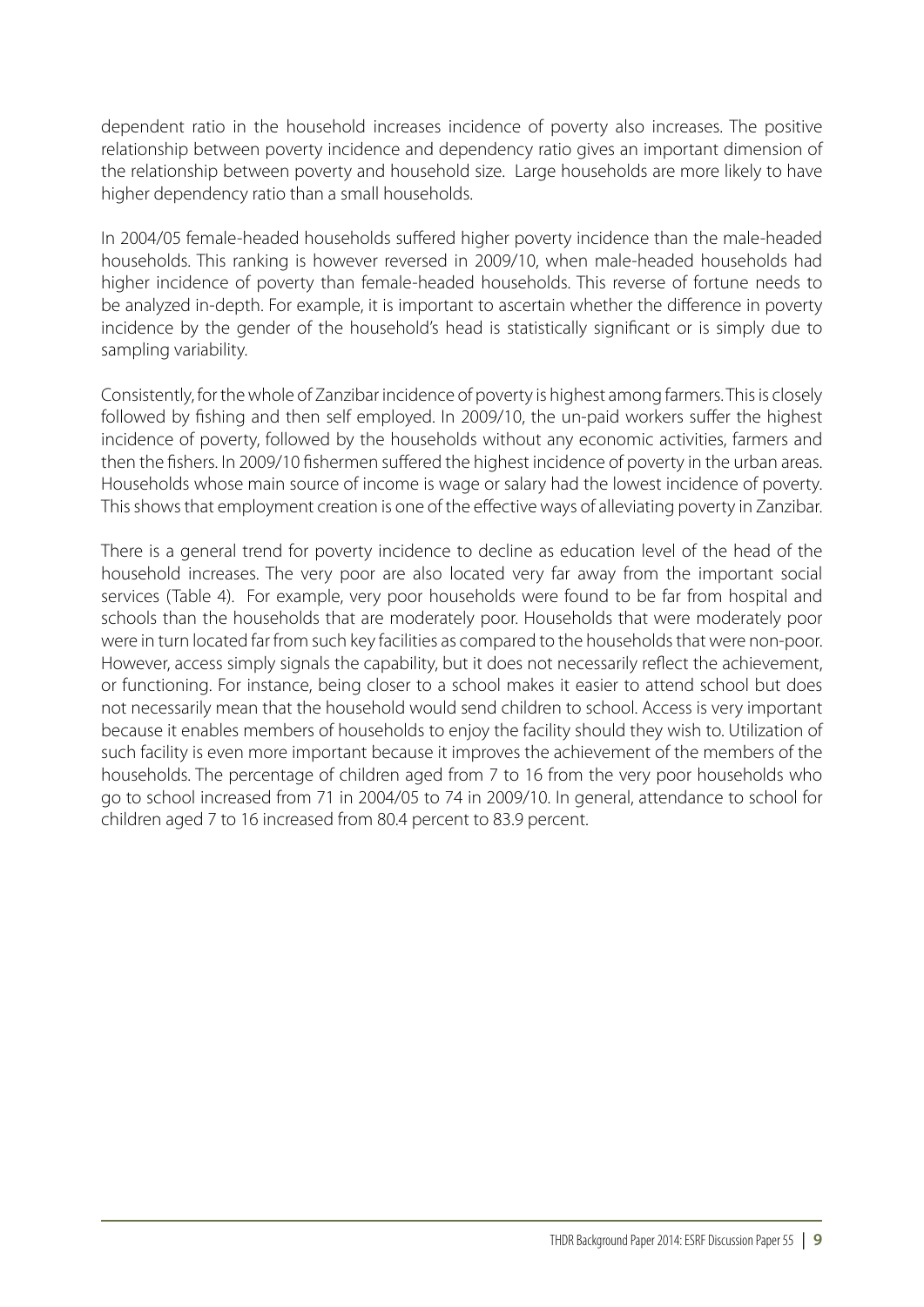| <b>Facilities</b>                         |                     | <b>Poverty Status</b> |                    |              |                     |         |                    |              |  |  |
|-------------------------------------------|---------------------|-----------------------|--------------------|--------------|---------------------|---------|--------------------|--------------|--|--|
|                                           |                     | 2004/05               |                    |              |                     | 2009/10 |                    |              |  |  |
|                                           | <b>Very</b><br>Poor | Poor                  | <b>Non</b><br>Poor | <b>Total</b> | <b>Very</b><br>Poor | Poor    | <b>Non</b><br>Poor | <b>Total</b> |  |  |
| Water supply in dry season                | 0.6                 | 0.5                   | 0.3                | 0.4          | 0.5                 | 0.2     | 0.3                | 0.3          |  |  |
| Place for collecting firewood or charcoal | 1.9                 | 1.5                   | 1.1                | 1.4          | 1.6                 | 1.1     | 0.8                | 1.0          |  |  |
| Market place                              | 2.5                 | 2.4                   | 1.8                | 2.1          | 1.1                 | 1.4     | 1.3                | 1.3          |  |  |
| Health Center                             | 1.4                 | 1.4                   | 1.1                | 1.2          | 1.2                 | 1.0     | 0.8                | 0.9          |  |  |
| Hospital                                  | 9.8                 | 9.5                   | 8.4                | 9.0          | 11.1                | 8.9     | 7.0                | 8.1          |  |  |
| Primary school                            | 1.2                 | 1.1                   | 0.8                | 1.0          | 2.2                 | 0.9     | 0.6                | 0.9          |  |  |
| Pre-school                                | 2.9                 | 2.2                   | 1.5                | 1.9          | 0.9                 | 0.6     | 0.5                | 0.6          |  |  |
| Secondary school                          | 2.0                 | 2.0                   | 1.5                | 1.7          | 1.3                 | 0.8     | 0.7                | 0.8          |  |  |
| Bank                                      | 19.8                | 18.0                  | 13.8               | 16.1         | 21.2                | 19.1    | 14.1               | 16.6         |  |  |
| Post Office                               | 13.3                | 11.3                  | 9.3                | 10.5         | 12.1                | 9.9     | 7.8                | 9.0          |  |  |
| Police post                               | 5.8                 | 4.9                   | 3.6                | 4.3          | 6.2                 | 3.7     | 2.7                | 3.5          |  |  |
| Main farm                                 | 2.6                 | 2.7                   | 2.8                | 2.7          | 2.1                 | 1.9     | 2.3                | 2.1          |  |  |
| Trained traditional birth attendant       | 0.7                 | 0.5                   | 0.3                | 0.5          | 0.2                 | 0.2     | 0.3                | 0.2          |  |  |
| Public transport                          | 0.8                 | 0.7                   | 0.5                | 0.6          | 0.4                 | 0.3     | 0.2                | 0.3          |  |  |
| Milling machine                           | 4.8                 | 5.3                   | 4.0                | 4.6          | 3.1                 | 3.2     | 2.3                | 2.7          |  |  |
| Primary cooperative society               | 7.7                 | 6.8                   | 6.0                | 6.5          | 4.4                 | 4.0     | 4.1                | 4.1          |  |  |
| Community or social centre                | 1.0                 | 0.9                   | 0.6                | 0.8          | 0.5                 | 0.5     | 0.4                | 0.4          |  |  |
| Mosque or Church                          | 0.2                 | 0.2                   | 0.1                | 0.2          | 0.3                 | 0.3     | 0.2                | 0.2          |  |  |
| Primary Court                             | 8.3                 | 7.1                   | 5.7                | 6.6          | 8.1                 | 6.1     | 4.6                | 5.5          |  |  |

#### **Table 4: Mean Distance to Selected Facilities by Poverty Status (Kilometres)**

Source: RGoZ (2012a).

#### **2.2 Health and Life Expectancy**

The most common indicator of health that is used in the Human Development Reports is life expectancy at birth. Table 5 reports life expectancy by region from 2004 to 2012 as projected from the 2002 Population and Housing Census data. The life expectancy at birth ranges from 55 to 62 years. Improvements have been noticed in all regions although there is a huge disparity (5 years) between the region with high life expectancy (Mjini Magharibi) and that with lowest life expectancy in 2012 (Kaskazini Pemba).

| ----<br>. <i>. .</i> |                                         |               |                         |           |      |  |  |  |  |  |  |
|----------------------|-----------------------------------------|---------------|-------------------------|-----------|------|--|--|--|--|--|--|
| <b>Region/Year</b>   | 2004                                    | 2006          | 2008                    | 2010      | 2012 |  |  |  |  |  |  |
| Zanzibar             | 57.3                                    | 57.6          | 58.3                    | 59.0      | 59.6 |  |  |  |  |  |  |
| Mjini Magharibi      | 59.1                                    | 60.1          | 60.8                    | 61.5      | 62.1 |  |  |  |  |  |  |
| Kaskazini Unguja     | 55.5                                    | 56.9          | 57.7                    | 58.0      | 58.7 |  |  |  |  |  |  |
| Kusini Unguja        | 57.8                                    | 58            | 58.7                    | 59.5      | 60.1 |  |  |  |  |  |  |
| Kaskazini Pemba      | 54.8                                    | 55.1          | 55.9                    | 56.5      | 57.1 |  |  |  |  |  |  |
| Kusini Pemba         | 57.9                                    | 59.6          | 60.3                    | 60.7      | 61.4 |  |  |  |  |  |  |
| $\sqrt{2}$           | $\sqrt{2}$<br>$\mathbf{A}$ $\mathbf{A}$ | $\sim$ $\sim$ | $\sim$ $\sim$<br>$\sim$ | $\cdot$ . |      |  |  |  |  |  |  |

#### **Table 5: Life Expectancy at Birth by Region**

Source: National Bureau of Statistics Census Projections.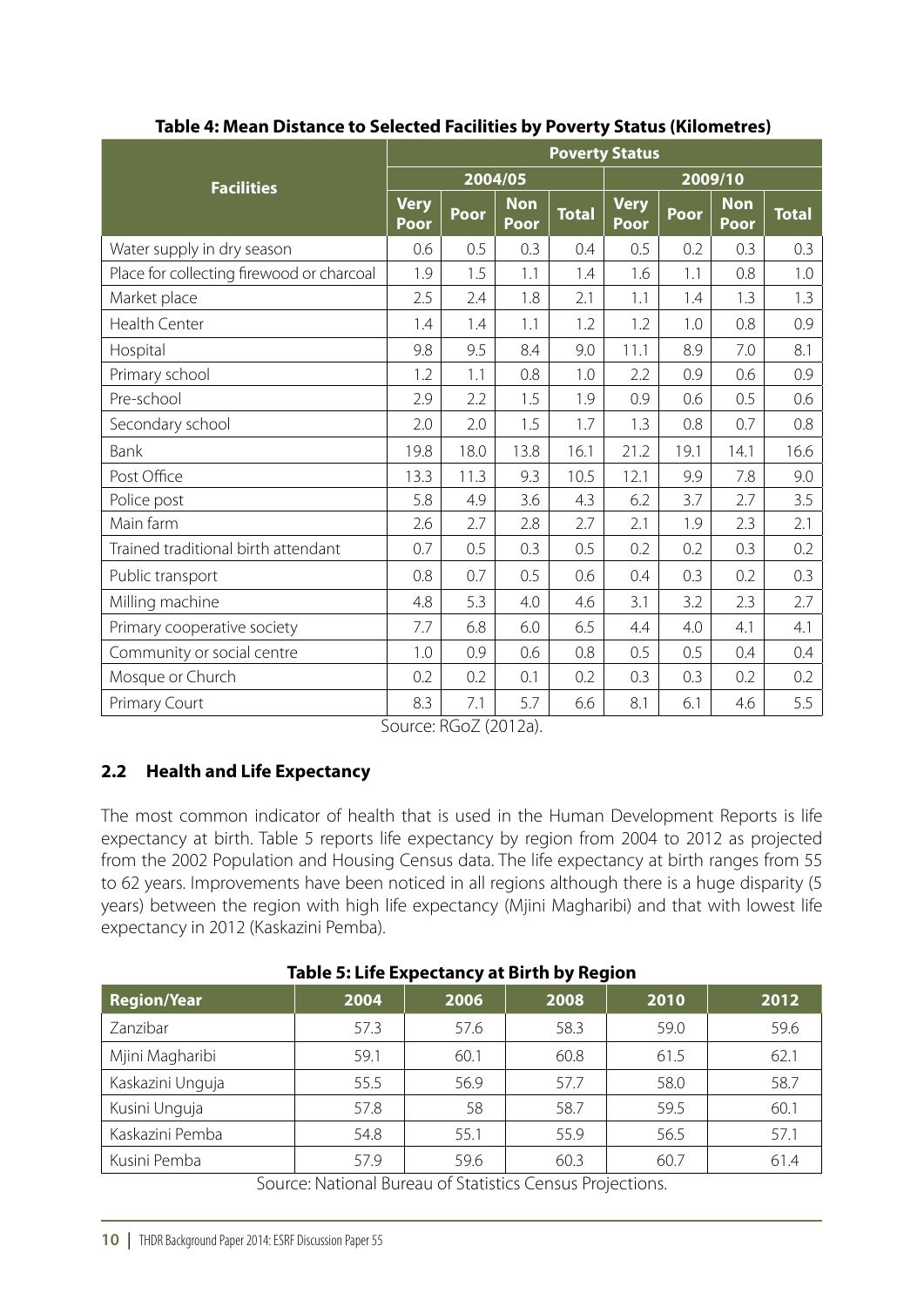There are however several other useful indicators that can be used to assess health situation. The major ones reported in Millennium Development Goals (MDGs) and MKUZA include nutritional status of children, maternal mortality rate and child mortality. In nutrition, it is common to use the height for age measure, (stunting), the weight for height measure (wasting) and weight for age, which is a summary measure of both stunting and wasting. Table 6 gives measures of nutritional status for Zanzibar, Unguja, Pemba compared to Tanzania Mainland for the years 1996, 2004/05 and 2010.

| Area/       | <b>O</b> of stunted children |         |      | % of wasting children |         |      | % with low weight for age |         |      |
|-------------|------------------------------|---------|------|-----------------------|---------|------|---------------------------|---------|------|
| <b>Year</b> | 1996                         | 2004/05 | 2010 | 1996                  | 2004/05 | 2010 | 1996                      | 2004/05 | 2010 |
| Mainland    | 43.6                         | 38      | 42.3 | 7.1                   | 2.9     | 4.6  | 30.5                      | 21.9    | 5.7  |
| Zanzibar    | 37                           | 23.1    | 30.2 | 11.0                  | 6.1     | 12.0 | 33.8                      | 19      | 19.9 |
| Unguja      | n.a                          | 18      | 26.7 | n.a                   | 6.7     | 12.7 | n.a                       |         | 18.9 |
| Pemba       | n.a                          | 32.1    | 35.5 | n.a                   | 4.9     | 10.9 | n.a                       | 22.5    | 21.4 |

#### **Table 6: Nutritional Status in Zanzibar**

Sources: NBS and Macro International (1997); NBS and ORC Macro (2005); and NBS and ICF Macro (2011).

In terms of stunting, Zanzibar performed better compared to Mainland Tanzania for the three years (1996, 2004/2005 and 2010). However, Zanzibar seems to suffer more wasting than Mainland Tanzania for the three years. As for the weight for age measure, Mainland Tanzania was doing better than Zanzibar in 1996 and 2010 although there was a slight reversal in 2004/2005 where Zanzibar seems to suffer slightly less number of under-weight children than Tanzania Mainland. It is not possible to compare Pemba and Unguja Island for the year 1996 because the sampling procedure did not permit representativeness of the population of these islands separately. However, in 2004/05 and 2010 we see that Pemba suffers more stunting and underweight than Unguja but fares better in terms of wasting.<sup>17</sup>

Another health indicator is child mortality rate per 1,000 live births. Table 7 presents figures for infant, child and under-five mortality rates. There is a decline in all child mortality indicators in Zanzibar between 1996 and 2010. Overall, Zanzibar fares better than the rest of Tanzania in terms of infant mortality, child mortality and under-five mortality. Unguja fares better compared to Pemba in all indicators. In fact, the child mortality rate in Pemba is more than double that of Unguja.

| Area/       | Infant mortality |         |      | <b>Child mortality</b> |         |      | <b>Under 5 mortality</b> |         |      |
|-------------|------------------|---------|------|------------------------|---------|------|--------------------------|---------|------|
| <b>Year</b> | 1996             | 2004/05 | 2010 | 1996                   | 2004/05 | 2010 | 1996                     | 2004/05 | 2010 |
| Mainland    | 94.7             | 83      | 60   | 56.6                   | 42      | 35   | 146                      | 133     | 93   |
| Zanzibar    | 75.3             | 61      | 54   | 34.8                   | 42      | 29   | 107.5                    | 101     | 73.  |
| Unguja      | n.a              | n.a     | 53   | n.a                    | n.a     | 3    | n.a                      | n.a     | 65   |
| Pemba       | n.a              | n.a     | 56   | n.a                    | n.a     | 29   | n.a                      | n.a     | 84   |

**Table7: Infant, Child and Under-5 Mortality**

Sources: NBS and Macro International (1997); NBS and ORC Macro (2005); and NBS and ICF Macro (2011).

*17 It is worth noting that the change of reference population from 2006 which makes the previous Tanzania Demographic and Health Survey (TDHS) data not comparable with the TDHS 2010. There was a shift from National Centre for Health Statistics (NCHS) based on North American population to WHO reference based on several developing country data, more applicable to Tanzanian context given its levels of immunization coverage, exclusive breastfeeding status, etc.*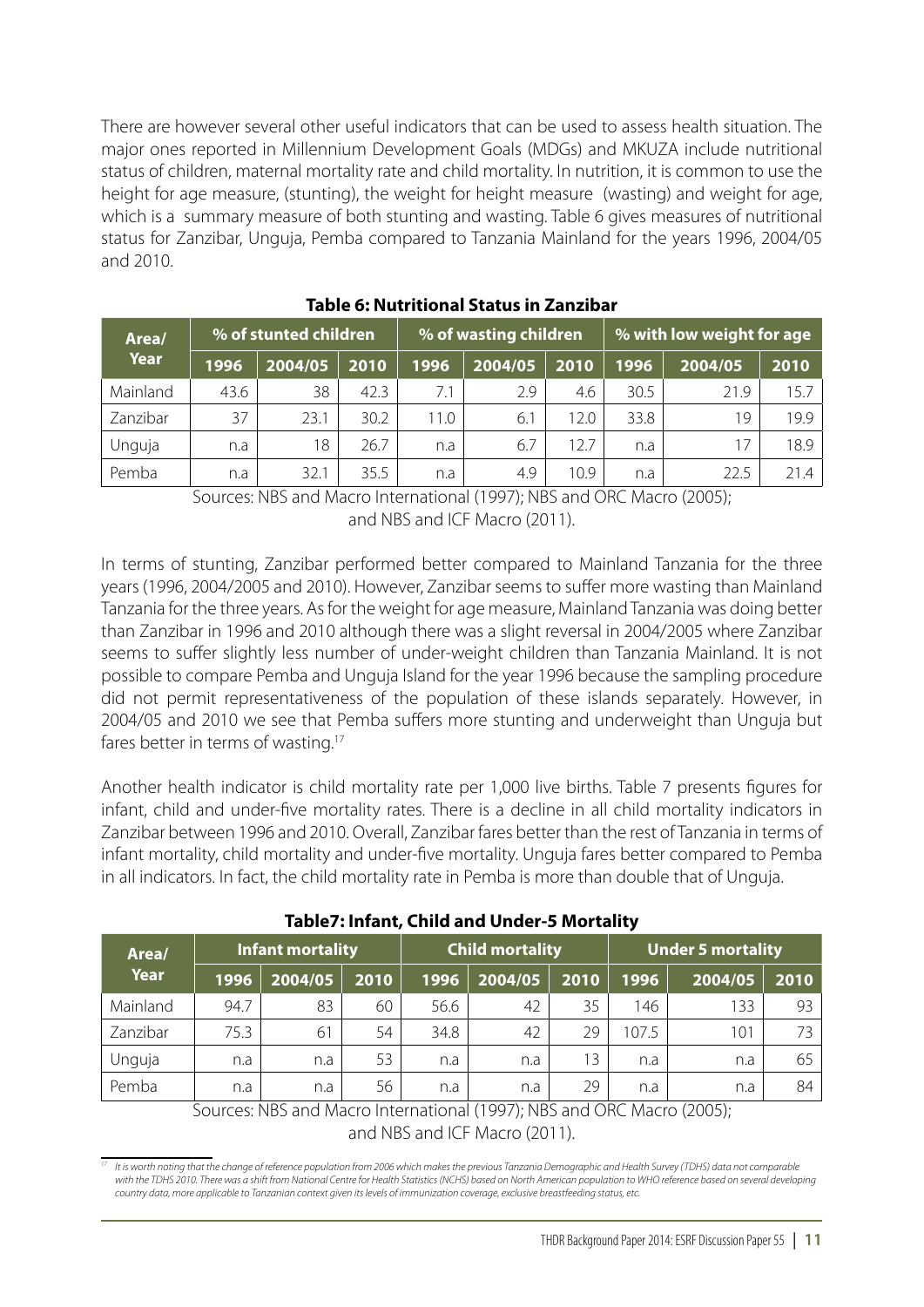Maternal mortality rate is another indicator that is used to measure progress in human development. However, due to limited availability of timely maternal mortality estimates, the two commonly available proxy indicators are used to assess reproductive health risks encountered by pregnant women: assisted deliveries and institutional based deliveries. Overall, the proportion of births taking place in a health facility increased marginally from 2004/05 to 2010 but there is large increase from 23.2 percent to 40.4 percent in Kaskazini Unguja. Table 8 demonstrates disparities between and within Unguja and Pemba on institutional deliveries. More than half the deliveries in Kusini Unguja and Mjini Magharibi are facility-based (although Mjini Magharibi exhibits a declining trend). The corresponding figures for Pemba in general and Kaskazini Pemba in particular are on the low side: roughly between a quarter and a third of the deliveries and both exhibited a declining trend.<sup>18</sup>

The same modest improvement is noted for the overall assisted deliveries. The births assisted by skilled providers increased from 50.8 percent in 2004/05 to 53.7 percent in 2010. There is a significant increase from 62 percent to 71 percent in Kaskazini Unguja. Kaskazini Pemba has the lowest number of assisted deliveries although modest improvement is noted from 23.6% in 2004/05 to 25.1 percent in 2010.

|                  | % of health facility<br>deliveries |      | % delivered by a<br>skilled provider <sup>1</sup> |      | % home deliveries |      |  |
|------------------|------------------------------------|------|---------------------------------------------------|------|-------------------|------|--|
|                  | 2004/05                            | 2010 | 2004/05                                           | 2010 | 2004/05           | 2010 |  |
| Zanzibar         | 48.8                               | 49.2 | 50.8                                              | 53.7 | 51.1              | 50.4 |  |
| Unguja           | 58.2                               | 61.0 | 61.5                                              | 67.5 | 41.8              | 38.8 |  |
| Pemba            | 34.0                               | 32.0 | 34.7                                              | 33.6 | 65.4              | 67.1 |  |
| Kaskazini Unguja | 23.2                               | 40.4 | 25.4                                              | 44.6 | 76.8              | 59.6 |  |
| Kusini Unguja    | 54.6                               | 62.0 | 61.7                                              | 71   | 45.4              | 36.8 |  |
| Mjini Magharibi  | 73.4                               | 70.2 | 75.9                                              | 77.2 | 26.6              | 29.8 |  |
| Kaskazini Pemba  | 28.9                               | 23.6 | 30                                                | 25.1 | 70.9              | 75.6 |  |
| Kusini Pemba     | 39.3<br>$\cdot$ $\cdot$ $\sim$     | 40.5 | 39.6                                              | 42.3 | 59.7              | 58.5 |  |

**Table 8: Percentage of Births by Place of Delivery**

Sources: NBS and ORC Macro (2005); and NBS and ICF Macro (2011).

#### **2.3 Knowledge and Education**

 Global Human Development Report uses gross enrolment ratio as a measure of education achievement because it is easy to compile for many countries. In this report we provide data on both enrolment ratios as well as a variety of dimensions of education quality. Table 9 gives figures for gross enrolment ratio for the basic education in Zanzibar, which comprises of primary level (Std.I – Std. VII) and 1<sup>st</sup> cycle of lower secondary education (Form  $1$  – Form 2). It must be noted that in Zanzibar Basic and compulsory education is of nine years.

Overall gross enrolment ratio for basic education stands at 113.5 percent, which is a great improvement from 95.4 percent in 2008. Further, girls register better gross enrolment ratio than

*<sup>18</sup> The declining trend could be a result of cost sharing; the expectant mothers were supposed to pay TZS 1,000 plus the cost of supplies such as cotton for normal delivery and TZS 40,000 for caesarean section. Nevertheless, delivery services are now free in Zanzibar.*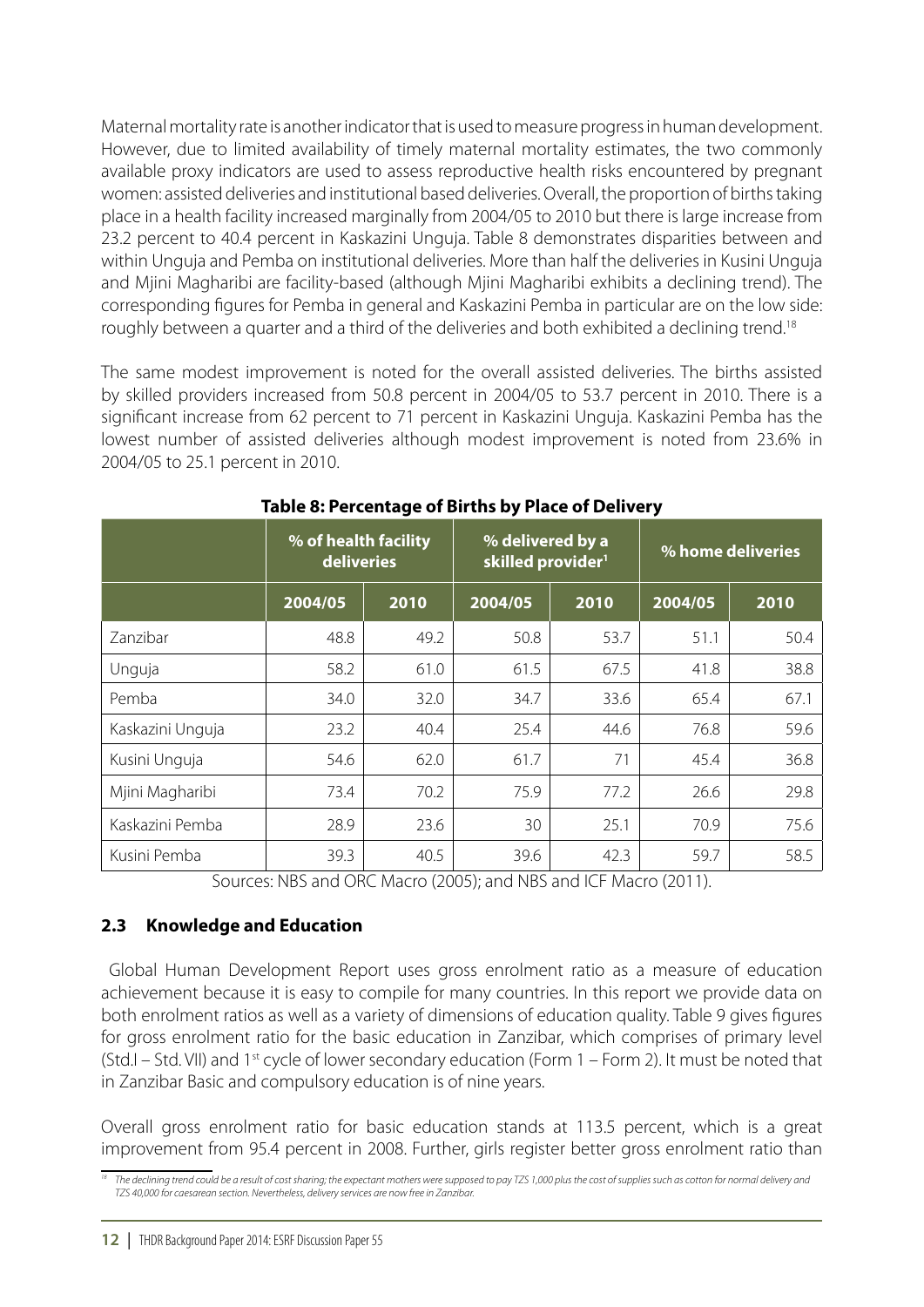boys at 116.3 percent, whereas boys' ratio is 110.9 percent (a trend that is consistent across the three years). It is notable however that gross enrolment ratio for districts in Pemba is below that of districts in Unguja. Wete district in Pemba has the worse gross enrolment ratio at 92.3 percent.

|                 |             | 2008         |              |             | 2010         |              | 2012        |              |              |  |
|-----------------|-------------|--------------|--------------|-------------|--------------|--------------|-------------|--------------|--------------|--|
| <b>District</b> | <b>Boys</b> | <b>Girls</b> | <b>Total</b> | <b>Boys</b> | <b>Girls</b> | <b>Total</b> | <b>Boys</b> | <b>Girls</b> | <b>Total</b> |  |
| Mjini           | 86.4        | 90.3         | 88.3         | 99.1        | 100.6        | 99.9         | 95.9        | 97.5         | 96.7         |  |
| Magharibi       | 129.7       | 135.4        | 132.6        | 150.3       | 151.6        | 151.0        | 178.6       | 178.7        | 178.6        |  |
| Kaskazini A     | 94.9        | 102.4        | 98.6         | 94.7        | 110.4        | 102.3        | 103.3       | 117.7        | 110.2        |  |
| Kaskazini B     | 80.1        | 89.3         | 84.6         | 86.3        | 97.2         | 91.5         | 88.6        | 101.2        | 94.6         |  |
| Kati            | 107.2       | 106.6        | 106.9        | 104.6       | 108.6        | 106.6        | 110.8       | 115.9        | 113.2        |  |
| Kusini          | 113.2       | 108.5        | 110.9        | 110.3       | 106.6        | 108.5        | 112.6       | 109.7        | 111.2        |  |
| Micheweni       | 75.1        | 73.6         | 74.4         | 86.2        | 86.6         | 86.4         | 93.9        | 98.9         | 96.3         |  |
| Wete            | 82.7        | 82.7         | 82.7         | 87.5        | 90.1         | 88.8         | 89.8        | 95.0         | 92.3         |  |
| ChakeChake      | 87.2        | 89.8         | 88.5         | 102.3       | 102.2        | 102.3        | 104.3       | 108.0        | 106.1        |  |
| Mkoani          | 83.1        | 83.4         | 83.3         | 90.0        | 93.3         | 91.6         | 93.6        | 98.0         | 95.7         |  |
| <b>Total</b>    | 94.1        | 97.3         | 95.7         | 103.9       | 108.0        | 105.9        | 110.9       | 116.3        | 113.5        |  |

#### **Table 9: Gross Enrolment Ratio (Basic Education, STD 1 to Form 2)**

Source: Ministry of Education and Vocational Training (MoEVT) Budget Speeches (2008/9; 2010/11 and 2012/13).

Table 10 presents figures for gross enrolment ratio for primary education (Std I – Std VII). Overall gross enrolment ratio for primary education stands at 121.5 percent, which is a great improvement from 103.7 percent in 2008. This is lower than the gross enrolment for basic education (8 percentage point) meaning that a good number of children never complete the basic education cycle. Just like gross enrolment in basic education (Table 9), girls register better gross enrolment ratio at primary school than boys at 123.6 percent, whereas boys' ratio is 119.5 percent.

|                 |             | 2008         |              |             | 2010         |              | 2012        |              |              |
|-----------------|-------------|--------------|--------------|-------------|--------------|--------------|-------------|--------------|--------------|
| <b>District</b> | <b>Boys</b> | <b>Girls</b> | <b>Total</b> | <b>Boys</b> | <b>Girls</b> | <b>Total</b> | <b>Boys</b> | <b>Girls</b> | <b>Total</b> |
| Mjini           | 91.0        | 95.0         | 93.0         | 101.3       | 102.9        | 102.1        | 97.2        | 98.0         | 97.6         |
| Magharibi       | 137.4       | 141.3        | 139.4        | 158.4       | 158.2        | 158.3        | 187.3       | 187.2        | 187.3        |
| Kaskazini A     | 108.1       | 110.5        | 109.3        | 101.1       | 113.2        | 106.9        | 113.3       | 123.7        | 118.3        |
| Kaskazini B     | 94.4        | 98.9         | 96.6         | 94.0        | 101.5        | 97.6         | 99.1        | 105.8        | 102.4        |
| Kati            | 120.5       | 116.4        | 118.5        | 115.1       | 117.7        | 116.3        | 122.0       | 126.5        | 124.2        |
| Kusini          | 121.5       | 114.5        | 118.0        | 117.8       | 114.0        | 115.9        | 124.4       | 119.8        | 122.1        |
| Micheweni       | 85.2        | 83.9         | 84.6         | 93.4        | 95.5         | 94.4         | 104.6       | 111.4        | 107.9        |
| Wete            | 92.9        | 92.2         | 92.5         | 95.5        | 97.0         | 96.2         | 99.2        | 103.3        | 101.2        |
| ChakeChake      | 97.6        | 97.1         | 97.4         | 108.9       | 107.5        | 108.3        | 114.1       | 116.4        | 115.2        |
| Mkoani          | 93.2        | 93.2         | 93.2         | 94.6        | 99.2         | 96.8         | 102.4       | 106.4        | 104.3        |
| <b>Total</b>    | 103.7       | 105.1        | 104.4        | 110.5       | 113.7        | 112.1        | 119.5       | 123.6        | 121.5        |

**Table 10: Gross Enrolment Ratio (Primary Education, STD I to STD VII)**

Source: Ministry of Education and Vocational Training (MoEVT) Budget Speeches (2008/9; 2010/11 and 2012/13).

Table 11 shows the pass rates at the terminal examination of Form 2, the examination that decides whether a pupil continues to Form 3 or not. There has been progressive improvement in the pass rate from 53.9 percent in 2008 to 56.9 percent in 2012 although there is a decline in pass rate if we compare the 2012 with 2010 figures.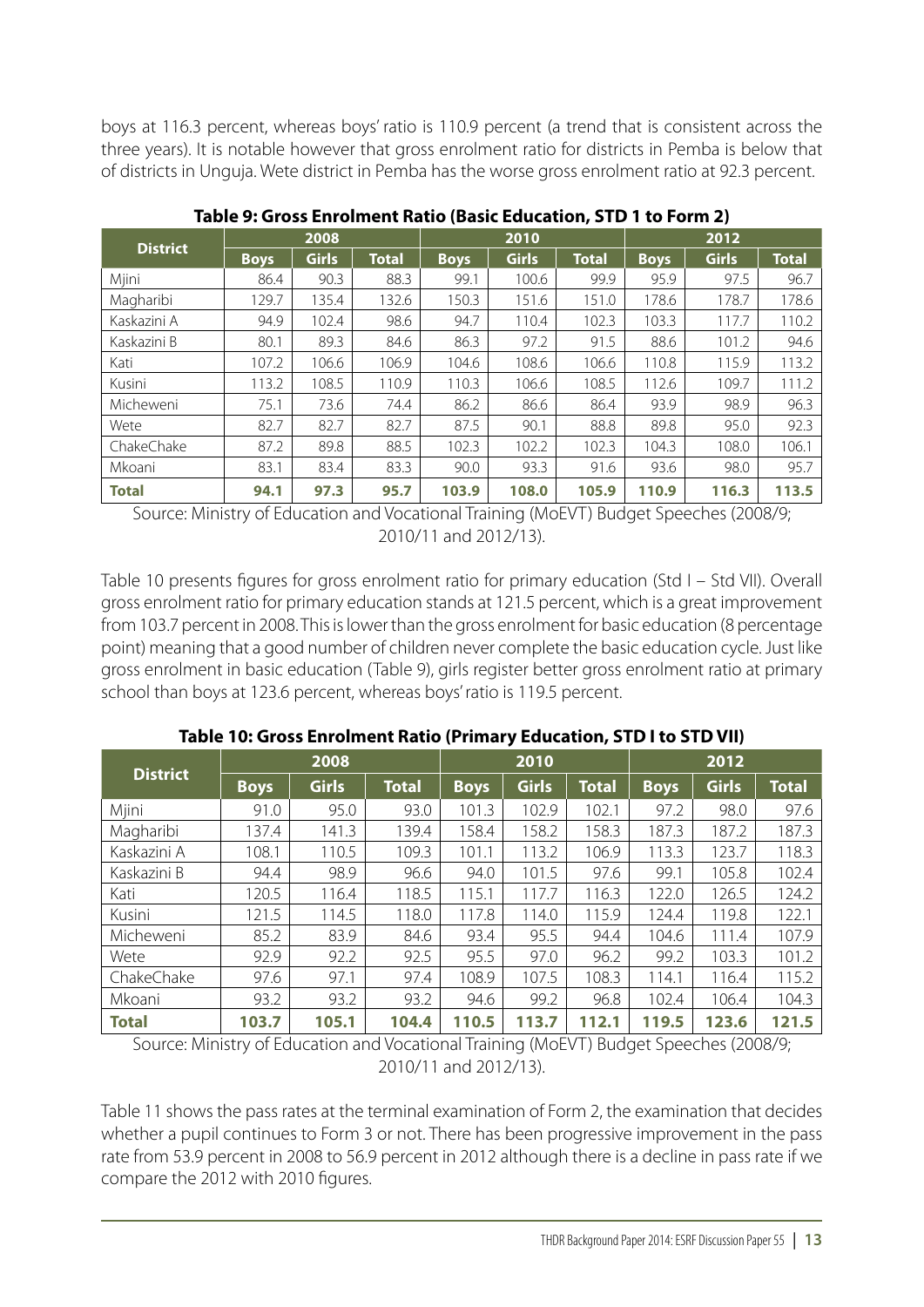|                 | 2008        |              |              | 2010        |              |              | 2012        |              |              |
|-----------------|-------------|--------------|--------------|-------------|--------------|--------------|-------------|--------------|--------------|
| <b>District</b> | <b>Boys</b> | <b>Girls</b> | <b>Total</b> | <b>Boys</b> | <b>Girls</b> | <b>Total</b> | <b>Boys</b> | <b>Girls</b> | <b>Total</b> |
| Mjini           | 40.8        | 49.5         | 45.5         | 56.4        | 65.8         | 61.5         | 48.0        | 64.0         | 56.7         |
| Magharibi       | 42.8        | 45.5         | 44.3         | 52.3        | 58.1         | 55.7         | 51.8        | 63.2         | 58.2         |
| Kaskazini A     | 51.8        | 40.5         | 44.5         | 57.6        | 53.7         | 55.2         | 55.1        | 50.0         | 51.8         |
| Kaskazini B     | 40.4        | 38.2         | 39.1         | 47.8        | 54.1         | 51.7         | 53.6        | 64.1         | 59.9         |
| Kati            | 43.2        | 53.6         | 48.8         | 50.9        | 65.9         | 59.1         | 44.2        | 60.3         | 52.6         |
| Kusini          | 53.4        | 53.4         | 53.4         | 62.2        | 69.8         | 65.9         | 48.1        | 57.3         | 52.8         |
| Micheweni       | 87.0        | 82.0         | 84.5         | 62.8        | 59.7         | 61.4         | 72.0        | 66.0         | 68.7         |
| Wete            | 67.8        | 73.5         | 70.8         | 63.1        | 65.2         | 64.3         | 52.1        | 59.6         | 56.2         |
| ChakeChake      | 72.2        | 63.8         | 67.3         | 54.8        | 58.5         | 56.9         | 47.5        | 63.4         | 56.9         |
| Mkoani          | 71.5        | 72.8         | 72.2         | 49.7        | 54.4         | 52.2         | 51.3        | 60.2         | 56.2         |
| <b>TOTAL</b>    | 53.1        | 54.5         | 53.9         | 55.6        | 60.4         | 58.2         | 51.2        | 61.3         | 56.9         |

**Table 11: Transition Rates from Form 2 to Form 3 by District (Form Two Examination Pass Rates in Percentage)**

Source: Ministry of Education and Vocational Training (MoEVT) Budget Speeches (2008/2009; 2010/11 and 2012/13).

The most remarkable feature in Table 11 is that districts from Pemba outperform some districts in Unguja progressively in the three years. This reversal of fortune (as compared to the gross enrolment ratio) is very significant; Micheweni which has the worse gross enrolment ratio has the highest pass rate at 68.7 percent. This confounding conflict between achievements in gross enrolment ratio against the pass rates needs further exploration, which may require a separate full study. Girls register better pass rates than boys (61.3 percent), whereas boys pass rate stands at 53.1 percent (a trend that is consistent across the three years). Nevertheless, the reasons for declining pass rate for boys (from 55.6 percent in 2010 to 51.2 percent in 2012) need to be explored further.

Tables 12 and 13 show the pass rates for both form four and form six examinations. It is clear from Table 12 that majority of students who passed the form four examinations got division four. In 2012, only about half of the students who sat for form four examinations passed but for those who passed, majority (47 percent) got division four. This means that students selected to join various advanced courses do not have requisite capacity to withstand the rigor of advanced learning. The trend for form six results is better with majority of students getting division three (Table 13) although this is not good enough.

|                                  |        | <b>Passed</b> |      |          |                |                  |              | Pass Rate (%) |                 |                |                  |  |  |
|----------------------------------|--------|---------------|------|----------|----------------|------------------|--------------|---------------|-----------------|----------------|------------------|--|--|
| <b>Candidates</b><br><b>Year</b> |        | DIV.          | DIV. |          |                | <b>Total</b>     |              |               |                 |                | <b>Total</b>     |  |  |
|                                  |        |               | 11.  | DIV. III | <b>DIV. IV</b> | DIV.<br>$I - IV$ | <b>DIV.1</b> | DIV. II       | <b>DIV. III</b> | <b>DIV. IV</b> | DIV.<br>$I - IV$ |  |  |
| 2008                             | 8,446  | 64            | 124  | 1,086    | 5,259          | 6,533            | 0.8          | 1.5           | 12.9            | 62.3           | 77.4             |  |  |
| 2009                             | 8,725  | 40            | 166  | 1,202    | 5,658          | 7,066            | 0.5          | 1.9           | 13.8            | 64.8           | 81.0             |  |  |
| 2010                             | 17,030 | 89            | 173  | ,336     | 10,604         | 12,202           | 0.5          | 1.0           | 7.8             | 62.3           | 71.7             |  |  |
| 2011                             | 11,899 | 60            | 107  | 772      | 8,081          | 9,020            | 0.5          | 0.9           | 6.5             | 68.0           | 75.9             |  |  |
| 2012                             | 13,051 | 45            | 150  | 562      | 6,178          | 6,935            | 0.3          | 1.1           | 4.3             | 47.3           | 53.1             |  |  |

**Table 12: Form Four Examination Results (Boys and Girsl), 2008 - 2012**

Source: Ministry of Education and Vocational Training (MoEVT) Budget Speeches (2008/2009; 2010/11 and 2012/13).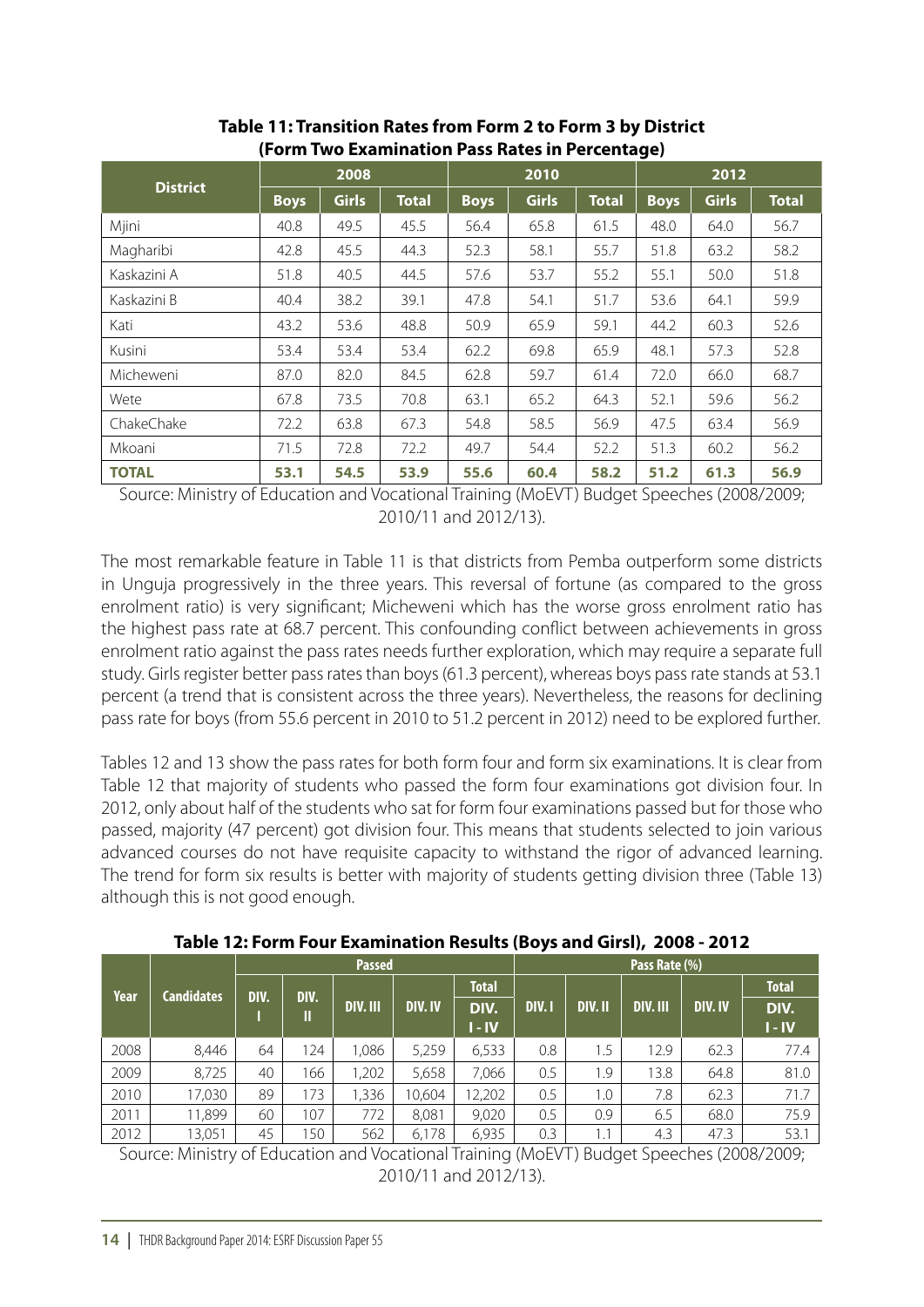|             |                   |              |         | <b>Passed</b>   |      |              | Pass Rate (%) |         |          |                |              |  |
|-------------|-------------------|--------------|---------|-----------------|------|--------------|---------------|---------|----------|----------------|--------------|--|
| <b>Year</b> | <b>Candidates</b> |              |         |                 | DIV. | <b>Total</b> |               |         |          |                | <b>Total</b> |  |
|             |                   | <b>DIV.1</b> | DIV. II | <b>DIV. III</b> | IV   | DIV.         | <b>DIV.I</b>  | DIV. II | DIV. III | <b>DIV. IV</b> | DIV.         |  |
|             |                   |              |         |                 |      | 1 - IV       |               |         |          |                | 1 - IV       |  |
| 2006/07     | 1,566             | 26           | 115     | 562             | 546  | .249         |               | 7.3     | 35.9     | 34.9           | 79.8         |  |
| 2007/08     | 1,432             | 15           | 102     | 505             | 563  | 1.185        | 1.0           | 7.1     | 35.3     | 39.3           | 82.8         |  |
| 2008/09     | 1,959             | 39           | 131     | 1,026           | 463  | ,659         | 2.0           | 6.7     | 52.4     | 23.6           | 84.7         |  |
| 2009/10     | 2,308             | 41           | 189     | 239             | 479  | .948         | 1.8           | 8.2     | 53.7     | 20.8           | 84.4         |  |
| 2010/11     | 1,959             | 24           | 118     | 890             | 485  | .517         |               | 6.0     | 45.4     | 24.8           | 77.4         |  |

#### **Table 13: Form Six Examination Results (Boys and Girls), 2006/07 - 2010/11**

Source: Ministry of Education and Vocational Training (MoEVT) Budget Speeches (2008/2009; 2010/11 and 2012/13).

Several parameters can highlight the quality of education that is offered. One such indicator is the number of pupil per class. Obviously a very large class makes it impossible for the teacher to give sufficient attention to each pupil. Table 14 gives trends in the class pupil ratios by districts for the years 2003, 2005, 2008 and 2012. Overall the average Class Pupil Ratio for Zanzibar has been declining, which is a sign of progress. Micheweni is the only district that registered deterioration in the Class Pupil Ratio. This deterioration however might have been due to an increase in school attendance in Micheweni, which hitherto was not very good.

|                 |      | Table 14: Class Pupil Ratios by District (%) |      |      |
|-----------------|------|----------------------------------------------|------|------|
| <b>District</b> | 2005 | 2008                                         | 2010 | 2012 |
| Mjini           | 75.2 | 66.9                                         | 67   | 64   |
| Magharibi       | 79.4 | 78.7                                         | 78   | 66   |
| Kaskazini A     | 83   | 65.8                                         | 61   | 67   |
| Kaskazini B     | 85   | 64.4                                         | 61   | 68   |
| Kati            | 51.2 | 47.9                                         | 44   | 45   |
| Kusini          | 38.7 | 38.5                                         | 41   | 34   |
| Micheweni       | 78.8 | 92.9                                         | 92   | 76   |
| Wete            | 81.3 | 73.9                                         | 63   | 52   |
| ChakeChake      | 83.9 | 74.4                                         | 68   | 68   |
| Mkoani          | 81.7 | 71.9                                         | 70   | 93   |
| <b>Average</b>  | 74.1 | 68.5                                         | 66   | 58   |

### **Table 14: Class Pupil Ratios by District (%)**

Source: Ministry of Education and Vocational Training (MoEVT) Budget Speeches (2005/6; 2008/9; 2010/11 and 2012/13).

A critical mass of educated women is necessary for creating a pool of women with capacity to contest for political posts and to take up executive positions in the government and private sector. As shown above, basic education gross enrolment ratio for female is not low, and in some cases it is higher than male gross enrolment. It is worth noting the progress in enrolment of women at tertiary level (Table 15).

|                                        | TAME TO, LITTURITEN IN THE TEL THI Y LUUCUTUM |               |              |             |               |              |             |               |              |  |
|----------------------------------------|-----------------------------------------------|---------------|--------------|-------------|---------------|--------------|-------------|---------------|--------------|--|
| University                             | 2008                                          |               |              | 2010        |               |              | 2012        |               |              |  |
|                                        | <b>Male</b>                                   | <b>Female</b> | <b>Total</b> | <b>Male</b> | <b>Female</b> | <b>Total</b> | <b>Male</b> | <b>Female</b> | <b>Total</b> |  |
| State University of<br>Zanzibar (SUZÁ) | 456                                           | 465           | 921          | 588         | 617           | .205         | 813         | 1.049         | 1.862        |  |
| University College of<br>Education     | 392                                           | 154           | 546          | 510         | 397           | 907          | 584         | 626           | 1,210        |  |
| Zanzibar University                    | 210                                           | 139           | 349          | 1.119       | 853           | 1.972        | 1.122       | 1.040         | 2,162        |  |
| <b>TOTAL</b>                           | 1,058                                         | 758           | 1,816        | 2,217       | 1,867         | 4,084        | 2,519       | 2,715         | 5,234        |  |

#### **Table 15: Enrolment in the Tertiary Education**

Source: Ministry of Education and Vocational Training (MoEVT) Budget Speeches (2008/9; 2010/11 and 2012/13).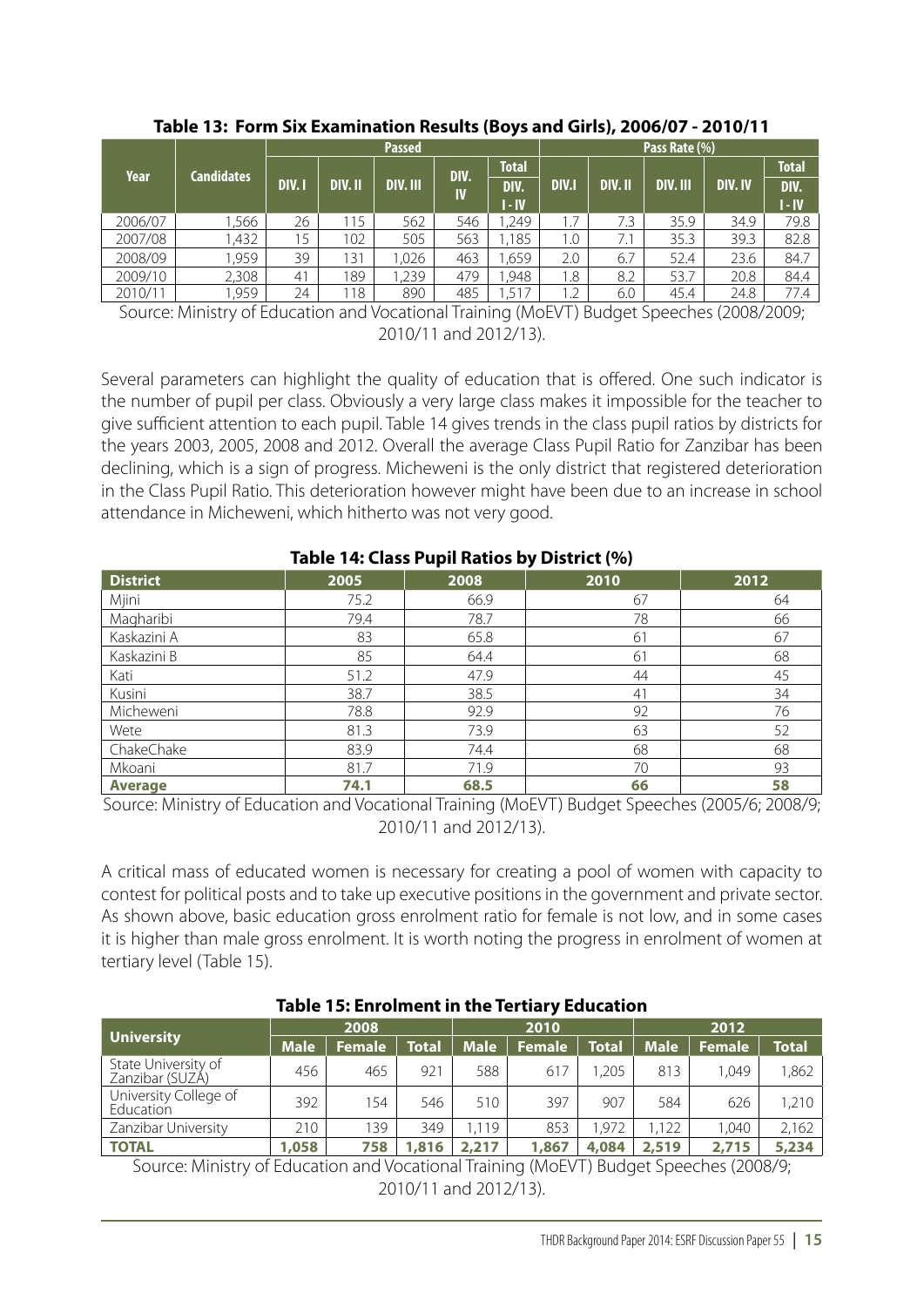Table 15 shows the figures of the number of students enrolled at the Universities located in Zanzibar from 2008 to 2012. These figures should not be interpreted as the number of Zanzibaris pursuing university education during this period. It is not possible to get with precision the number of Zanzibaris who are pursuing university education at any given time as some of them are registered in the universities located in Tanzania Mainland and others are pursuing their studies abroad. Moreover, enrolment at the three universities in Zanzibar includes a significant number of students from Tanzania Mainland and from abroad. Nonetheless, enrolment at the local universities in Zanzibar can be taken as a proxy for the existing capacity for offering university education. Between 2008 and 2012, the total enrolment at the local universities increased by more than two folds meaning that more tertiary level skills requisite for increased labour productivity have been imparted. The enrolment of females increased significantly from 41 percent of the total number of students in the three Universities to 51.8 percent in 2012.

Table 16 gives an indication of illiteracy rate in Zanzibar. There is a declining trend in proportion of illiterate people from both sexes over time, from 24.2 percent to 17.7 percent between the two surveys. The proportion of illiterate people has declined more for women in absolute terms (from 30.2 percent to 22.8 percent) although males have gained proportionally more.<sup>19</sup>Gender disparities on illiteracy are more pronounced within older age groups: proportion illiterate is higher among females in all age groups but the gap is narrower among the youth and young adults. This reflects the increasing participation of girls in education in younger cohorts.

|                | <b>Illiteracy Rate</b>                           |      |  |  |  |  |  |
|----------------|--------------------------------------------------|------|--|--|--|--|--|
| <b>Sex</b>     | 2004/05                                          | 2010 |  |  |  |  |  |
| Male           | 17.5                                             |      |  |  |  |  |  |
| Female         | ∶ ∩?                                             | 22.8 |  |  |  |  |  |
| otal           | 74 J                                             |      |  |  |  |  |  |
| $\overline{ }$ | $\cap$ $\cap$ $\cap$ $\cap$ $\cap$ $\cap$ $\cap$ |      |  |  |  |  |  |

#### **Table 16: Adult Illiteracy Rate by Sex**

Source: RGoZ (2012a).

#### **2.4 Access to WASH Services**

The last dimension of human development that this report looks at is the access to Water, Sanitation and Hygiene (WASH) services. Water is one of the essentials for life both for consumption and for maintaining cleanness and improved sanitation. In fact evidence shows that access to safe water and good sanitation contributes significantly to reducing child mortality;<sup>20</sup>reduces the opportunity cost of time—the time that women save from not having to walk for long distances to fetch water and time that people are sick (e.g. Tanzania loses the equivalent of 1 million life years in productivity every year due to water, sanitation and hygiene related diseases);<sup>21</sup> makes good economic sense: for every \$1 spent on water and sanitation, \$11 is gained through prevented loses in productive time and education, costs of medicines and health services;<sup>22</sup>and it contributes to educational performance – by keeping children (particularly girls) in school: less time is lost through illness or absence over not being able to deal effectively with menses or been sent out to fetch water and thus spending valuable time that could have been used for studying.<sup>23</sup>

Majority of households in Zanzibar have access to improved water sources (79.5%). Households in Zanzibar are more likely than those on the Mainland to have access to clean water. For example,

*<sup>19</sup> RGoZ (2012a)*

*<sup>21</sup> WHO (2009) <sup>22</sup> Hutton et al., (2004)*

*<sup>20</sup> Abou-Ali (2003)*

*<sup>23</sup> Taylor (2009)*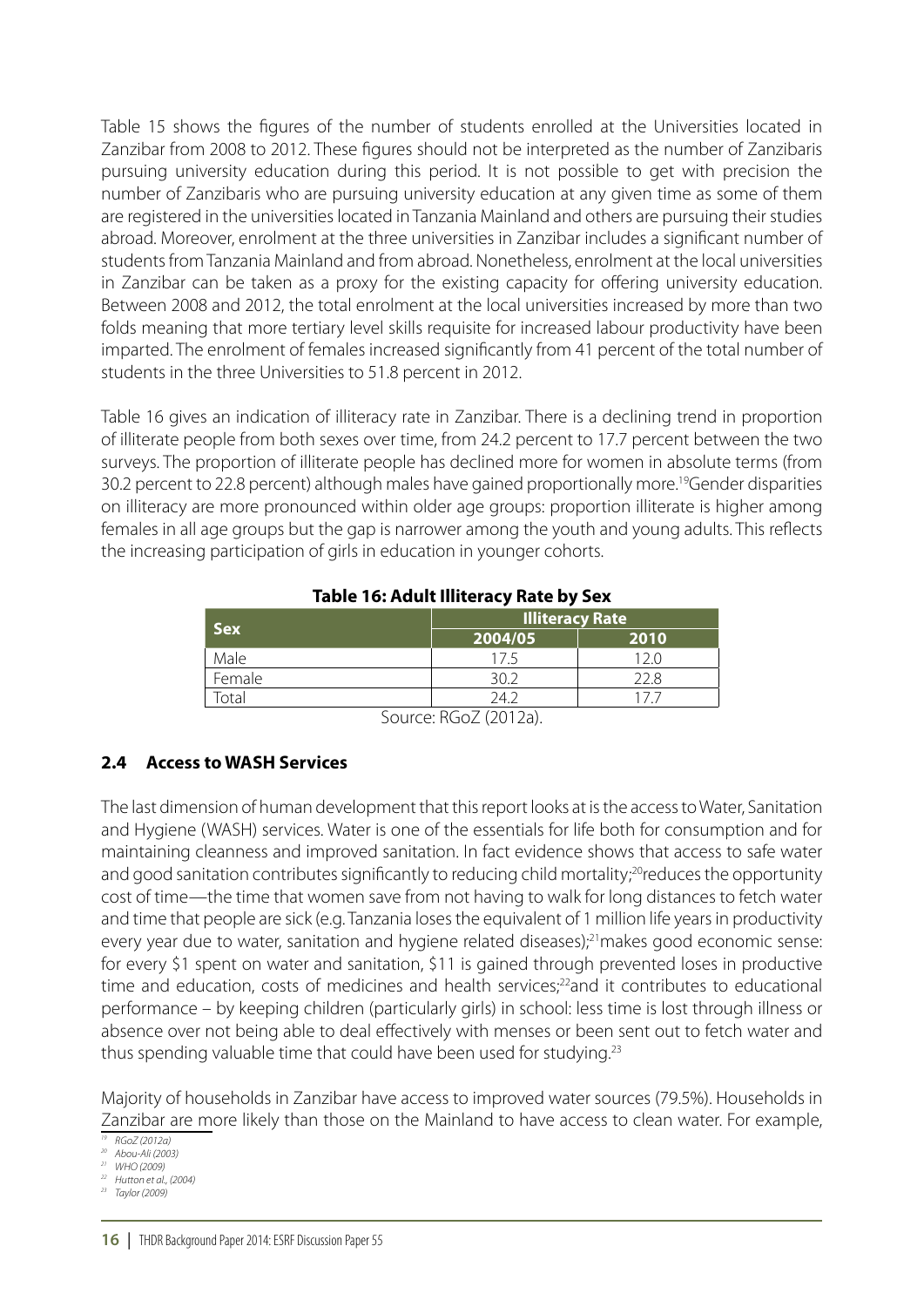74% of households in Zanzibar use piped water compared with 32% in the Mainland.<sup>24</sup> Only 52 percent of households in Zanzibar have improved toilet facilities.<sup>25</sup>

#### **2.5 Comparative Analysis on Human Development Dimensions**

Table 17 summarizes the achievements made in improving the quality of livelihoods since 2000 and as benchmarked with Low Middle Income Countries (LMICs). The following progress and main challenges in improving livelihoods are noted:

**Poverty:** Poverty in Zanzibar as a whole and in both urban and rural areas is still a major problem that requires relentless efforts to be reduced or eliminated by 2020. The decline in the basic needs poverty over the period 2004/05-2009/10 is small and this holds for each of the strata and for the Zanzibar as a whole. Apparently, food poverty for the rural areas actually increased from 15.9 percent in 2004/05 to 16.8 percent in 2009.

**Food Security:** Zanzibar has yet to attain food security in terms of food self-sufficiency, food accessibility and nutrition. The island still depends on food imports as domestic production is based on subsistence farming that heavily relies on rainfall.

**Education:** The high success in expanding intakes in primary and secondary schools, as well as universities, has created a secondary problem of quality assurance. In terms of achieving universal primary education gross enrolment, Zanzibar has surpassed the performance of the sampled LMICs by 5percent; average primary gross enrolment for Zanzibar is 112.1 percent compared to 107percent for sampled LMICs in 2010. Also Zanzibar is slightly ahead of sampled LMICs on literacy rate: 82.3 percent for Zanzibar compared to 80 percent for sampled LMICs. However, in order to promote decent participation in the labour force, more is needed in creating requisite skills and competencies beyond primary education. The average secondary school enrolment ratio was 67 percent in 2012. However, some districts such as Kaskazini B, Micheweni, Wete and Mkoani have enrolment ratios that are less than 50 percent.

**Health:** Efforts to improve health care quality has been impeded by inadequate health providers and diagnostic equipment and facilities. Hence the progress in reducing maternal and infant mortality has been slower than expected. Nevertheless the gap between Zanzibar and sampled LMICs on infant mortality is now only 11 per 1,000 live births (43 per live births for sampled LMICs and 54 per 1,000 live births for Zanzibar). Zanzibar also lags behind on under five mortality rate. The gap is 22 per 1,000 live births.

**Water and sanitation:** Significant progress has been made in the water service coverage. These achievements are more pronounced in urban than in rural areas. In terms of water service coverage, Zanzibar lags behind by about 6 percent. Access to sanitation facilities is still a problem as only close to 50 percent of the population has access to improved sanitation facilities.

**Population dynamics:** Zanzibar's population is growing at 3.1 percent per annum in 2010 (the model LMICs' rate was 1.2 percent lower than Zanzibar's' some 16 years before they graduated to middle income status). Its population structure is dominated by children and the youth and having a high dependency ratio (0.98 in 2010).<sup>26</sup> The implications of this structure is high costs of provision

*<sup>24</sup> NBS and ICF Macro (2011)*

The age dependency ratio is the ratio of combined population aged less than 15 years and those aged 65 years or more compared to population in the age ranging between *15 and 64 years. The high ratio that approximates one or more suggests that an individual in the society has to produce not only for himself/herself but also to cater for the needs (an economic burden) of additional person(s). Economically, this interprets into an investment diversion, whereby the already limited resources are committed to support the less direct investment expenditures, like health (RGoZ, 2012a).*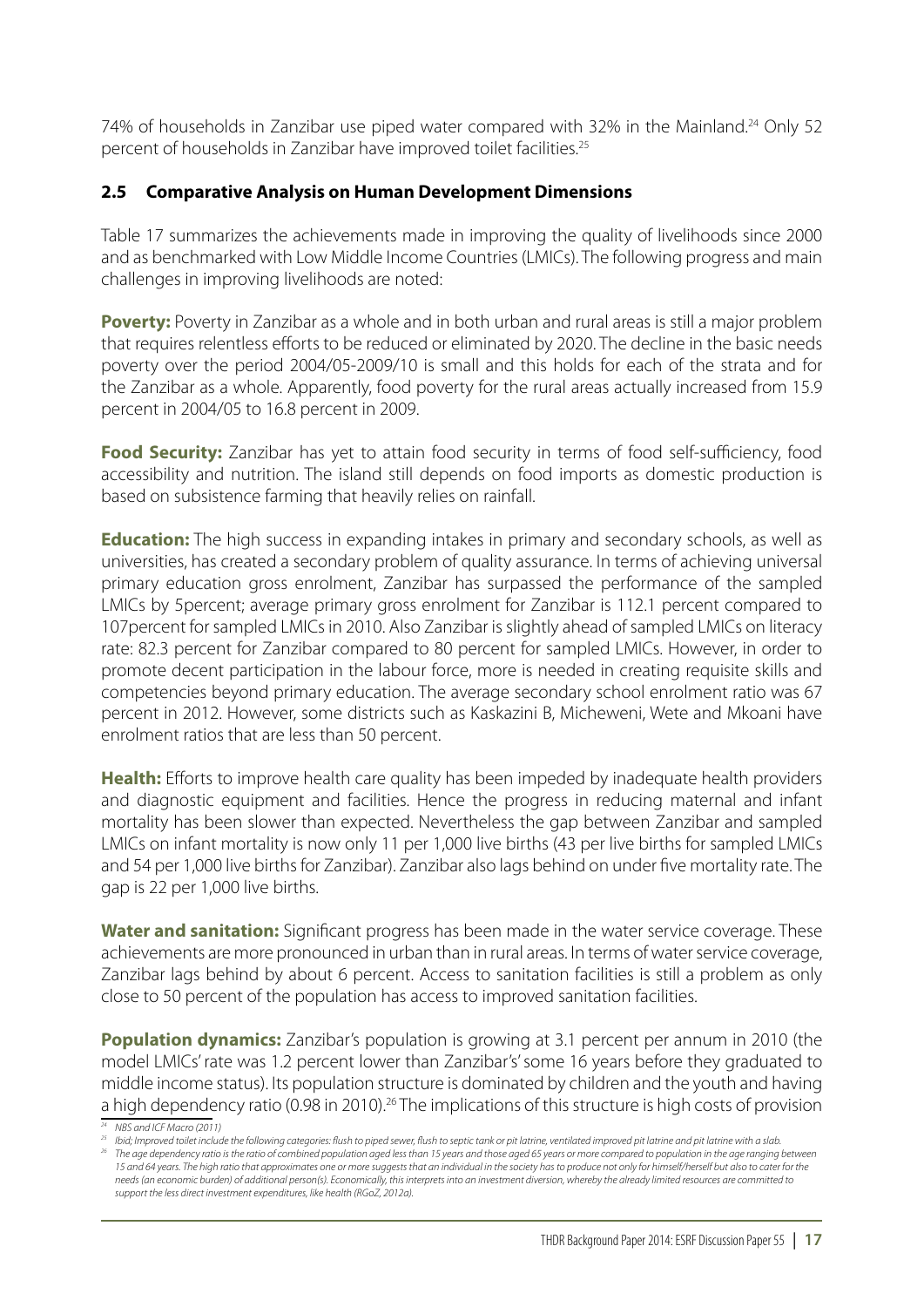of social services, particularly education, low household savings and hence low investments in direct productive sectors, leave alone costs of feeding such a young population.

It is important to note that the averages presented in Table 17 mask regional and district specific disparities. Thus, designing strategies to address regional or district specific challenges is imperative.

| <b>Variable</b>                                          | <b>Where we</b><br>were (2010) | <b>Benchmark-</b><br>LMIC (2009) <sup>2</sup> | Gap                                     | <b>Remarks</b>                                                                                                                                                                                        |
|----------------------------------------------------------|--------------------------------|-----------------------------------------------|-----------------------------------------|-------------------------------------------------------------------------------------------------------------------------------------------------------------------------------------------------------|
| Abject poverty                                           | 44.4%<br>of the<br>population  | 10%                                           | About<br>34%                            | Efforts to reduce poverty should be<br>intensified. Some of the areas that can<br>results to desired economic transformation<br>and as a corollary reduction of abject<br>poverty are presented below |
| Food self-<br>sufficiency                                | n.a                            | 100%                                          |                                         | Information is lacking but Zanzibar has<br>a long way to go; about 50% of its food<br>requirements are imported. All of selected<br>LMICs exceed 100%                                                 |
| Life expectancy<br>at birth                              | 59 years                       | 69 years                                      | 10 years                                | In 2000 the life expectancy target was set<br>at 65 years                                                                                                                                             |
| Population<br>growth rate                                | 3.1%                           | 2.2%                                          | 0.9%                                    | The model LMICs' rate was 1.2% lower<br>than Zanzibar's' some 16 years before they<br>graduated to middle income status                                                                               |
| Universal Primary<br>Education (gross<br>enrolment rate) | 112.1%                         | 107%                                          | Surpassed<br>LMICs'<br>by 5% in<br>2010 | This target could easily be reached before<br>2020                                                                                                                                                    |
| Female Primary<br>completion <sup>3</sup> rate           | N/A                            | 87%                                           |                                         | Primary school education is not terminal<br>and hence it is not possible to compute<br>completion rate. In future, retention or<br>dropout rate should be computed.                                   |
| Male Primary<br>completion Rate                          | N/A                            | 90%                                           |                                         | Primary school education is not terminal <sup>4</sup><br>and hence it is not possible to compute<br>completion rate. In future, retention or<br>dropout rate should be computed.                      |
| Literacy Rate                                            | 82.3%                          | 80%                                           | Exceeded                                | In the future the Ministry of Education<br>and Vocational training and OCGS should<br>compute this rate more often (estimate it<br>annually)                                                          |
| Infant mortality<br>rate                                 | 54 per<br>1,000 live<br>births | 42 per<br>1000 live<br>births                 | 11 per<br>1000 live<br>births           | In the next ten years this target could be<br>reached and surpassed                                                                                                                                   |

#### **Table 17: Quality of Livelihoods in Zanzibar Compared with Low Middle Income Countries Index**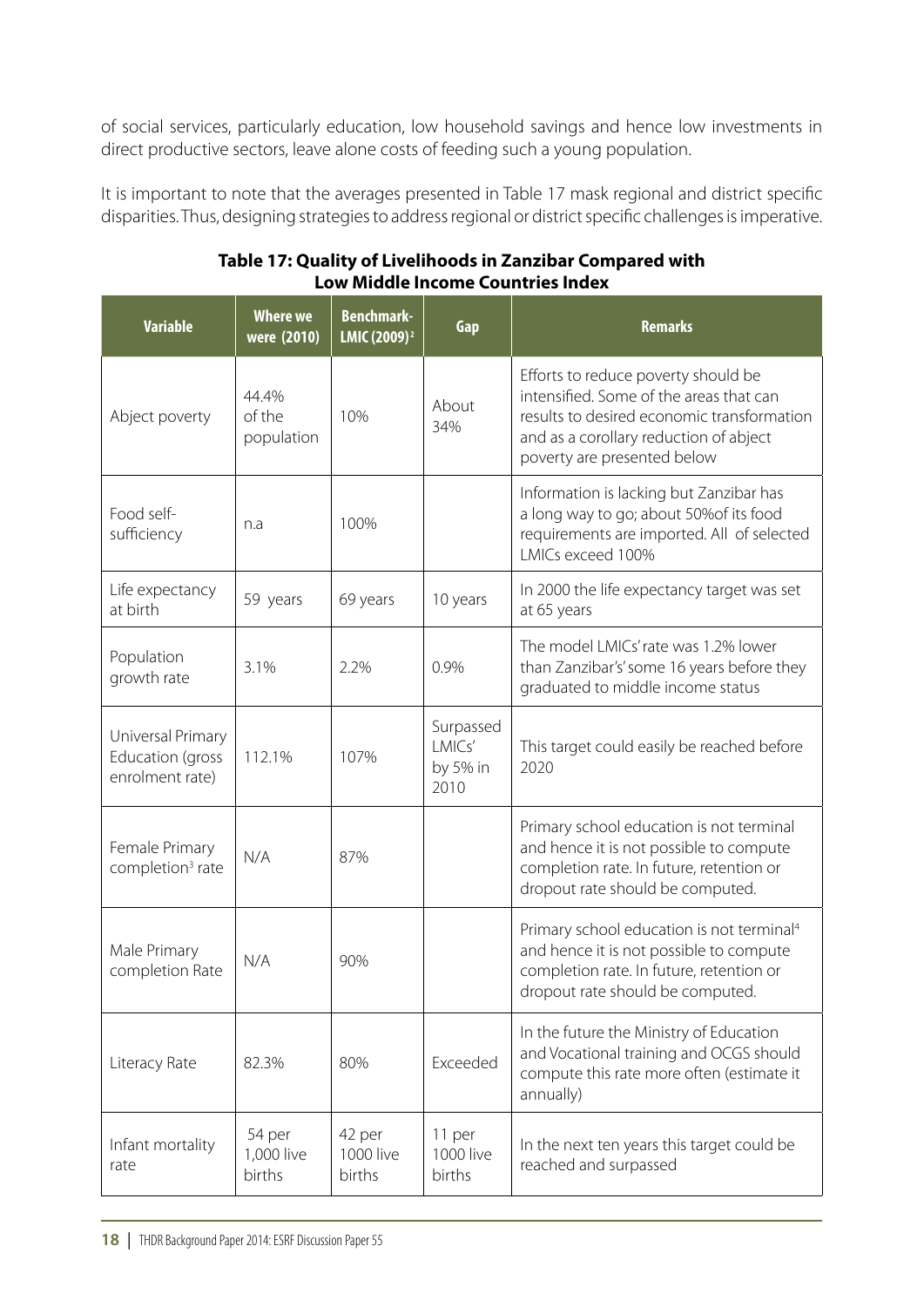| <b>Variable</b>                                               | Where we<br>were (2010)              | <b>Benchmark-</b><br>LMIC (2009) <sup>2</sup> | Gap                           | <b>Remarks</b>                                                                                                                                                                                                                  |
|---------------------------------------------------------------|--------------------------------------|-----------------------------------------------|-------------------------------|---------------------------------------------------------------------------------------------------------------------------------------------------------------------------------------------------------------------------------|
| Under-five<br>Mortality Rate                                  | 73 per<br>1000 live<br><b>births</b> | 57 per<br>1000 live<br>births                 | 22 per<br>1000 live<br>births | In the next ten years this target could be<br>reached and surpassed                                                                                                                                                             |
| Maternal<br>mortality rate                                    | 278 per<br>100,000                   | 260 per<br>100,000                            | 18 per<br>100,000             | Should be reached and surpassed                                                                                                                                                                                                 |
| Access to clean<br>and safe water<br>for whole of<br>Zanzibar | 79.6%                                | 86% of the<br>population                      | About 6%                      | While major infrastructural improvements<br>have been made in the provision of water,<br>data for actual availability of water is not<br>available. Quantitative data to measure<br>progress on availability of water is needed |
| Improved<br>sanitation<br>facilities <sup>5</sup>             | 52%                                  |                                               |                               | Zanzibar has a long way to go in<br>improving sanitation facilities (close to 50%<br>of its population does not have access to<br>improved sanitation facilities)                                                               |

Source: Adapted from RGoZ (2011a).

Despite impressive progress on some indicators presented in Table 17, extra efforts are still needed to address education and health sector needs. Although progress has been made in expanding the number of primary and secondary schools, progress in transition from form 2 to form 3 has been slow as noted in Table 11 above and the outcome of those who proceeds is poor in the sense that majority get division four in their from four results. This means that resources must be directed to expanding not only the infrastructure for secondary and higher learning education but also the quality of education in order to develop requisite skills for the contemporary labour markets.

The Vision's healthy outlook emphasizes the provision of basic health services for all the people without discrimination. In this area, priority shall be directed at health sector governance; health services delivery; human resources for health; health infrastructure; essential medicines, medical and non-medical supplies; health legislation and regulations; health information; innovation and research and; and health financing that is adequate, shared and equitable.<sup>27</sup>

*<sup>27</sup> RGoZ (2011a)*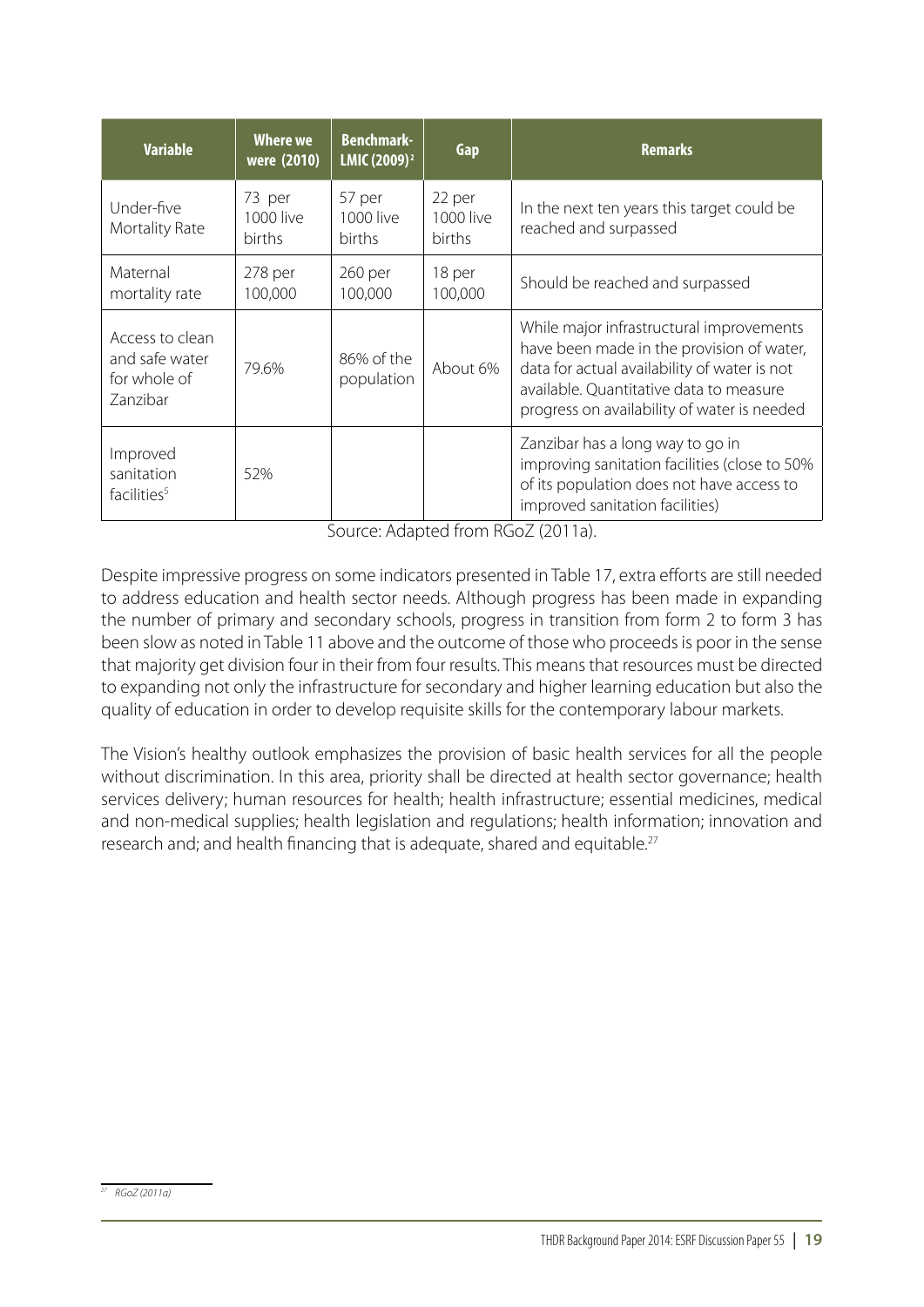# **3. Achievements in Creating Strong and Competitive Economy**

s mentioned above, the overall goal of Zanzibar Vision 2020 is to transform Zanzibar into<br>a middle income country and enable it eradicate absolute poverty in the society through<br>building a strong and competitive economy so a middle income country and enable it eradicate absolute poverty in the society through building a strong and competitive economy so as to achieve high quality livelihoods for its citizens and improve good governance and the rule of law without compromising Zanzibar's rich culture.<sup>28</sup> In this chapter we compare the achievements made in key economic indicators identified in the Vision with those of LMICs and draw conclusions on areas where Zanzibar needs to put more efforts in order to create a strong economy requisite for improving human development dimensions and thus move to a middle income country come 2020. Table 18 summarizes the achievements in building a strong and competitive economy for the purpose of increasing growth and reducing poverty and thus attain a middle income status.

Although not consistently, we also provide some examples where Zanzibar can learn from the successful story of Cape Verde. As a result of its sound economic and social performance, Cape Verde has gained the status of a Middle-Income Country (MIC) effective from January 2008. In doing so, it has overcome severe geographic, economic, and social challenges to become an African success story. Cape Verde has benefited from sustained and stable growth over 35 years, leading to the increasing well-being of its population. Its 6 percent average annual GDP growth during 1991-2010 far exceeded the continental average. Despite a scattered population spread over nine inhabited islands, a very small economic size, an extremely low endowment in natural resources, a high vulnerability to exogenous shocks, and remoteness from world markets, it has managed to raise its GDP per capita over three decades by more than tenfold from \$175 to \$4,188 (PPP, USD) in 2010.29

Cape Verde's success can be attributed to the "necessary" elements of good policy and economic fundamentals, including macroeconomic stability, which many countries have had. Cape Verde also met the "sufficient" condition, namely, functioning institutions and governance, meaning transparency, inclusive development, equitable sharing of the rewards of growth, and delivering results to the people to sustain their confidence and gain their support for new initiatives (Box 1). In other words, policy matters, but good governance and institutions matter even more. Although good economic policy is important, sound politics are also essential to delivering the results in a sustained fashion over several years. This requires leadership at many levels, not merely at the top. It is in this latter area where many countries in Africa have failed to deliver.

*<sup>28</sup> RGoZ, (2000)*

*<sup>29</sup> African Development Bank [AfDB], (2012).*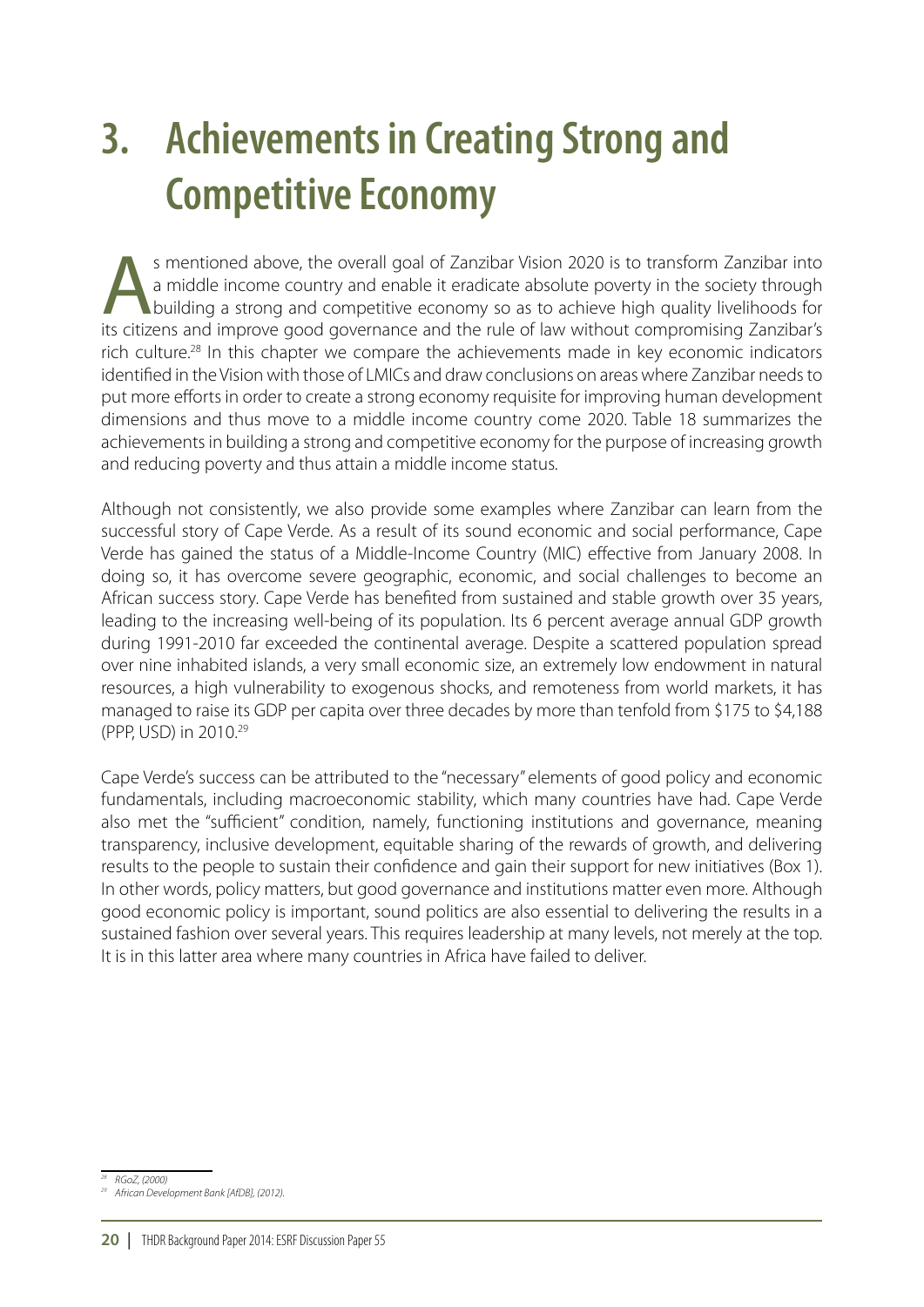#### **Table 18: Comparison of Economic Development Indicators**

| <b>Variable</b>                                                                                                                                                                                                                                                   | <b>Where we were</b><br>(2010)                                                       | <b>Benchmark-</b><br>LMIC (2009) <sup>6</sup> | Gap  |
|-------------------------------------------------------------------------------------------------------------------------------------------------------------------------------------------------------------------------------------------------------------------|--------------------------------------------------------------------------------------|-----------------------------------------------|------|
| Attain a high and sustainable economic<br>growth averaging 9-10% per annum. The<br>expected growth between the years 2000 to<br>2005 should be between 5-6% at 1985 price<br>rising to between 7-8% by the 2010 and attain<br>the level of between 9-10% by 2020. | 6.7% in 2010 and an<br>average of 6.3% over<br>the last ten years<br>$(2000 - 2010)$ | 6.8%                                          | 0.1  |
| Per capita income of USD 995 (a threshold<br>for entry into LMIC) by 2015 and 3,000 (in<br>nominal terms) by year 2020                                                                                                                                            | 600 (2011)                                                                           |                                               |      |
| Agriculture growth rate                                                                                                                                                                                                                                           | 4.4%                                                                                 | 5.5%                                          | 1.1  |
| Agriculture's share of GDP                                                                                                                                                                                                                                        | 30.8%                                                                                |                                               |      |
| Industry's growth rate                                                                                                                                                                                                                                            |                                                                                      | 9.2%                                          |      |
| Industry share of GDP                                                                                                                                                                                                                                             | 13.1%                                                                                |                                               |      |
| Manufacturing growth rate                                                                                                                                                                                                                                         | 2.4%                                                                                 | 12.3%                                         | 9.9% |
| Share of manufacturing in total GDP                                                                                                                                                                                                                               | 4.1%                                                                                 |                                               |      |
| Growth of tourism sector                                                                                                                                                                                                                                          | 6.8% (in 2008)                                                                       | n.a                                           |      |
| Service growth rate                                                                                                                                                                                                                                               |                                                                                      | 8.2%                                          |      |
| Service sector's share of GDP                                                                                                                                                                                                                                     | 44.0%                                                                                |                                               |      |
| Export growth rate                                                                                                                                                                                                                                                |                                                                                      | 13.5%                                         |      |
| Import growth rate                                                                                                                                                                                                                                                |                                                                                      | 10.2%                                         |      |
| FDI growth rate                                                                                                                                                                                                                                                   |                                                                                      | $-4.6$                                        |      |
| Domestic saving                                                                                                                                                                                                                                                   |                                                                                      | 7.6                                           |      |
| Revenue growth rate                                                                                                                                                                                                                                               |                                                                                      | 8.8                                           |      |
| Manufacture (% of Industry GDP)                                                                                                                                                                                                                                   |                                                                                      | 17.8%                                         |      |
| Services(% of GDP)                                                                                                                                                                                                                                                |                                                                                      | 48.6%                                         |      |
| Export (% of GDP)                                                                                                                                                                                                                                                 |                                                                                      | 30.5%                                         |      |
| Import of goods and services (% of GDP)                                                                                                                                                                                                                           |                                                                                      | 37.4%                                         |      |
| Employment in agric (% of total)                                                                                                                                                                                                                                  |                                                                                      | 41.2%                                         |      |
| Employment in industry (%of total)                                                                                                                                                                                                                                |                                                                                      | 20.5%                                         |      |
| Electric power (KWH per Capita)                                                                                                                                                                                                                                   | 106 kWh per capita<br>in 2009                                                        | 402.7 KWH per<br>capita                       |      |

Source: Adapted from RGoZ (2011a).

#### **Box 1: Governance at the Heart of Cape Verde's Success**

Good governance has played an important role in Cape Verde's achievement of the highest sustained level of economic growth in Sub-Saharan Africa and has allowed it to become one of the very few countries to graduate from Least Developed Country (LDC) status. The building blocks of this achievement were laid down after independence by a ruling political party that believed in social cohesion, meeting basic needs and instilling dignity through access to basic education and health. There was then a peaceful transition to multi-party electoral competition in 1990 under a new Constitution, and another peaceful transfer of power back to the previous ruling party in 2000.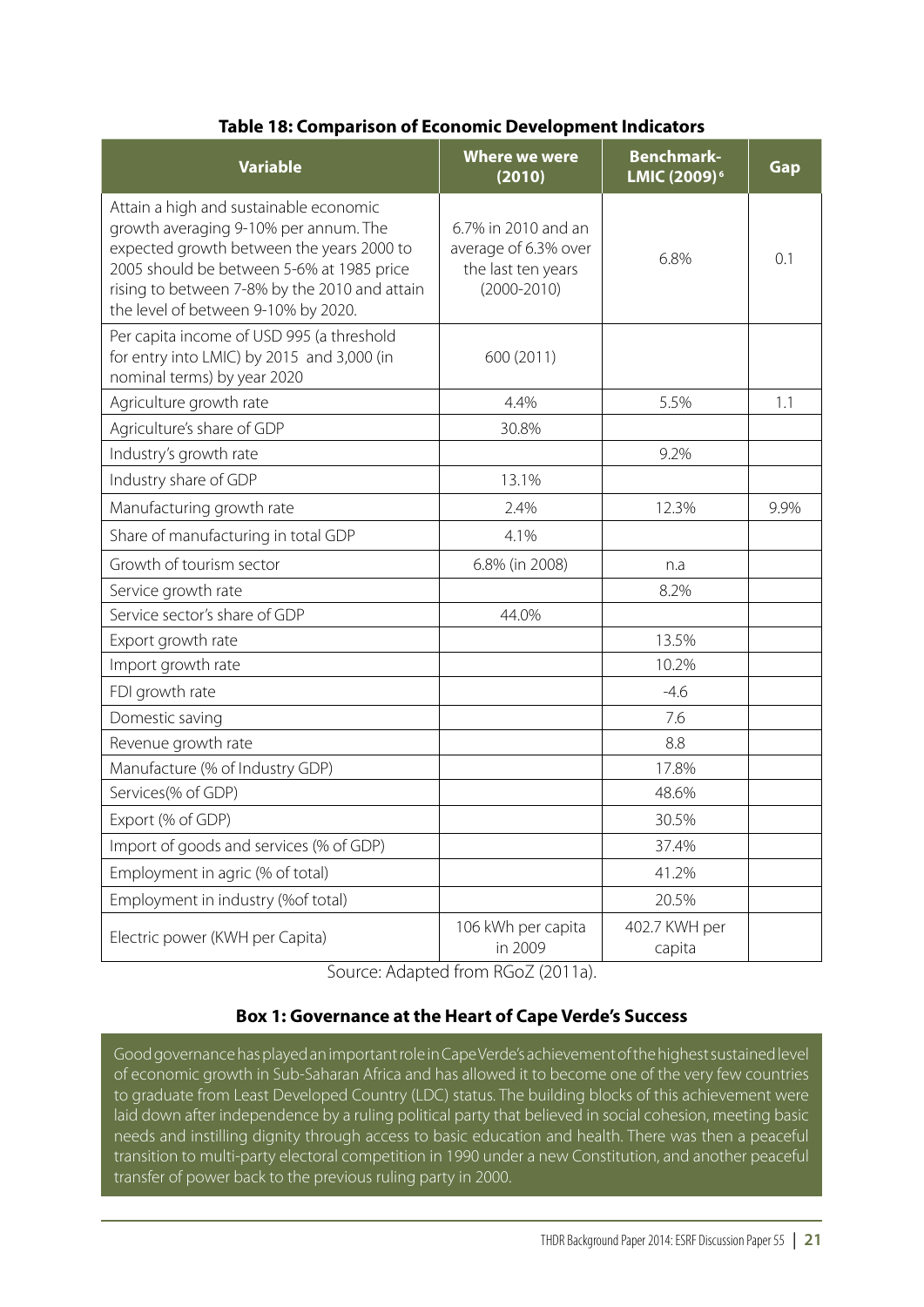Macroeconomic policies have been consistent since the early 1990s, regardless of the political party in power, but there has also been a more strategic approach since 2000 to, for example, promote tourism and, more recently, to promote regional development through infrastructure, spreading the benefits of tourism and agricultural development despite the harsh nature of the water-scarce, rocky terrains of many of Cape Verde's islands. Consensus policies have been developed through widespread consultation, including consultation with all the islands. There has been a minimum wage in the past, and there has been recent debate about the possibility of its re-introduction. There has also been a coherent and consistent approach to expanding access to services, with a particularly dramatic expansion since 2000.

In addition, policies have been firmly 'pro-citizen'. For example, the Government responded to the 2007-08 financial crisis with a strongly counter-cyclical fiscal approach involving a mix of tax cuts and accelerated infrastructure spending. While these policies put considerable strain on the Government's fiscal position and debt profile, they succeeded in mitigating the worst effects of a deteriorating external environment. While social assistance has not been adopted (with the exception of measures to assist persons with disabilities), employers are actively encouraged to bring informal workers (in domestic service and construction, for example) into the social insurance system.

#### Sources: Chronic Poverty Advisory Network (2014).

Zanzibar is expected to be a middle income country by 2020. In terms of economic indicators, when Zanzibar is compared with model LMICs today, some similarities and gaps have been observed. Zanzibar's Gross Domestic Product (GDP) growth compares reasonably with many of the LMICs (Table 18). Indeed, such level of growth is impressive historically and when comparison is made between Zanzibar and other countries in the region. However, when subjected to a wider perspective, it quickly becomes evident that more efforts are needed to speed up the growth process. Cross-country growth experiences summarized by the Commission on Growth and Development (CGD) shows that successful take off can only be achieved if a country can sustain a growth rate of at least 7 percent per annum for a successive 25 year period.<sup>30</sup>

Although the social, economic and natural endowments conditions of Cape Verde might be different, there are some lessons on economic management that Zanzibar can learn from its road to MIC. These include the following:

- Maintaining a stable macroeconomic management, particularly stable monetary policies and good management of public finances: This entails but not limited to nurturing a nationbuilding approach that emphasizes shared vision and national ownership of the resources and inclusive growth model with strong emphasis on equitable growth and poverty reduction, effective implementation of poverty reduction strategies and insisting on resultsbased development model.
- · Prudent macroeconomic management, including fiscal soundness and maintenance of a competitive exchange rate. Cape Verde has gained international credibility for its macroeconomic policies: a stable currency, good governance with low corruption rates, a simplified tax system, and a reformed banking sector.
- Enhancing access to social services through a strong social safety net and distributing the benefits of growth through an inclusive approach to policy making and nation-building.

*<sup>30</sup> CGD (2008)*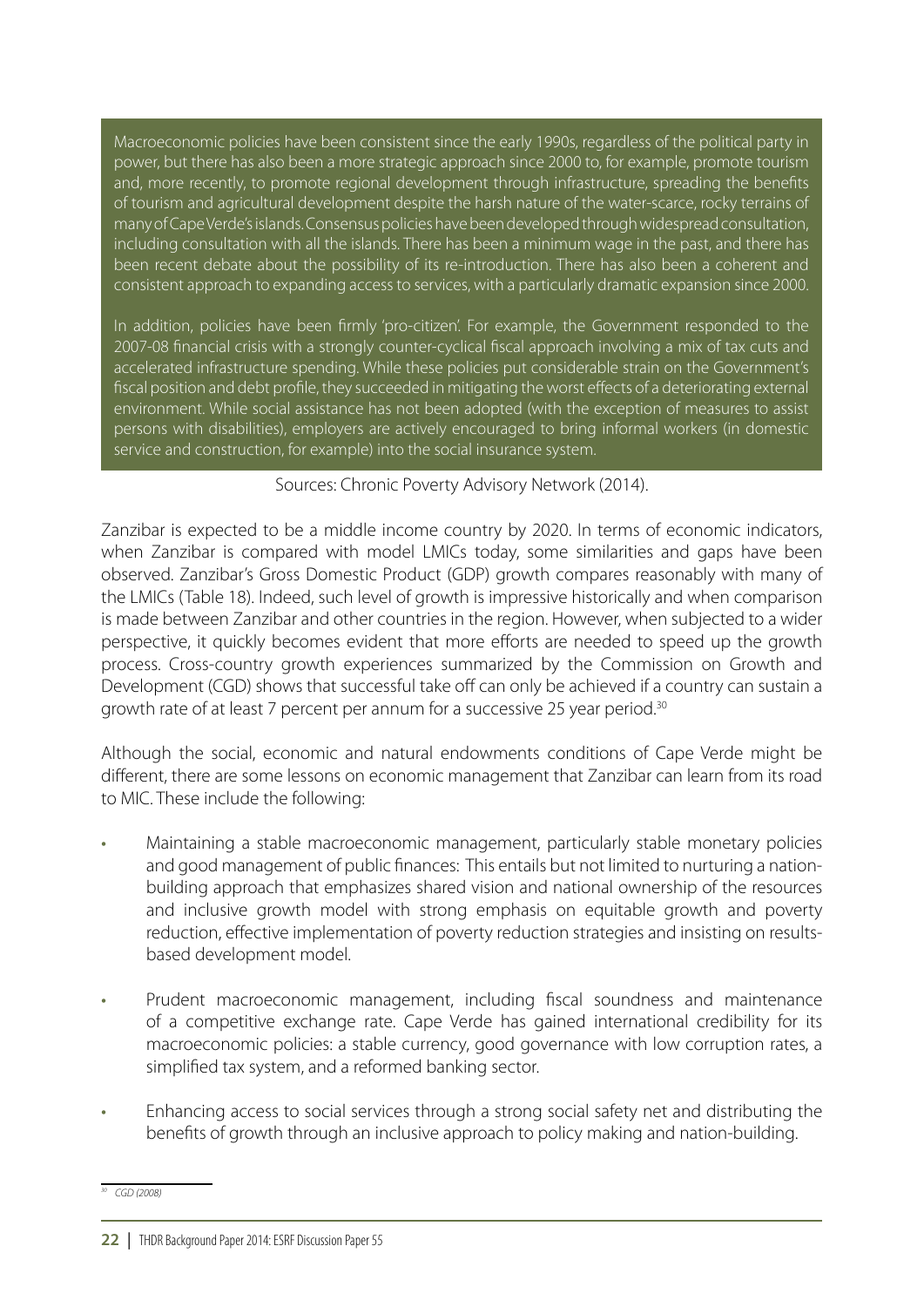Comparing Zanzibar with data from the LMICs (as presented in Table 18 above), major differences are found in the structure of the economies and the main source of growth. The GDP composition in Zanzibar is dominated by services (mainly tourism, import-dominated trade, and transport and communication) and low productivity/subsistence agriculture. The manufacturing sector is still small and not linked to other productive sectors of the economy, particularly agriculture.

The service sector, currently contributing about 44 percent to GDP is not very different from the LMICs. What is strikingly different is the contribution of industry and manufacturing; Zanzibar is far behind the LMICs. The LMICs also have higher levels of electricity consumption at 460 kWh per capita, more than four times what is consumed in Zanzibar, which was 106 kWh per capita in 2009 (computed from data in Office of Chief Government Statistician (OCGS), Socio-economic Survey 2009). Not only is electricity consumption relatively low but its availability is also very unreliable in Zanzibar, given that most of the power generation in Mainland Tanzania is hydro, which is often affected by drought and there is no production of electricity in Zanzibar. This situation provides some clues on what should be done so as to encourage the growth of industry and manufacturing of agricultural produce, thus creating more jobs and income through value addition. Unreliable electricity supply adds to cost of production and this has hampered the competitiveness of the country's goods and services.

The per capita income for Zanzibar has been ranging from TZS 517,000 (USD 323) in 2007 to TZS 960,000 (USD 600) in 2011.<sup>31</sup> However, the USD 600 per year (equivalent to USD 1.66 per day but not in the Purchasing Power Parity--PPP) for every Zanzibari is rather low for human development. Nevertheless, distribution is what matters most in terms of what proportion of the population gets what percent of the overall output in the economy. Geographical disparities in per capita income proxied by average total per capita expenditure are shown in Table 19. Micheweni and Wete districts in Pemba have the lowest per capita expenditure.

| <b>District</b> | 2004/05 | 2009/10 |
|-----------------|---------|---------|
| Kaskazini A     | 36,169  | 36,667  |
| Kaskazini B     | 33,306  | 37,644  |
| Kati            | 39,770  | 40,469  |
| Kusini          | 36,239  | 43,309  |
| Magharibi       | 46,172  | 49,553  |
| Mjini           | 57,451  | 64,536  |
| Wete            | 32,618  | 34,576  |
| Micheweni       | 28,551  | 26,589  |
| ChakeChake      | 38,437  | 39,157  |
| Mkoani          | 40,791  | 35,381  |
| <b>Total</b>    | 42,276  | 44,238  |

**Table 19: Average Per Capita Expenditures (28 Days) by District (in 2009/10 Prices)**

Source: RGoZ (2012a).

Informal sector and Micro, Small and Medium Enterprises (MSMEs) contribution to employment generation and improved livelihood of families has drawn a significant attention of both researchers and policy makers in most of the developing countries including Zanzibar. It is widely accepted that the micro, small and medium size enterprises (MSME) sector has the potential to provide livelihood for a considerably large number of people in least developing countries like Zanzibar and others in the region. In Zanzibar, micro enterprises are considered the sanctuary and sphere of the many

*<sup>31</sup> RGoZ (2011b)*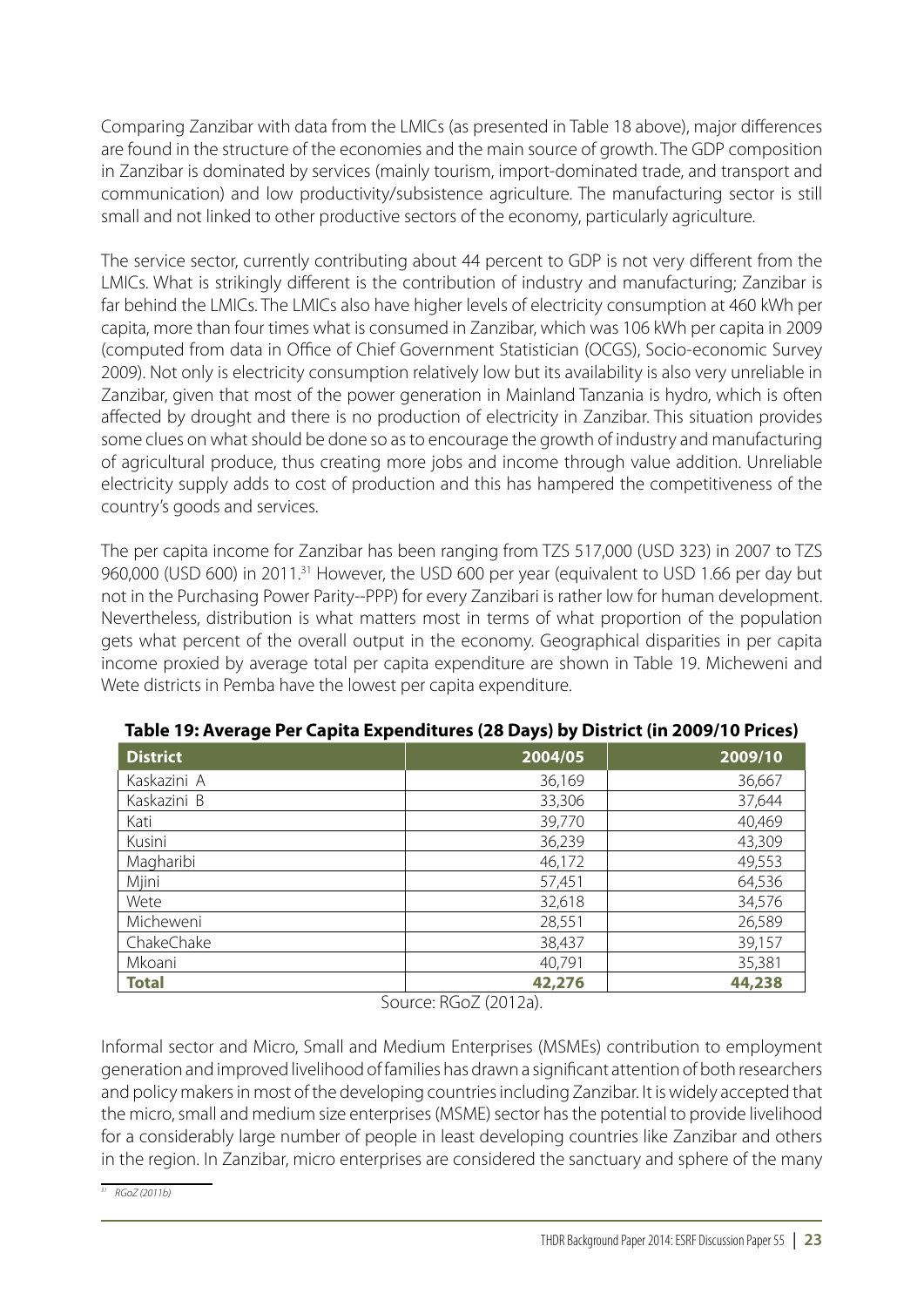poor in both rural and urban area for their livelihood. Studies confirm that a larger proportion of the Zanzibar population engage in a wide variety of economic activities and depends on MSMEs as a source of income for their survival.<sup>32</sup> However, operations of MSMEs are constrained by the taxation system, power supply, skills, regulations and corruption. These are critical investment determining factors not only in Zanzibar, but also in other countries in the region such as Tanzania Mainland, Kenya, and Uganda.<sup>33</sup>

The Revolutionary Government of Zanzibar report on the review of the implementation of ZDV 2020 proposes some areas where efforts should be directed to in order to create a strong and competitive economy that is capable of putting the nation into the right path for achieving a middle income status come 2020<sup>34</sup>

#### *(a) Promotion of sustainable tourism*

For many decades, economic growth in Zanzibar has been closely linked with the performance of the agricultural sector, especially production and export of cloves. When cloves prices were high in the world market, Zanzibar experienced high growth rates. Agricultural-based growth in Zanzibar has not been sustainable however due to the cyclic nature of cloves production and its over-supply in the world market. Given Zanzibar's natural advantages, tourism has a potential of becoming a key economic growth promoting activity. Aspiration of the Vision 2020 is to attain high level of employment whereby 50 percent of the population is to be employed in the tourism and free zones, 20 percent in agriculture and 30 percent in other sectors.<sup>35</sup> Unfortunately, the quality of tourism Zanzibar receives does not meet that expected by Government who wish to promote Zanzibar as an up-market destination to compete with other island destinations in the Indian Ocean region. The trend of tourism development in Zanzibar is based on the low quality, low spending clients, but with high environmental impacts.<sup>36</sup>

In 2000, the Revolutionary Government of Zanzibar set a target of one million tourist arrivals per year by 2020. Some progress has been made towards this goal but the progress is not impressive. In 2012, Zanzibar hosted only 169,233 tourists (Table 20) indicating an estimated rate of increase of 3.5 percent per annum and accounting for over 60,000 jobs.<sup>37</sup>

| <b>Period</b> | 2008    | 2009    | 2010    | 2011    | 2012    |
|---------------|---------|---------|---------|---------|---------|
| 1st Quarter   | 42,596  | 38,687  | 32,965  | 49,011  | 51,022  |
| 2nd Quarter   | 15,246  | 15,975  | 16,511  | 20,479  | 23,954  |
| 3rd Quarter   | 37,588  | 43,049  | 41,850  | 57,403  | 47,571  |
| 4th Quarter   | 33,015  | 37,243  | 41,510  | 48,174  | 46,676  |
| <b>Total</b>  | 128,445 | 134,954 | 132,836 | 175,067 | 169,223 |

#### **Table 20: Visitor Arrival by Month, 2008 – 2012**

Source: RGoZ (2012b).

Thus, in spite of the numerous and uniquely appealing tourists' attractions and the fact that Zanzibar is easier to fly into than Mauritius and Seychelles, Zanzibar does not attract as many tourists as the two Island nations. Table 21 compares tourists' arrivals in Zanzibar against the other islands for three

*<sup>36</sup> United Republic of Tanzania-- URT (2003) 37 RGoZ (2012b)*

*<sup>32</sup> RGoZ (2009); Ussi, (2009)*

*<sup>33</sup> RGoZ (2009)*

*<sup>34</sup> RGoZ (2011a)*

*<sup>35</sup> RGoZ (2000)*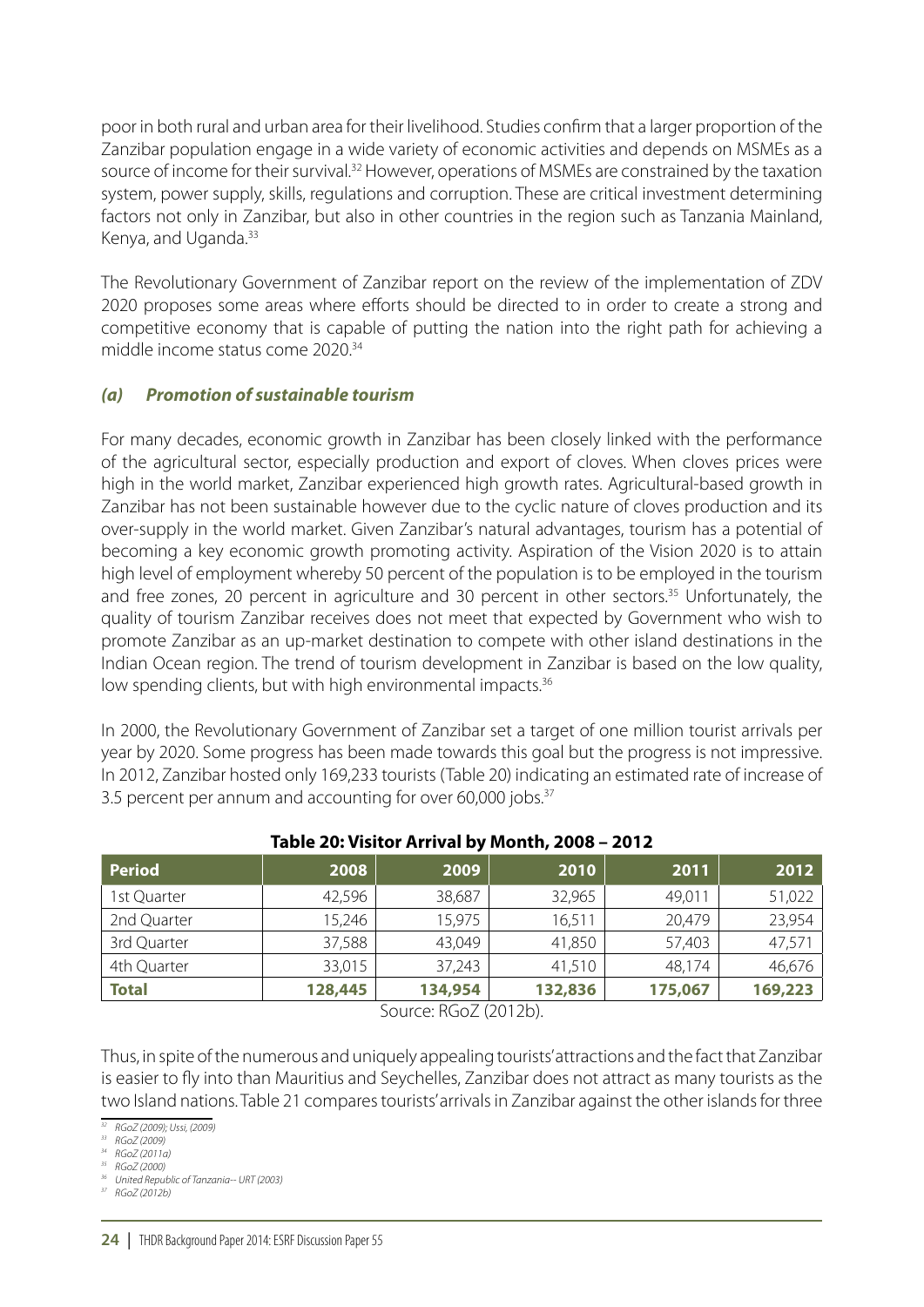years (2006-2008). The number of tourists who visit Zanzibar is less than 20 percent of the tourists that visits Mauritius. Seychelles too receive more tourists than Zanzibar. This of course indicates that Zanzibar has a potential to bring in more tourists. The question is whether just bringing in more tourists would be beneficial to Zanzibar.

| <b>Country</b>    | 2006    | 2007    | 2008    |
|-------------------|---------|---------|---------|
| Zanzibar          | 137,111 | 143,256 | 128,440 |
| Mainland Tanzania | 644,124 | 719,030 |         |
| Maldives          | 601,860 | 675,000 | 683,012 |
| Seychelles        | 140,000 | 160,908 |         |
| Mauritius         | 788,276 | 906,971 | 930,456 |

#### **Table 21: Number of Tourist Arrivals (2006-2008)**

Source: RGoZ (2009).

Table 22 shows that Mauritius collects up to 40 times more government revenues from tourism than Zanzibar. This actually means that Mauritius collects more revenue per visitor than Zanzibar, and that had Zanzibar collected revenue at the same rate as Mauritius, it would have collected up to USD 150 Million from the rates of arrivals shown in Table 21. Thus, in terms of exploring ways of increasing economic benefits from tourism it is important to focus not only on the number of arrivals, but also on how taxes and levies from tourism are being collected in view of increasing revenue collection. It must be noted that Mauritius has put a deliberate policy to focus on high income tourists to maximize income. Low budget tourism is not encouraged in Mauritius.

| <b>Revenue</b><br>(USD<br><b>Million</b> ) | <b>Percentage</b><br>to GDP | <b>Estimated number</b><br>of employees in the<br>industry | <b>Total labour</b><br>force | (%) of tourism<br>workers to total<br>labour force |
|--------------------------------------------|-----------------------------|------------------------------------------------------------|------------------------------|----------------------------------------------------|
| 24.1                                       | 15                          | 24,000                                                     | 396,000                      | h                                                  |
| 1,000                                      | 17                          | 200,000                                                    | 20,000,000                   |                                                    |
| 240                                        | 28                          | 25,000                                                     | 128,800                      | 19.4                                               |
| 321                                        | 21                          | 25,000                                                     | 39,560                       | 63 <sup>7</sup>                                    |
| 1,089                                      | 9.2                         | 35,000                                                     | 584,000                      | 6                                                  |
|                                            |                             |                                                            | $C = DC = (2000)$            |                                                    |

#### **Table 22: Comparison of Revenue and Labour Force in Tourism Sector**

Source: RGoZ (2009).

Zanzibar is richly endowed with both natural and man-made tourism attractions which are the basis of successful tourism industry. Some of these attractions are:

- · Beautiful and virgin beaches.
- Environment intact natural forests endowed with rare species of animals such as "Kima punju".
- · Old Stone buildings with ancient architectural features that are excellently curved.
- · Handcraft work specific to Zanzibar culture such as the "Zenj-doors".
- · Richness in various spices and fruits available all year round.
- A culture of friendliness and hospitality to visitors.
- Natural aquatic attractions.

There is apparent recognition that more revenue could be realized from the tourism industry if more effective policies on tourism are formulated and implemented to the letter; some of the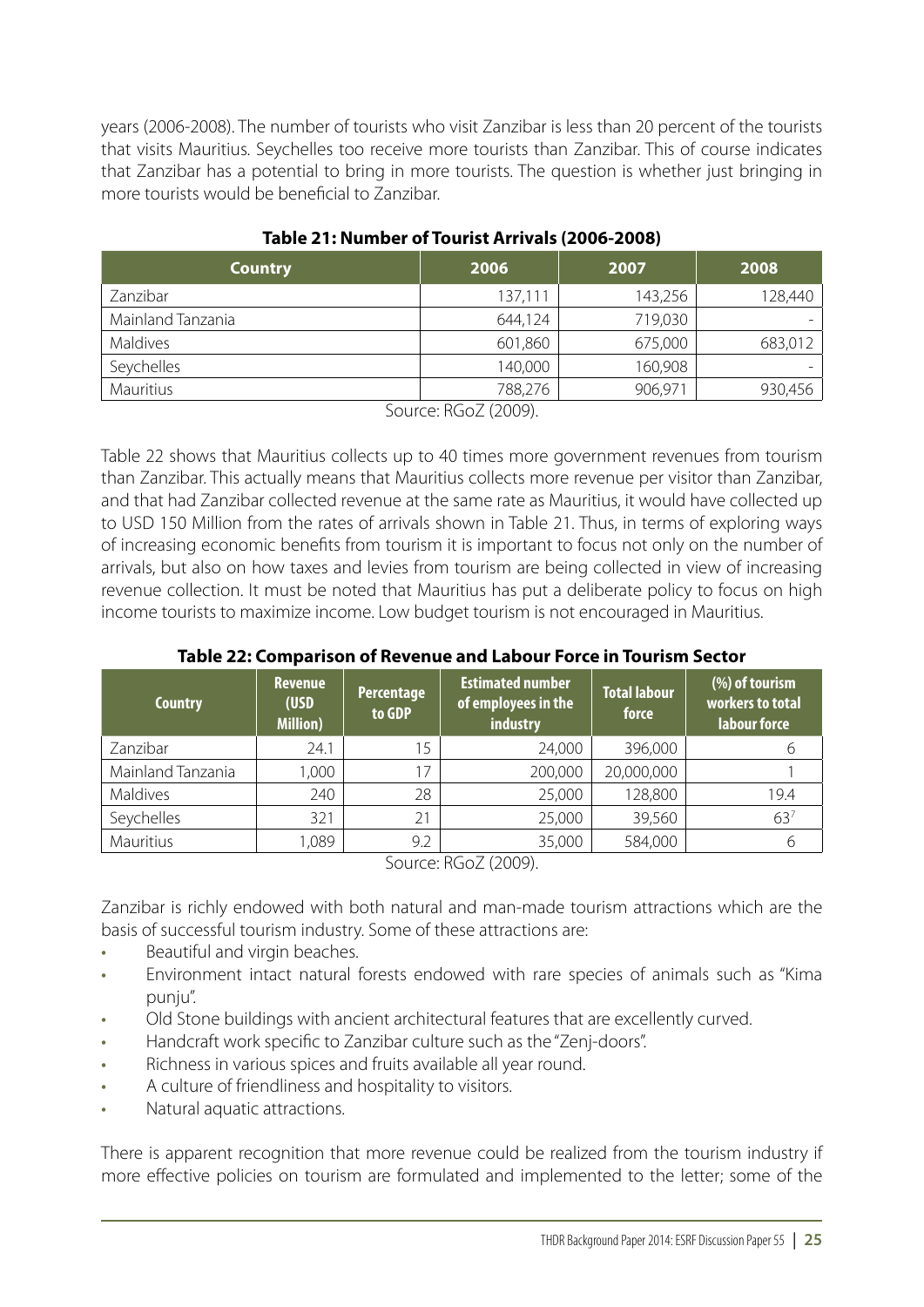measures for policy changes include promoting high quality tourism, review the tourism charter flight policy, which is siphoning revenue from the industry away from Zanzibar to abroad, diversify tourists origins which is currently dominated by Italians, attracting more investments in high quality hotels and developing skills needed in the tourism industry. Box 2 provides a story on Cape Verde's booming tourism industry.

#### **Box 2: Cape Verde's Booming Tourism Industry**

Cape Verde is a "highly tourism-based economy." The industry has witnessed impressive, sustained growth for more than a decade. In 1995, the share of tourism in total external financing of the economy was 4 percent. By 2007, the industry accounted for nearly 50 percent of all foreign financing. Tourism receipts accounted for a high of 21.9 percent of GDP in 2007, dropping to 18.3 percent in 2010. Despite the 2008 global recession, tourists kept coming. Over 300,000 tourists arrived in Cape Verde in 2008, totaling nearly two million bed nights. Despite the global economic and financial crisis, over 475,000 tourists arrived in 2011.

The tourism industry in Cape Verde is based on the sun and sand, all-inclusive package model. This model has attracted significant number of tourist mainly from European countries. Cape Verde's biggest competitive advantage in tourism, however, is the security and social peace it offers to tourists. Some tax reforms have also been done deliberately to boost the tourism sector. For instance, given the importance of tourism to the economy, goods and services related to hotel and restaurant business are taxed at 6 percent instead of the standard 15 percent. The strong performance of tourism has directly and indirectly, fuelled the growth of sectors such as transport, construction, banking and insurance.

#### Source: AfDB (2012).

One of the most notable features of tourism is that is offers employment to a high proportion of women and it also employs a number of unskilled workers. It is estimated that 40 percent of employees in the tourists hotels in Zanzibar are women. Tourist sector also tends to employ low skill labour, thus generating employment to the poor.<sup>38</sup> However, tourism generates very little employment overall (Table 23).

| <b>District</b> | <b>Tourism</b> | <b>Farming &amp;livestock</b> | <b>Fishing</b> |
|-----------------|----------------|-------------------------------|----------------|
| Kaskazini A     | 0.2            | 35.9                          | 18.1           |
| Kaskazini B     | 0.0            | 52.9                          | 9.6            |
| Kati            | 0.1            | 52.1                          | 6.0            |
| Kusini          | 6.4            | 36.3                          | 20.4           |
| Magharibi       | 0.1            | 11.8                          | 2.5            |
| Mjini           | 0.1            | 3.6                           | 0.3            |
| Wete            | 0.0            | 39.2                          | 4.2            |
| Micheweni       | 0.5            | 53.9                          | 12.2           |
| ChakeChake      | 0.0            | 30.8                          | 2.5            |
| Mkoani          | 0.0            | 43.5                          | 12.8           |
| Over all        | 0.4            | 29.5                          | 6.8            |

#### **Table 23: Percentage of Population Whose Main Economic Activity is Tourism, 2010**

Source: RGZ (2012a).

As Table 23 shows, the percentage of the people who are employed in tourism sector for the whole of Zanzibar is 0.4 percent (as compared to 29.5 percent in farming and livestock keeping and 6.8 percent in the fisheries). The district with the highest percentage of people employed in tourism industry is Kusini. It is clear that tourism does not generate mass employment and that *<sup>38</sup> ILO (2001)*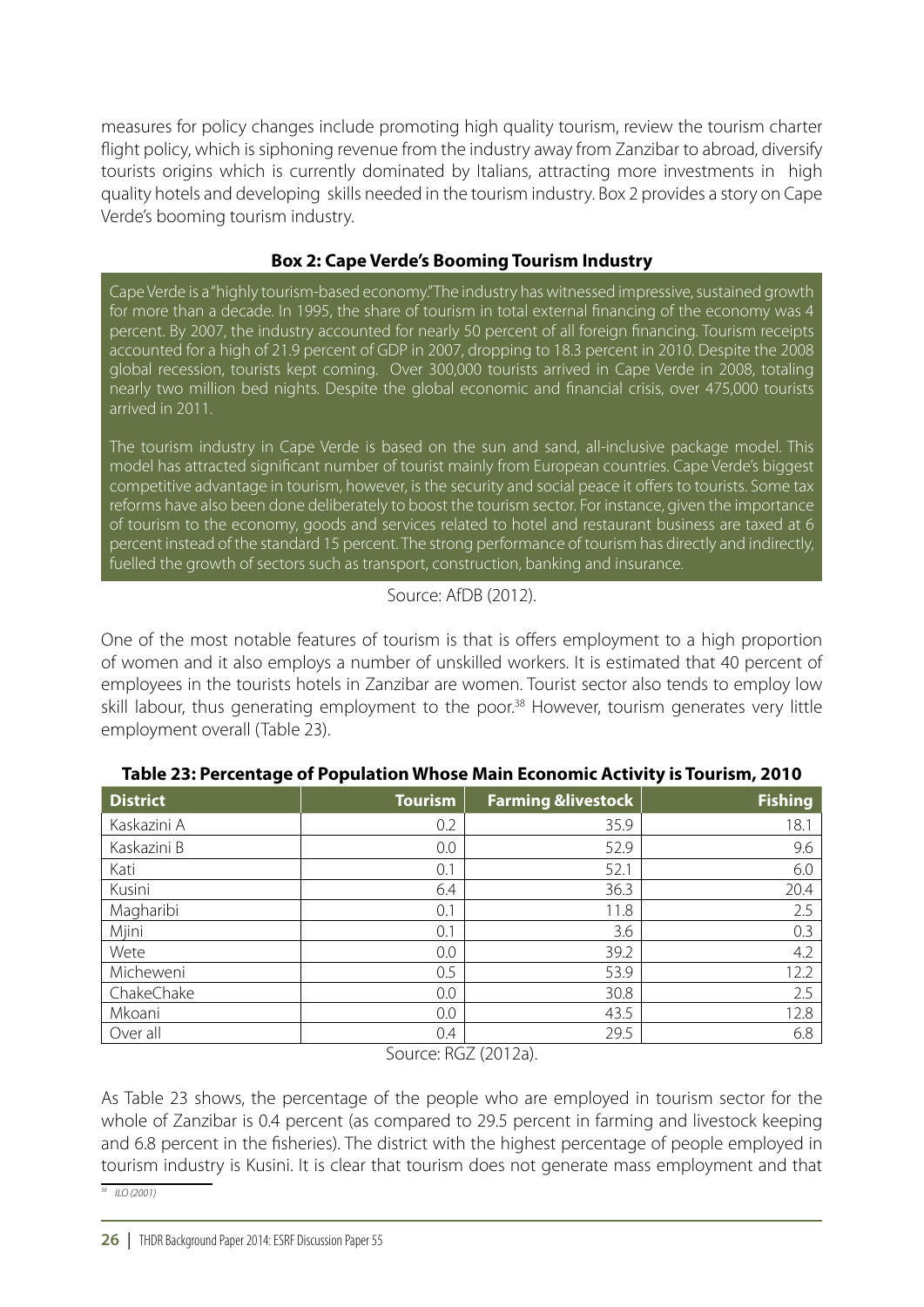even expansion of tourism in Zanzibar would not create a significant increase in employment. This fact is important in designing tourism policy. Tourism is not expected to generate significant employment opportunities. It is important to focus on maximizing revenues from tourism, rather than focusing on employment creation. This means that more effort need to be directed in attracting large scale up-market tourism by using large five stars hotels, rather than expanding low budget tourism which on its face may appear to create more employment but does not generate sufficient revenue to government.

#### *(b) Enhancing linkage between tourism and other sectors*

The Zanzibar government has several good reasons to want to enhance linkages between tourism and other sectors of the economy to benefit the whole population. The sector has positive linkages with other sectors such as trade and agriculture (providing opportunities for selling additional goods and services such as agricultural products, handicrafts produced by locals including the poor and women) and it has a potential for creating employment in the sectors linked to it.

The income generating potential of tourism is also revealing in direct income that is generated for both entrepreneurs and the labour force in the tourism industry, apart from taxes paid to government by both the tourists and investors in the tourism sector. Indirect income is generated for other stakeholders through indirect employment and supplies of materials to the hotels and restaurants. The spending by tourists and the workers has multiplier effects within and beyond the regional economy of Zanzibar, to the country and across international boundaries, through the import of materials for constructions, equipment etc.

Thus, the government ambition to increase tourism growth rate from 6.8 percent in 2008 to 10 percent in 2015 as stipulated in the MKUZA II Implementation Plan must be pursued vigorously. The successful broadening and deepening of linkages with other sectors is an integral part of making tourism work for economic diversification and enabling it to benefit the poor.

#### *(c) Modernization of agriculture*

Promotion of sustainable agriculture is important at least from the point of attaining food selfsufficiency. Sustainable agriculture is critical for achieving self-sufficiency in food and food security, through increased food and livestock production as well as increased agricultural production for export. This will depend on the modernization of agriculture and ensuring that the sector is capable of satisfying 50 percent or more of local food production, and promotion of alternative cash crop production for export. Box 3 provides an example on how Cape Verde was able to modernize its agriculture.

#### **Box 3: Emerging Agriculture in Cape Verde**

Agriculture is a key sector in today's transformation in Cape Verde. The country has advanced from a situation of utter dependence on external food aid in 1975 and a national agricultural policy focused exclusively on assuring minimal food security and daily caloric intake for the population, to a situation today of rising domestic food production and rapid growth of commercially-oriented drip irrigation. The government has promoted reforms in the agricultural sector and ensured that the people appropriated the reforms and made them work. The government has created agricultural research and training centers. It also put in place major extension programs. The emerging trend in the sector today is the widespread adoption of drip irrigation. In the past decade, the government has adopted a proactive policy framework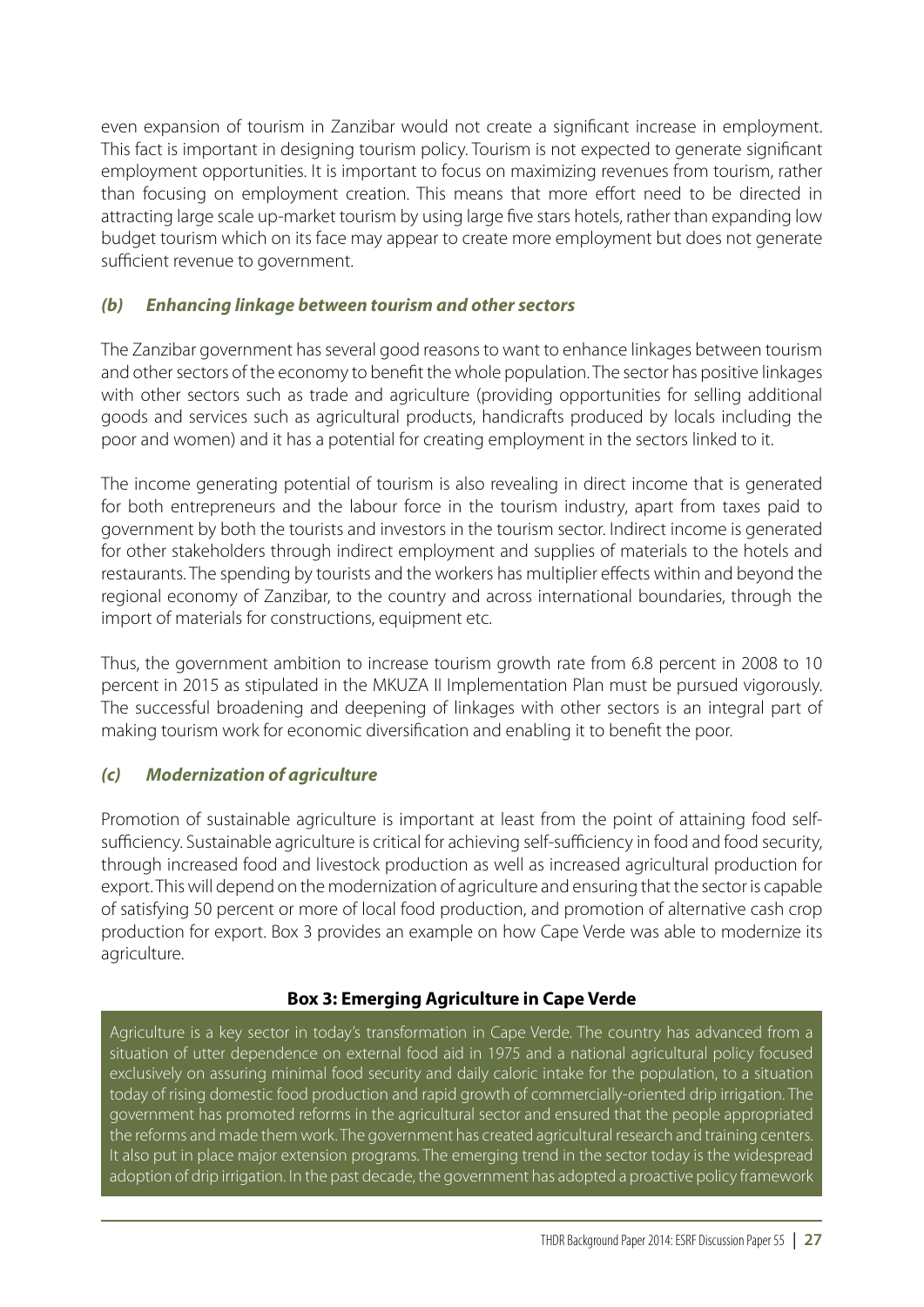to increase domestic agricultural productivity, expand the available arable land for farming, and invest heavily in water resources mobilization, including building dykes and dams, providing micro credit to farmers, and technical support to expand drip irrigation. The country has made progress in building up the basic economic infrastructure (roadways, ports, watersheds, dams), especially in the main agricultural islands. These policies, which the government has committed to deepening and expanding, have made a big difference. The improved performance of the sector allowed the country to better cope with the global food crises and increase in prices.

#### Source: AfDB (2012).

#### *(d) Promotion of sustainable industrialization*

In order to accelerate the development of the industial sector that would also support agriculture, the existing industrial policy gives priority to the development of the following key areas: private sector promotion including privatization; export processing and the establishment of Export Processing Zones (EPZ); small scale industry development particularly cottage industries and industries developed by women; development of the informal sector; industrial rehabilitation; investment promotion and financing of industries; human resource development including indigenous entrepreneurial development; promoting Public Private Partnership (PPP) and more effective Zanzibar - Mainland co-operation in the industrial and trade sectors.<sup>39</sup> The EPZ policy is already being implemented at places like Fumba and Amaan; what is needed is to strengthen the processing zones and deliver the intended outputs. Looking ahead, Zanzibar Vision's outlook on industrial sector and industrialization process should be to create specialized, economically efficient, financially strong and profitable industrial enterprises that produce high quality goods for domestic use and export.

#### *(e) Improving the balance of trade*

Given the small size of the Zanzibar economy, growth will only be sustainable if it is firmly rooted in international competitiveness and the aggressive pursuit of export opportunities. Table 24 and Figure 2 show a five year trend of imports and exports in Zanzibar. The figures show an increasing import value in every year. Rapidly increasing of import value will cause trade deficit if the value of export dropped in every year and this is not good for the economy. In case of export value, it shows that values are fluctuating from year to year. The higher value in 2011 and 2012 was due to cloves exportation. Increased agricultural productivity and sustainable industrialization (linked to agriculture through value addition) would contribute significantly to improvement in the balance of trade.

| <b>Description</b>                                                                | 2008        | 2009        | 2010         | 2011         | 2012         |
|-----------------------------------------------------------------------------------|-------------|-------------|--------------|--------------|--------------|
| Imports                                                                           | 93,439.6    | 120,882.0   | 129,136.8    | 164,187.1    | 271,273.1    |
| Exports                                                                           | 30,189.2    | 29,744.5    | 17,906.7     | 61,261.4     | 67,390.5     |
| <b>Balance</b>                                                                    | $-63,250.4$ | $-91,137.5$ | $-111,230.1$ | $-102,925.7$ | $-203,882.5$ |
| $C_{\alpha_1,\beta_2,\alpha_3}$ , $D_{\alpha_1,\beta_2}$ , $D_{\alpha_1,\beta_2}$ |             |             |              |              |              |

Source: RGoZ (2012b).

*<sup>39</sup> RGoZ (2011a)*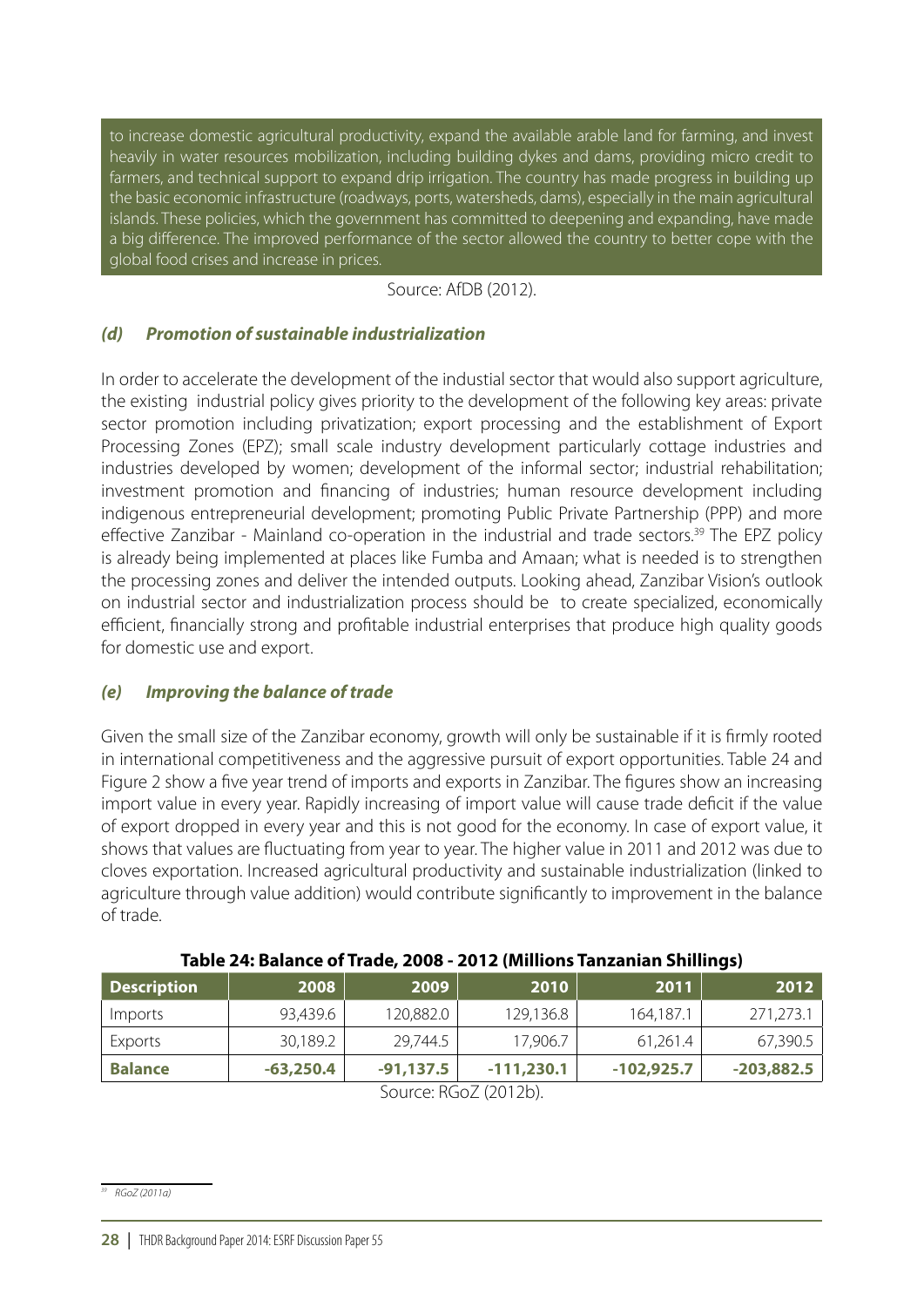

To conclude this section, it is argued that improvement in human development indicators is contingent on creating a competitive economy that will generate the desired pro-poor economic growth. In the context of human development, growth that increases the income of the poor through participation in decent jobs, but that also expands opportunities and increases achievements of the poor in education, health and other human development indicators is imperative.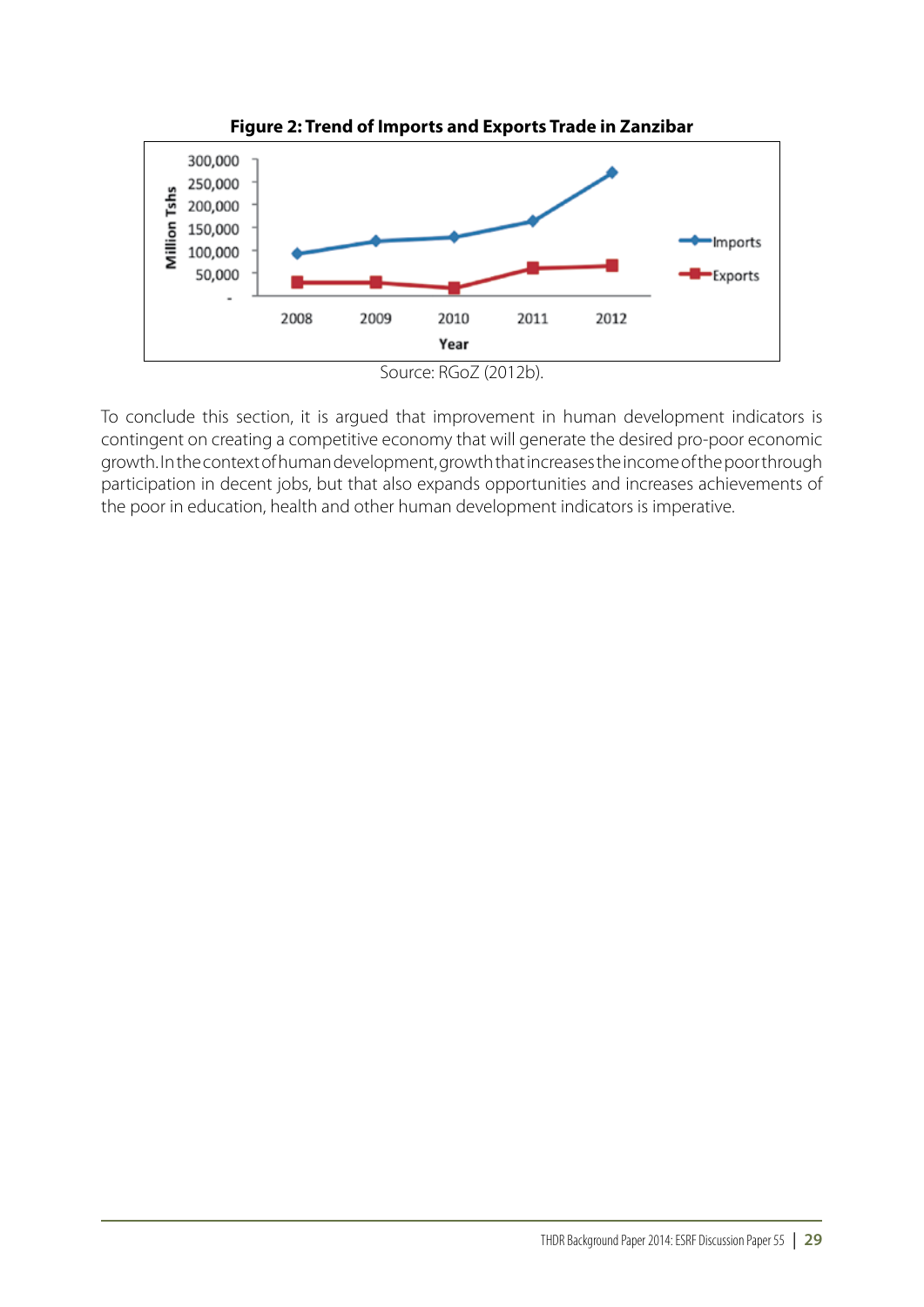## **4. Skills Gap Analysis**

The skill level of the labour force is considered a major economic growth driver.<sup>40</sup> The transformation of Zanzibar into a middle income country will involve unprecedented migration out of the rural-agricultural/fishing s The skill level of the labour force is considered a major economic growth driver.<sup>40</sup> The transformation of Zanzibar into a middle income country will involve unprecedented migration out of the rural-agricultural/fishing sector towards more productive manufacturing equipped with the necessary skills required to meet the demands of the evolving manufacturing and service sectors. At the same time, even a more productive agriculture sector will require a higher level of skill-base to efficiently manage and operate the modern farms, which involve machinery and high yielding crops. Hence, it is advisable to quantify the existing skill-base in Zanzibar. There is no tangible measure of the skill level of a person but two proxies for skill level are often used: the occupation category and educational attainment of employees. Table 25 presents the classification of occupation based on the International Standard Classification of Occupations (ISCO-88) and associated skills.<sup>41</sup>

|                  | <b>ISO-88 One Digit (Occupation type)</b>         | <b>Associated skills</b>     |
|------------------|---------------------------------------------------|------------------------------|
| $\Omega$ .       | Armed forces                                      | Not included in the analysis |
| 1.               | Legislators, senior officials, managers           | High skilled                 |
| 2.               | Professionals                                     | High skilled                 |
| 3.               | Technicians and associate professionals           | High skilled                 |
| $\overline{4}$ . | Clerks                                            | Medium skilled               |
| 5.               | Service workers and shop and market sales workers | Medium skilled               |
| 6.               | Skilled agricultural and fishery workers          | Medium skilled               |
| 7.               | Craft and related trade workers                   | Medium skilled               |
| 8.               | Plant and machine operators and assemblers        | Low skilled                  |
| 9.               | Elementary occupations                            | Low skilled                  |

#### **Table 25: ISCO 88 Occupation-Skill Linkages**

Source: Köksal (2008).

Based on the ISCO-88 and the data from the Integrated Labour Force Survey (ILFS) 2006, categorization of labour force into low, medium and high skills is done in Figure 3. The overall skill level picture of Zanzibar is rather bleak, with only 8.2 percent of Zanzibaris working population being classified as high-skilled, while the majority of working population (65 percent) is low skilled.

*<sup>40</sup> Krueger and Lindahl (2001)*

*<sup>41</sup> Köksal (2008)*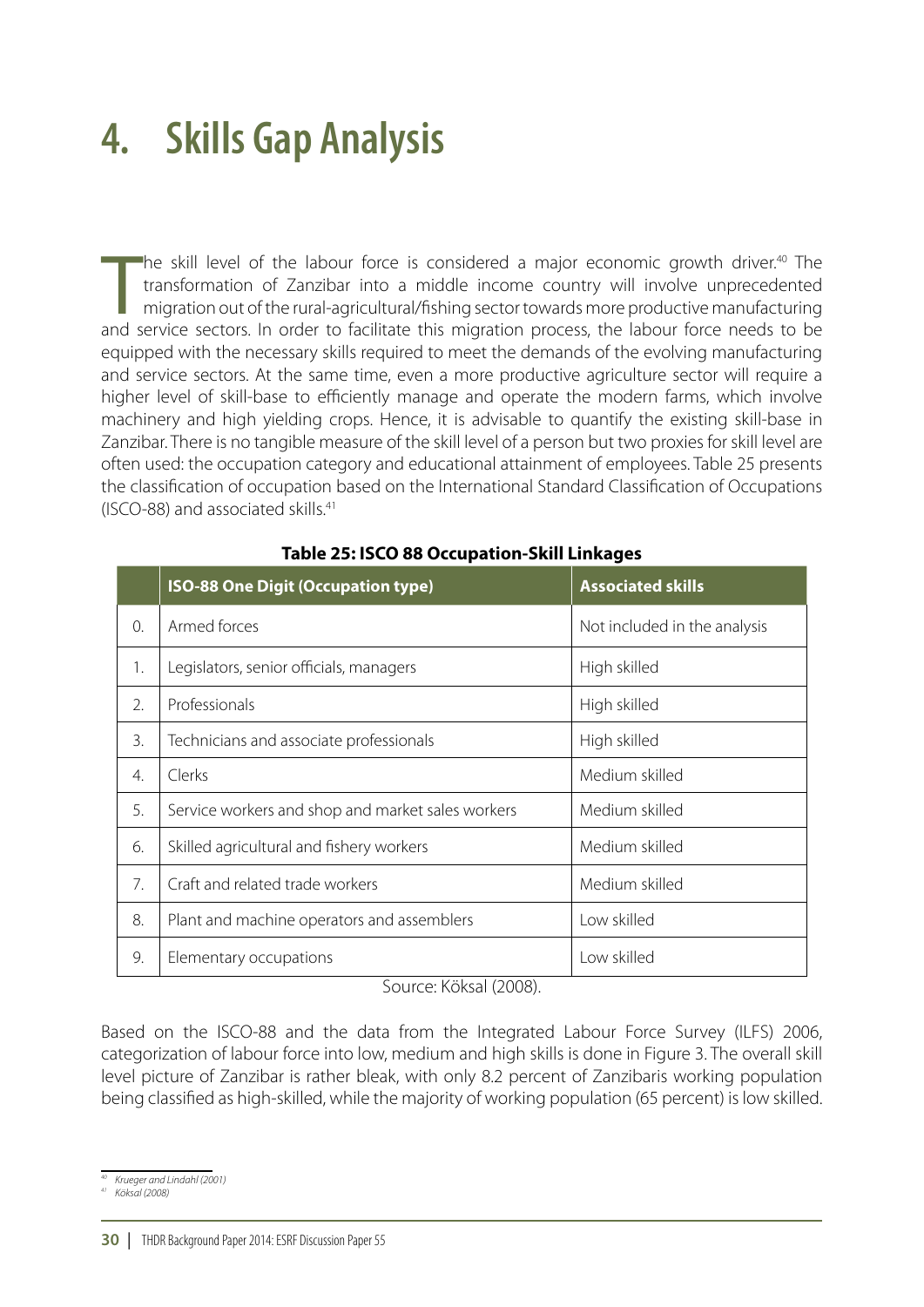

**Figure 3: Categorization of Zanzibar's Working Population**

It is interesting to compare Zanzibar skill level with the skill base of some middle income countries. Looking at occupation categories and skills gap in Table 26, we can conclude that there is a need for investing in developing high-skilled and middle skilled labor force to match the model countries if Zanzibar is to attain the middle income status come 2020.

| <b>Skill level</b><br><b>Occupation category</b> |                                                                | Zanzibar (%<br>of working<br>population) | <b>Average middle</b><br>income country (%) |
|--------------------------------------------------|----------------------------------------------------------------|------------------------------------------|---------------------------------------------|
| High skilled                                     | Legislators, senior officials and<br>managers                  | 0.5                                      | 2.7                                         |
| High skilled                                     | Professionals                                                  | 2.2                                      | 4.7                                         |
| High skilled                                     | Technician and associate<br>professionals                      | 5.5                                      | 4.7                                         |
| Medium skilled                                   | Clerks                                                         | 1.4                                      | 4.5                                         |
| Medium skilled                                   | Service workers and shop<br>sales workers                      | 16.3                                     | 11.8                                        |
| Medium skilled                                   | Skilled agricultural and fishery<br>workers                    | NA <sup>8</sup>                          | 0.4                                         |
| Medium skilled                                   | Craft and related workers                                      | 8.5                                      | 17.3                                        |
| Low skilled                                      | Plant and machine operators<br>and assemblers                  | 2.3                                      | 5.7                                         |
| Low skilled                                      | Elementary occupations,<br>agricultural and fishery<br>workers | 53.6                                     | 48.8                                        |
| Low skilled                                      | Domestic services                                              | 9.1                                      |                                             |
|                                                  | Not stated                                                     | 0.7                                      |                                             |

#### **Table 26: Detailed Skill-gap Analysis**

Source: RGoZ (2007) and Moyo et al., (2011)

Source: Own calculations using data from the 2006 Integrated Labour Force Survey (RGoZ, 2007)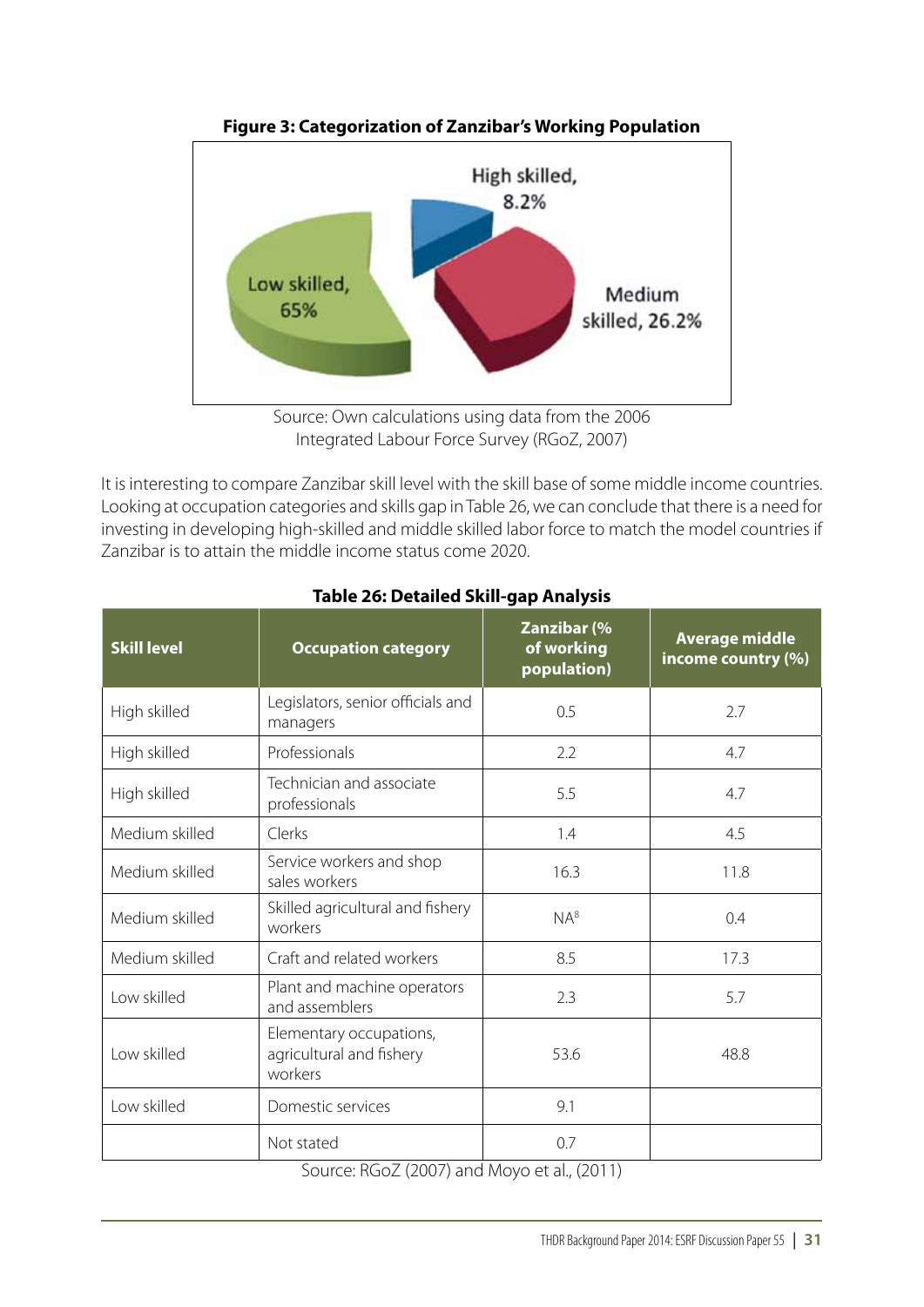As mentioned above, Zanzibar places a very high importance in the role of tourism especially in employment creation and transformation of the economy as a whole through linkages with agriculture, industry and trade and other sectors. Direct employment is one of the potential of tourism enterprises in any location where it is developed.<sup>42</sup> However, the trend in the tourist hotels in Zanzibar is that high skills labour is sourced from outside the community in which the hotel is located and a very high proportion of high skilled labour is sourced from outside Zanzibar and even outside Tanzania. Lack of human capital (requisite skills) has been mentioned as one of the challenges facing the tourism industry. E.g. hotels find it difficult to recruit suitable staff from Zanzibar.<sup>43</sup> Employment of outsiders tends to generate some hostility because benefits from tourism are enjoyed by outsiders. The way to solve this problem is not through direct interference in the labour market. The government can introduce training levy on hotels and use the generated funds to train more Zanzibaris on hotels management skills. Tunisia has succeeded greatly through this process.<sup>44</sup>

In order for the tourism and other sectors to flourish, development of human capital (middle and high skilled personnel) is imperative. Human capital driven development is recognized in the world over because it impacts on the development of entrepreneurial, managerial and organizational skills, as well as innovation, learning and adaptation of new technology and modern practices. In addition to contributing to and supporting economic growth, most human capital investment also directly improves the quality of life of the beneficiaries (human development indicators).

*<sup>43</sup> RGoZ (2013)*

*<sup>44</sup> RGoZ (2009)*

*<sup>42</sup> Tourism enterprises are defined business units which provide direct services to tourist in a given tourist destination. This includes such services as hotel services, souvenir shops, tour guide, special transport services (such as boat, horse riding, cycling, cable cart etc. (Ajala, 2008).*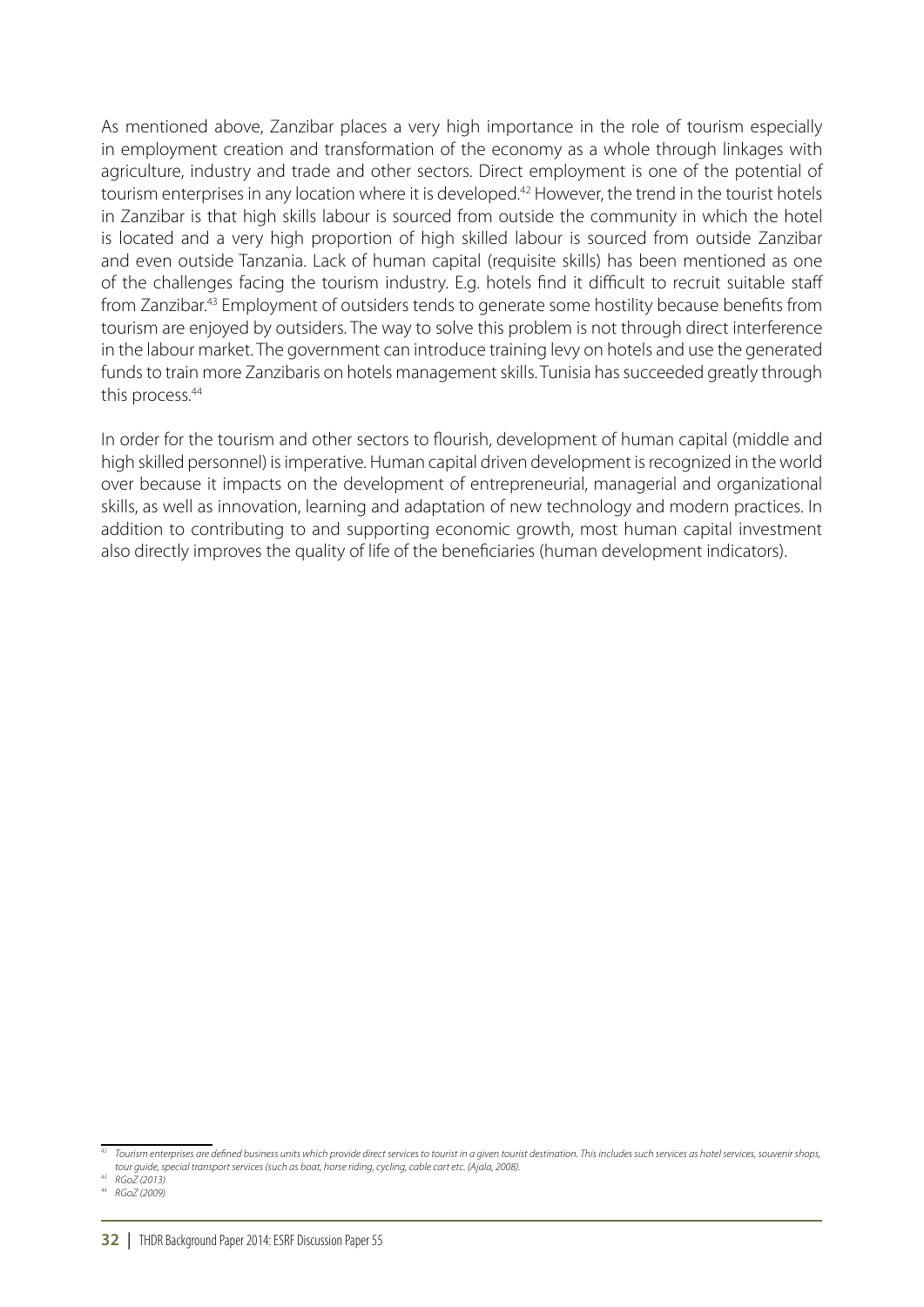# **5. Conclusions and the Way Forward**

∏<br>|<br>⊂⊖r mprovement in human development dimensions is contingent on economic policies that are aimed at promoting economic growth through increased productivity in strategic sectors, creating employment opportunities, education and training, and provision of basic social services. It also depends on structural changes targeted at reducing inequalities (through properly designed redistributive policies such as social protection), increasing opportunities and access to resources, and promoting rural development. The cited cases from Cape Verde show how good leadership and governance, for instance, in formulating and implementing sound economic policies, reduced corruption, and peace and security has contributed to the growth of the economy and redistribution of resources to address social inequality.

When inequality and poverty follows some geographical patterns as shown in this report, the need to address the problem becomes even more urgent. This is because such geographical disparity can quickly turn into destabilizing polarization, particularly when people maintain strong identities delimited around these geographical areas. Thus, the first step in trying to improve the human development dimensions is to find out the reasons for such a pattern. In some cases, geographical and geological condition may explain the disparity in household welfare across geographical areas.

In line with addressing the noted polarizations, Zanzibar needs to create a competitive economy capable of addressing human development needs. The following are some considerations for this endeavour:

- · Increased agricultural productivity and sustainable industrialization (linked to agriculture through value addition) would contribute significantly to improvement in the balance of trade. In this regard, there is a need to enable Small and Medium Enterprises (SMEs) to engage in non-agricultural activities by lowering their costs, particularly for energy, market access, and labour and targeting East African Community (EAC) and Southern Africa Development Cooperation (SADC) markets to which Tanzania has tariff free access.
- · In terms of exploring ways of increasing economic benefits from tourism it is important to focus not only on the number of arrivals, but also on how taxes and levies from tourism are being collected in view of increasing revenue collection. The successful broadening and deepening of linkages with other sectors is an integral part of making tourism work for economic diversification and enabling it to benefit the poor.
- · As shown above, the population growth rate is high (2.8 percent). Thus, the overall development and per capita improvements in Zanzibar would require attainment of demographic transition, mainly through provision of better reproductive health services. This would call for efforts to reduce population growth and improve the quality of the population, in terms of life expectancy, reduced mortality rates and investing in human capital through better health and education services. Raising the minimum level of education of the girl child and increasing economic opportunities are among the long lasting solutions to slowing down population growth, besides family planning education and other birth control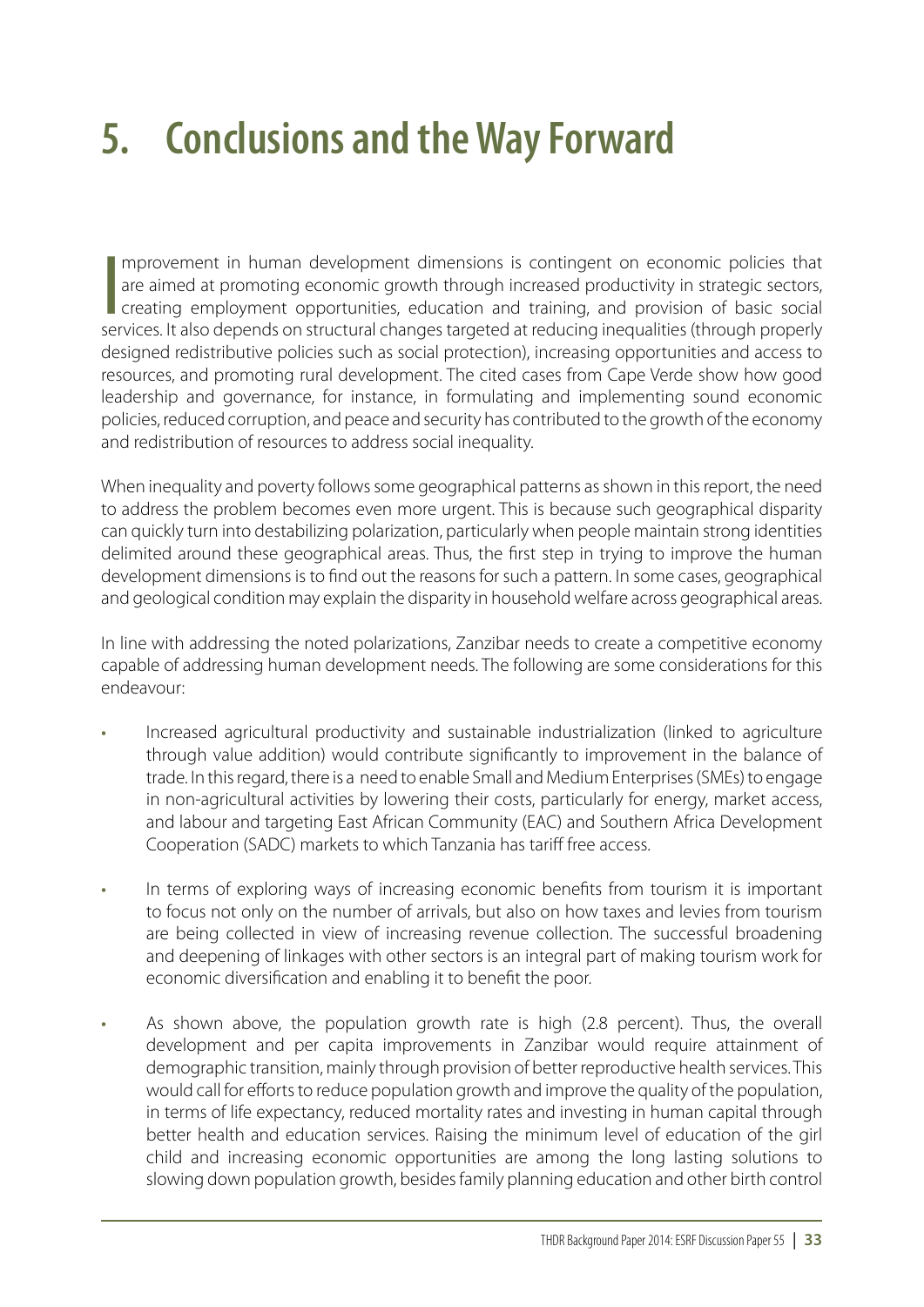measures. Longer stay in schooling delay entry into family life but also raises self-awareness and confidence to make reproductive health decisions.

· Further reforms are needed to improving the country's education and health system to respond to, and address challenges of the 21st century human capital development and serving transformational efforts from a rural and agricultural based economy, to a semiindustrialized economy, whose revenues are generated from a labour force with requisite skills mix.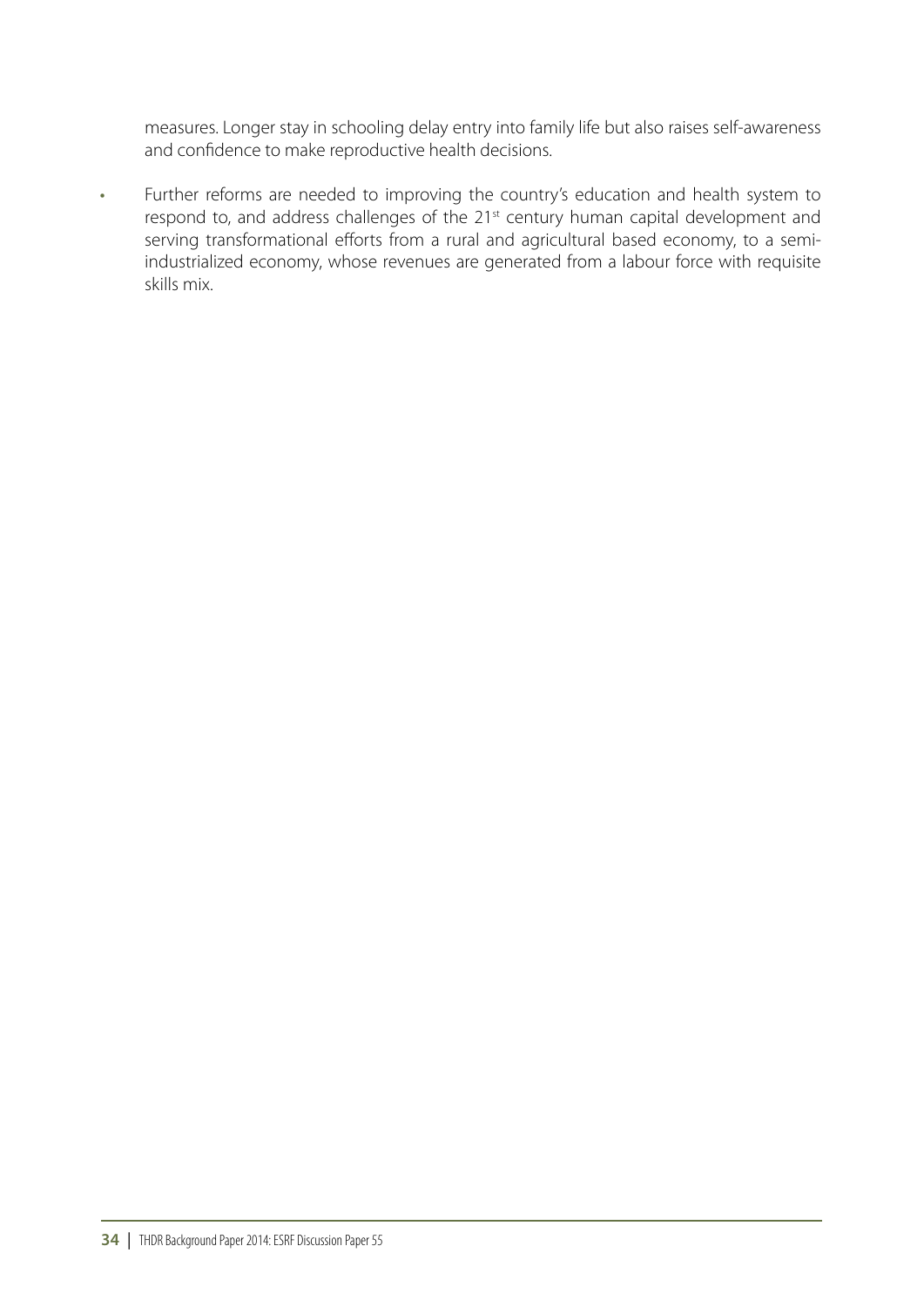### **References**

Abou-Ali H (2003), Water and Health in Egypt: An Empirical Analysis. A PhD Thesis, Department of Economics, University of Gothenburg.

African Development Bank [AfDB] (2012), Cape Verde: A Success Story, Regional–West 2 Department (ORWB), November 2012. Available at http://www.afdb.org/fileadmin/uploads/afdb/Documents/ Project-and Operations/Cape%20Verde%20-%20A%20Success%20Story.pdf, accessed on 5th May 2014

Ajala, O. A (2008), Employment and Income Potentiality of Tourism Development in Amhara Region Ethiopia, *Ethiopian Journal of Environmental Studies and Management* Vol.1 No.2 June. 2008

Anand, S and A.K. Sen (1994), Human Development Index: Methodology and Measurement, UNDP Human Development Report Office, Occasional Paper.

CPAN (2014), The Chronic Poverty Report 2014-2015: The Road to Zero Extreme Poverty, Oversees Development Institute (ODI), London.

Commission on Growth and Development (2008), The Growth Report: Strategies for Sustained Growth and Inclusive Development, CGD.

Hutton, G and L. Haller (2004), Evaluation of the Costs and Benefits of Water and Sanitation Improvements at the Global Level, Geneva: World Health Organization

ILO (2001), Human Resources Development, Employment and Globalization in Hotel, Catering and Tourism Sector. A Report for Discussing at the Tripartite Meeting on Human Resources Development, Employment and Globalization in the Hotel, Catering and Tourism Sector, Geneva.

Köksal, N. E (2008), Skill Distribution of Employment and Economic Performance: An Industry-Level Analysis in OECD Countries, Paper presented at DRUID-DIME, Academy Winter 2008 PhD Conference.

Krueger, A.B. and M. Lindhal (2001), Education for Growth: Why and for Whom? *Journal of Economic Literature*, 39(4), 1101-1136.

Lange, G. M (2009), Marine Conservation: How Economic Valuation of Ecosystems' Services can help: a Case Study of Zanzibar, in *The Valuation of Marine Ecosystems' Services: a Gap Analysis,* Washington D. C, World Bank.

Moyo, M., R. Simson, A. Jacob and F. de Mevius (2012), Attaining Middle Income Status -Tanzania: Growth and Structural Transformation Required to Reach Middle Income Status by 2025, International Growth Centre, Working Paper 11/1019, January 2012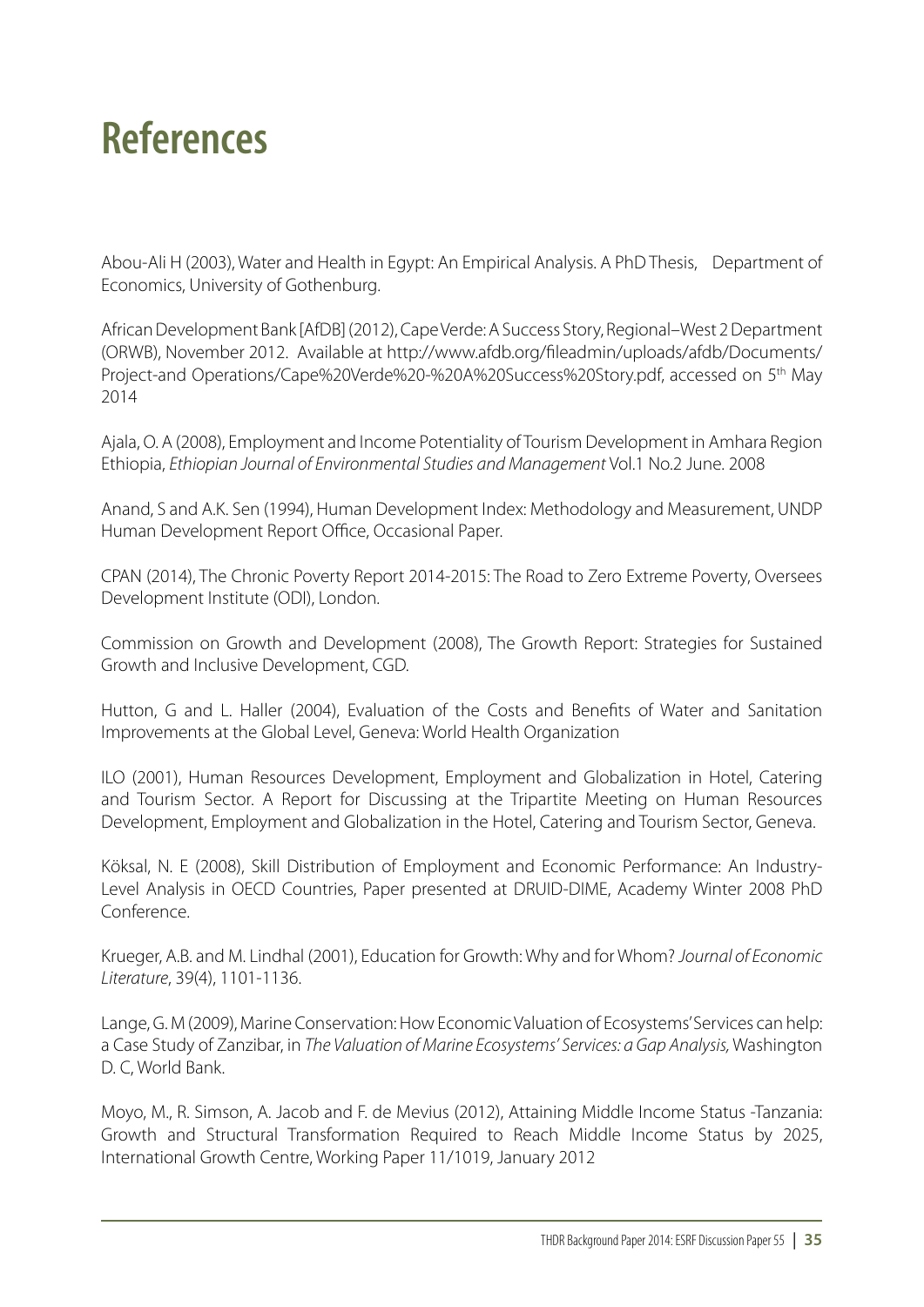NBS and Macro International (1997), Tanzania Demographic and Health Survey 1996, Dar es Salaam, Tanzania: NBS and Macro International.

NBS and ORC Macro (2005), Tanzania Demographic and Health Survey 2004/05, Dar es Salaam, Tanzania: NBS and ORC Macro.

NBS and ICF Macro (2011), Tanzania Demographic and Health Survey 2010, Dar es Salaam, Tanzania: NBS and ICF Macro.

Oxford Poverty and Human Development Initiative (2013), Tanzania Country Briefing, Multidimensional Poverty Index Data Bank, OPHI, University of Oxford, Available at: www.ophi.org. uk/multidimensional-poverty-index/mpi-country-briefings/, accessed on 8<sup>th</sup> November 2013.

Revolutionary Government of Zanzibar (2000), The Revolutionary Government of Zanzibar Vision 2020, Zanzibar.

Revolutionary Government of Zanzibar (2007), Integrated Labour Force Survey (ILFS)2006, Office of the Chief Government Statistician, Zanzibar.

Revolutionary Government of Zanzibar (2009), Zanzibar Human Development Report 2009: Towards Pro-poor Growth, MKUZA Secretariat, Revolutionary Government of Zanzibar, Zanzibar.

Revolutionary Government of Zanzibar (2010), Zanzibar Strategy for Growth and Reduction of Poverty (ZSGRP II) 2010-2015 (MKUZA II), The President's Office, Finance, Economy and Development Planning, Zanzibar.

Revolutionary Government of Zanzibar (2011a), Review of the Implementation of ZDV 2020 Report, Zanzibar, August 2011.

Revolutionary Government of Zanzibar (2011b), Zanzibar Statistical Abstract 2011, Office of the Chief Government Statistician, Zanzibar, June, 2011.

Revolutionary Government of Zanzibar (2012a), Household Budget Survey 2009/10, Final Report, Office of Chief Government Statistician, Zanzibar.

Revolutionary Government of Zanzibar (2012b), Economic Survey, Office of Chief Government Statistician, Zanzibar.

Revolutionary Government of Zanzibar (2013), Establishment of Tourism Laboratory (TLAB): Project Concept Document, Ministry of Information, Culture, Tourism and Sports, Zanzibar.

Ministry of Education and Vocational Training (MoEVT);Various Budget Speeches (2005/06, 2008/9, 2009/10, 2010/11 and 2013/14)

Taylor, B (2009), Situation Analysis of Women, Children and the Water, Sanitation and Hygiene Sector in Tanzania: Extended Analysis for the Joint Water Sector Review 2009 and MKUKUTA Review. Dar es Salaam.

UNDP (2013a), Human Development Report 2013, The Rise of the South: Human Progress in a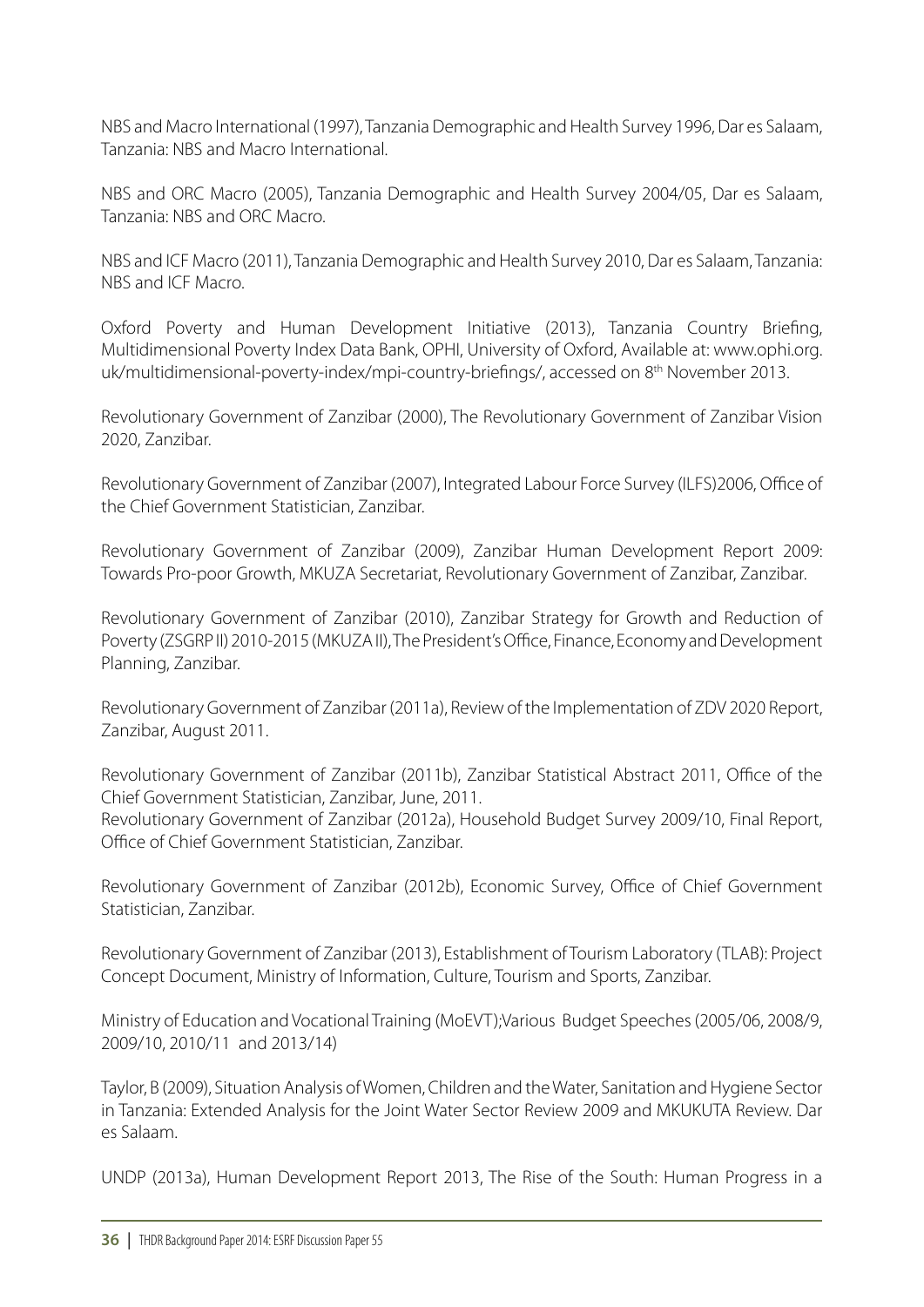Diverse World, New York: UNDP.

UNDP (2013b), Human Development Index (HDI),available at: http://hdr.undp.org/en/statistics/hdi/ (accessed 20.10.2013)

United Republic of Tanzania (2003), Indicative Tourism Master Plan for Zanzibar and Pemba, Final Report.

Ussi Z. J (2009), MSMEs: Is it an Exit Valve out of Poverty? The Role of Micro, Small and Medium Scale Enterprises on Growth and Reduction of Poverty in Zanzibar, A Background Paper for the Preparation of a 2009 Zanzibar Poverty and Human Development Report, Zanzibar.

WHO (2009), Country Profile of Environmental Burden of Disease: United Republic of Tanzania – Estimates (2009) based on National Exposure and WHO Country Health Statistics, Dar es Salaam.